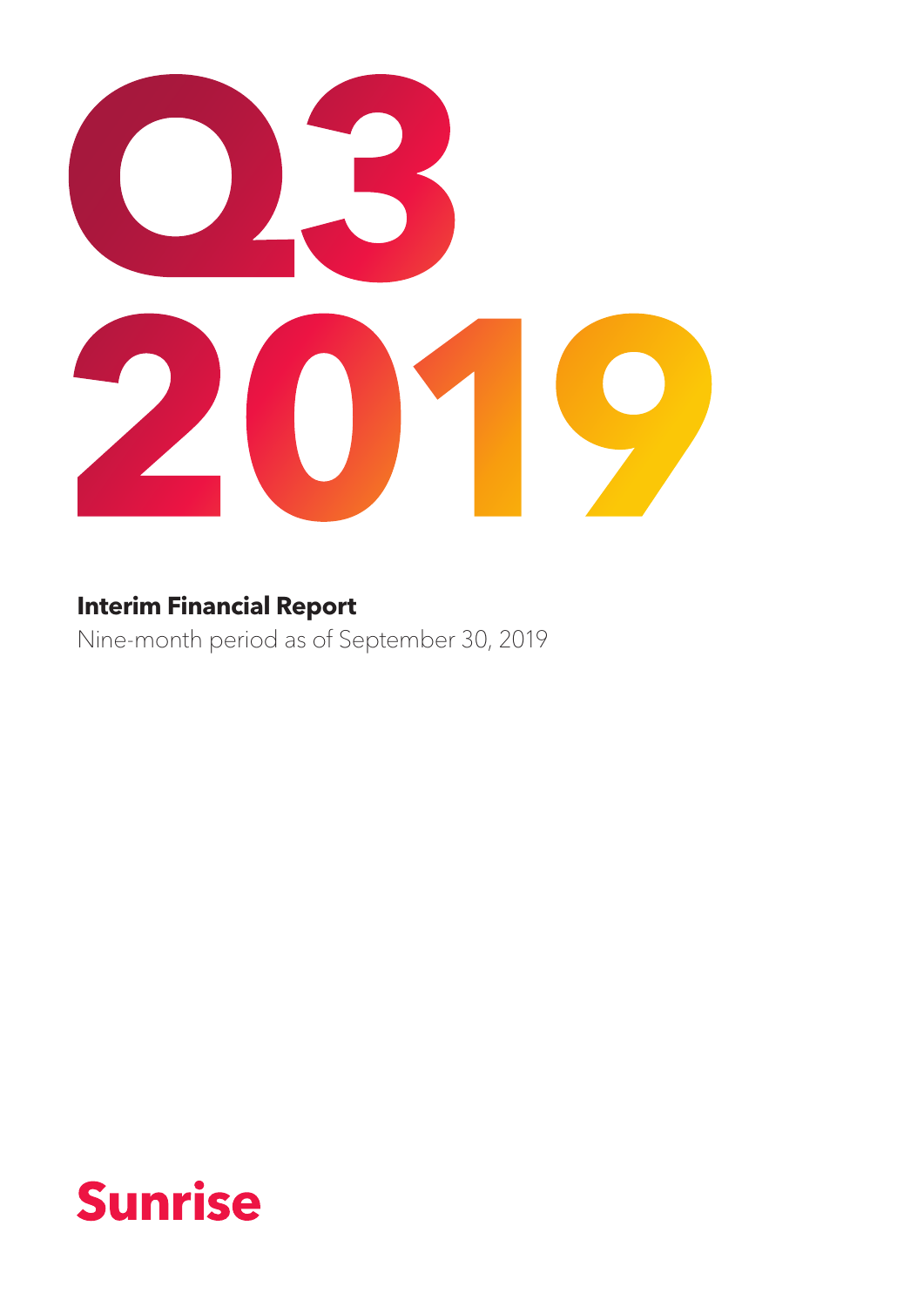## **Content**

## **3 [Operational and](#page-2-0)  [Financial Review](#page-2-0)**

4 [Financial KPIs](#page-3-0)

- 5 [Operational KPIs](#page-4-0)
- 6 [Financial Review](#page-5-0)
- 15 [Risks](#page-14-0)
- 17 [Additional Disclosures](#page-16-0)
- 18 [Outlook](#page-17-0)

## **19 [Condensed Consolidated](#page-18-0) [Interim Financial](#page-18-0)  [Statements \(unaudited\)](#page-18-0)**

- 20 [Condensed Consolidated Interim](#page-19-0)  [Statements of](#page-19-0) Income
- 21 [Condensed Consolidated Interim](#page-20-0)  [Statements of Comprehensive Income](#page-20-0)
- 22 Condensed Consolidated Interim [Statements of Financial Position](#page-21-0)
- 24 [Condensed Consolidated Interim](#page-23-0)  [Statements of](#page-23-0) Cash Flow
- 25 [Condensed Consolidated Interim](#page-24-0)  [Statements of](#page-24-0) Changes in Equity
- 26 [Notes to the Condensed Consolidated](#page-25-0)  Interim Financial [Statements \(unaudited\)](#page-25-0)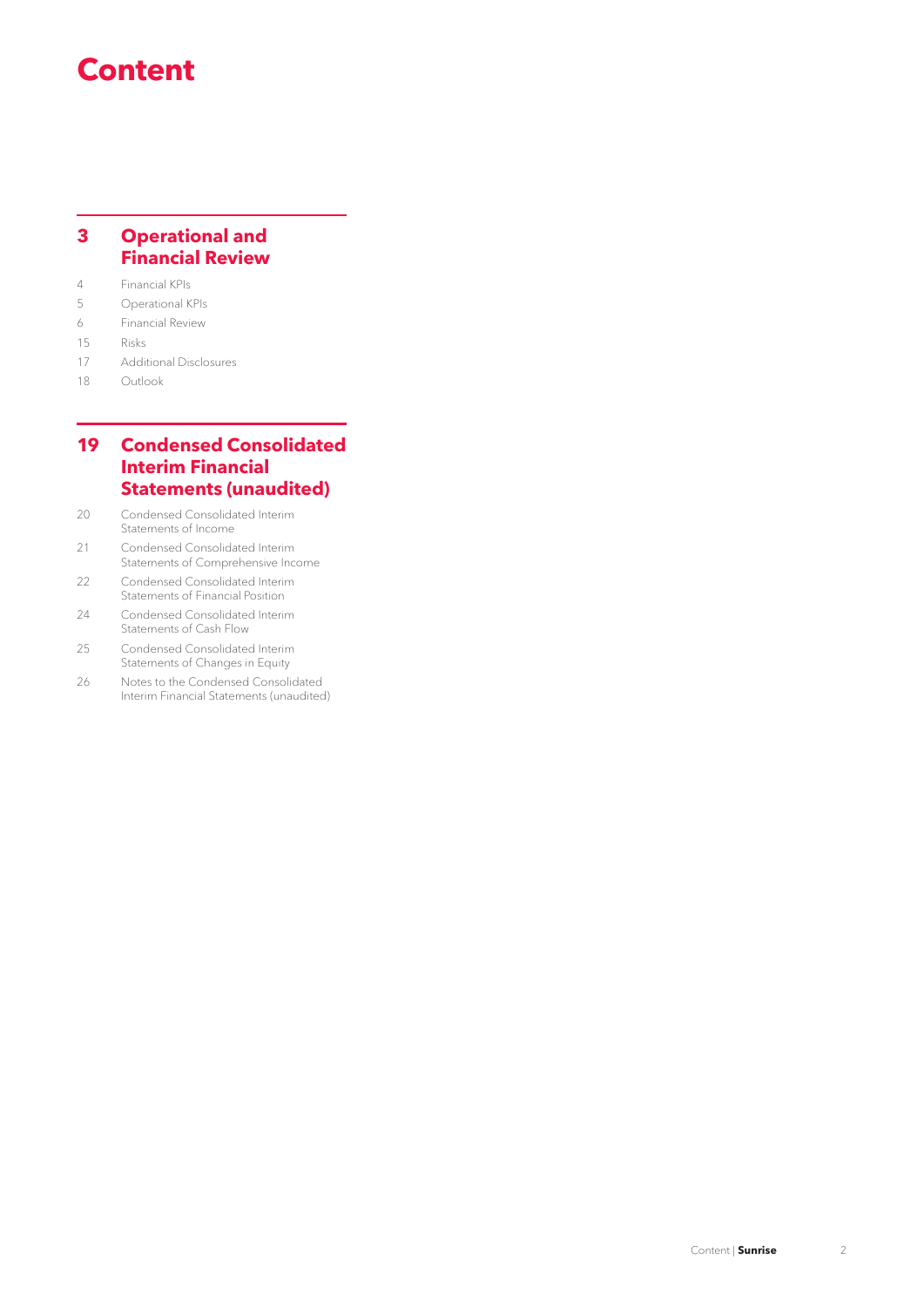# <span id="page-2-0"></span>**Operational and Financial Review**

## **3 Operational and Financial Review**

- 4 [Financial KPIs](#page-3-0)
- 5 [Operational KPIs](#page-4-0)
- 6 [Financial Review](#page-5-0)
- 15 [Risks](#page-14-0)
- 17 [Additional Disclosures](#page-16-0)
- 18 [Outlook](#page-17-0)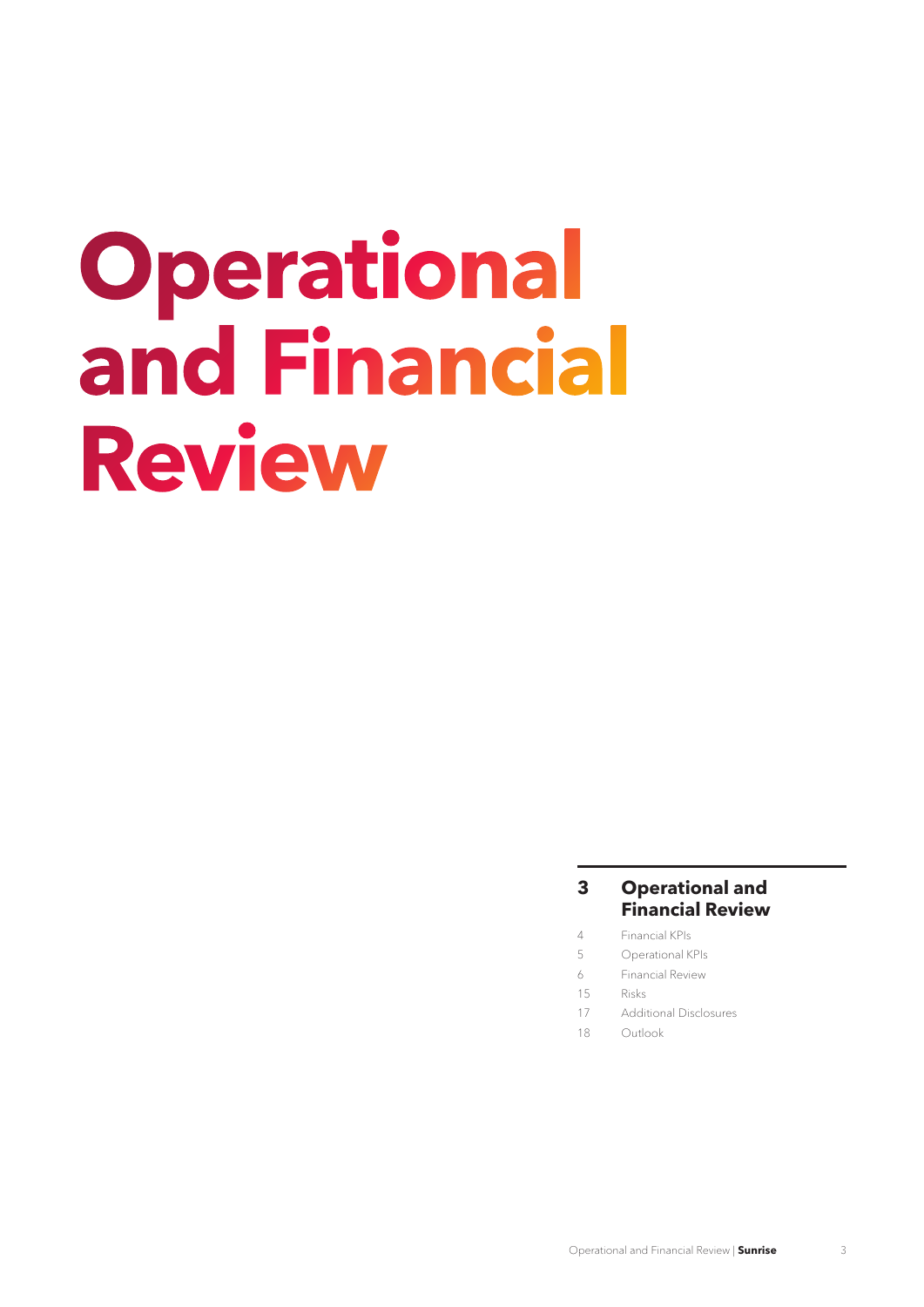# <span id="page-3-0"></span>**Financial KPIs**

| CHF million                                    | $1.1 -$<br>30.9.2019<br>as reported | $1.1 - 30.9.2019$<br>without | IFRS 16 1.1-30.9.2018 <sup>1</sup> | Change of<br>reported<br>figures(%) | Q3 2019<br>as reported | Q3 2019<br>without<br>IFRS 16 | Q3 2018 <sup>1</sup> | Change of<br>reported<br>figures (%) |
|------------------------------------------------|-------------------------------------|------------------------------|------------------------------------|-------------------------------------|------------------------|-------------------------------|----------------------|--------------------------------------|
| Revenue                                        |                                     |                              |                                    |                                     |                        |                               |                      |                                      |
| Mobile services                                | 929                                 | 929                          | 938                                | (1.0)                               | 325                    | 325                           | 321                  | 1.3                                  |
| - Thereof mobile postpaid                      | 624                                 | 624                          | 600                                | 4.1                                 | 215                    | 215                           | 208                  | 3.8                                  |
| - Thereof mobile prepaid                       | 58                                  | 58                           | 75                                 | (22.4)                              | 19                     | 19                            | 25                   | (22.9)                               |
| - Thereof mobile hardware                      | 175                                 | 175                          | 196                                | (10.8)                              | 64                     | 64                            | 65                   | (1.8)                                |
| - Thereof other                                | 72                                  | 72                           | 68                                 | 6.6                                 | 27                     | 27                            | 24                   | 12.9                                 |
| Landline services (incl. voice)                | 218                                 | 218                          | 245                                | (11.0)                              | 72                     | 72                            | 77                   | (5.7)                                |
| - Thereof landline voice                       | 93                                  | 93                           | 94                                 | (1.6)                               | 31                     | 31                            | 31                   | (1.9)                                |
| - Thereof hubbing                              | 50                                  | 50                           | 73                                 | (32.0)                              | 17                     | 17                            | 19                   | (10.6)                               |
| - Thereof other                                | 75                                  | 75                           | 77                                 | (2.7)                               | 25                     | 25                            | 27                   | (6.7)                                |
| Landline Internet and TV                       | 229                                 | 229                          | 208                                | 10.1                                | 76                     | 76                            | 72                   | 6.8                                  |
| <b>Total revenue</b>                           | 1,375                               | 1,375                        | 1,390                              | (1.1)                               | 474                    | 474                           | 469                  | 1.0                                  |
| Revenue excl. mobile hardware and<br>hubbing   | 1,151                               | 1,151                        | 1,121                              | 2.6                                 | 393                    | 393                           | 385                  | 2.0                                  |
| <b>Gross profit</b>                            | 933                                 | 932                          | 907                                | 2.9                                 | 316                    | 316                           | 310                  | 1.9                                  |
| % margin                                       | 67.8%                               | 67.8%                        | 65.2%                              |                                     | 66.7%                  | 66.7%                         | 66.1%                |                                      |
| % margin (excl. hubbing & hardware<br>revenue) | 81.0%                               | 81.0%                        | 80.8%                              |                                     | 80.4%                  | 80.4%                         | 80.5%                |                                      |
| <b>EBITDA</b>                                  | 506                                 | 472                          | 439                                | 15.4                                | 175                    | 163                           | 154                  | 13.0                                 |
| <b>EBITDA</b> adjusted                         | 496                                 | 463                          | 448                                | 10.9                                | 173                    | 161                           | 158                  | 9.4                                  |
| % margin                                       | 36.1%                               | 33.7%                        | 32.2%                              |                                     | 36.4%                  | 34.0%                         | 33.6%                |                                      |
| % margin (excl. hubbing & hardware<br>revenue) | 43.1%                               | 40.2%                        | 39.9%                              |                                     | 43.9%                  | 41.0%                         | 41.0%                |                                      |
| <b>Net income</b>                              | 109                                 | 111                          | 72                                 | 50.4                                | 48                     | 48                            | 32                   | 51.7                                 |
| <b>Cash flow</b>                               |                                     |                              |                                    |                                     |                        |                               |                      |                                      |
| Reported EBITDA                                | 506                                 | 472                          | 439                                | 15.4                                | 175                    | 163                           | 154                  | 13.0                                 |
| Change in NWC                                  | 33                                  | 33                           | (24)                               | (239.1)                             | 13                     | 18                            | 7                    | 88.6                                 |
| Net interest                                   | (29)                                | (20)                         | (24)                               | 25.1                                | (9)                    | (6)                           | (6)                  | 43.9                                 |
| Tax                                            | (43)                                | (43)                         | (48)                               | (10.4)                              | (21)                   | (21)                          | (20)                 | 5.3                                  |
| CAPEX <sup>2</sup>                             | (342)                               | (342)                        | (230)                              | 48.5                                | (65)                   | (65)                          | (76)                 | (14.8)                               |
| Repayments of lease liabilities <sup>3</sup>   | (27)                                | (3)                          |                                    |                                     | (5)                    | (1)                           |                      |                                      |
| Other financing activities                     | (6)                                 | (6)                          | (21)                               | (73.5)                              | $\circ$                | $\circ$                       | (1)                  | (100.0)                              |
| <b>Equity free cash flow</b>                   | 92                                  | 92                           | 92                                 | (0.4)                               | 88                     | 88                            | 58                   | 52.0                                 |
| Other <sup>4</sup>                             | (199)                               | (199)                        | 10                                 | (2,088.4)                           | (14)                   | (14)                          | (3)                  | 379.5                                |
| <b>Total cash flow</b>                         | (107)                               | (107)                        | 102                                | (205.4)                             | 74                     | 74                            | 55                   | 34.9                                 |
| Net debt                                       | 1,554                               | 1,297                        | 1,239                              |                                     | 1,554                  | 1,297                         | 1,239                |                                      |
| Net debt/adj. EBITDA (LTM) <sup>5</sup>        | $2.4\times$                         | $2.1 \times$                 | $2.1 \times$                       |                                     | $2.4\times$            | $2.1 \times$                  | $2.1 \times$         |                                      |

1 The Company has initially applied IFRS 16 using the modified retrospective approach. Under this method, the comparative information is not restated.

<sup>2</sup> 2019 year-over-year YTD increase mainly due to CHF 91 million for Spectrum concessions and related consultancy fees<br><sup>3</sup> In 2018 repayments related to financial leases were not part of Equity free cash flow.<br><sup>4</sup> 2019 c CHF −189 million. 2018 consists of dividend payment (CHF −180 million), refinancing cash inflow (CHF +185 million), sale of property, plant and equipment (CHF +8 million) and other minor movements (CHF −3 million).

5 Based on calculated adjusted EBITDA taking into account annualized IFRS 16 EBITDA impact in 2019.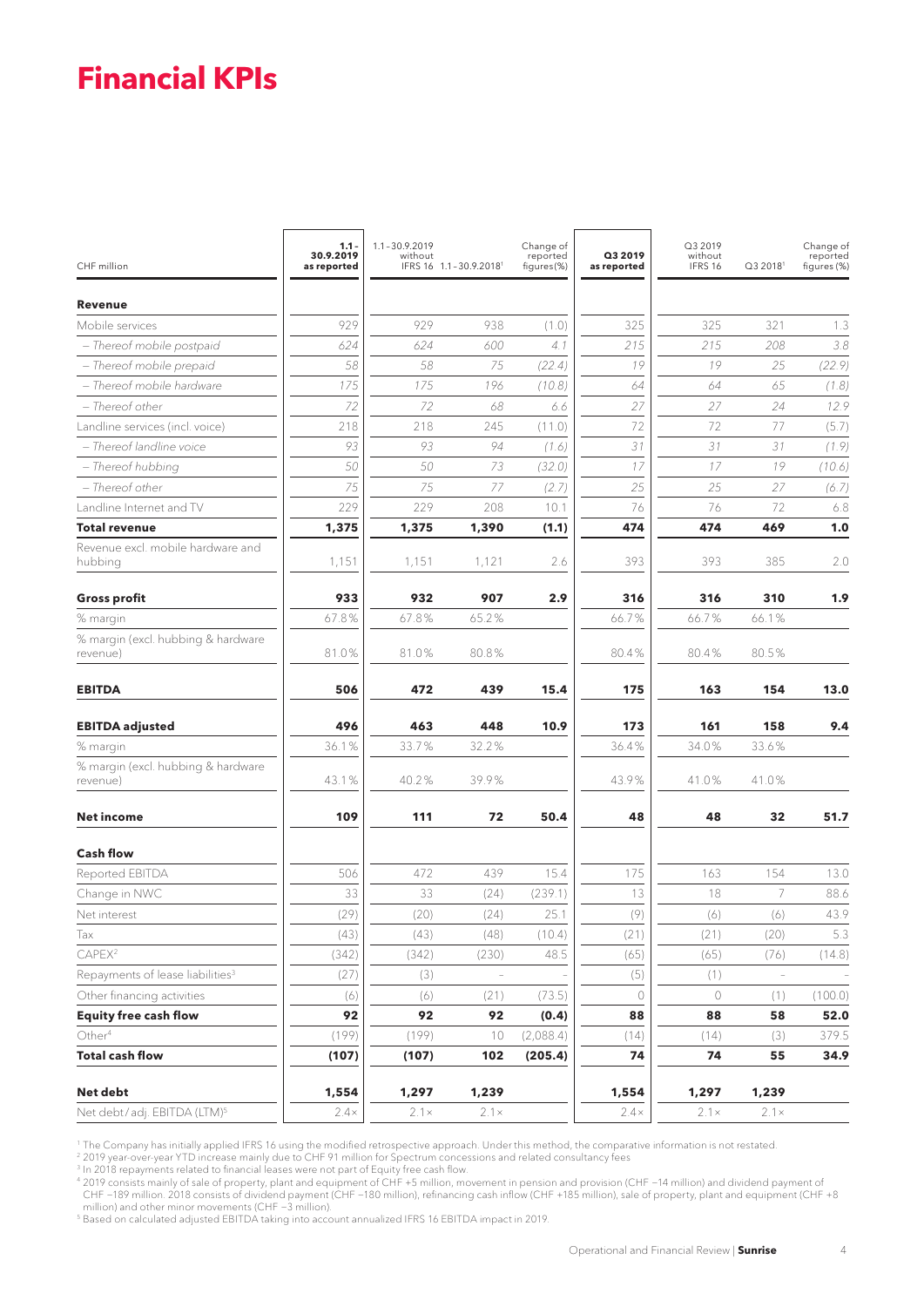# <span id="page-4-0"></span>**Operational KPIs**

|                                 | $1.1 -$<br>30.9.2019<br>as reported | $1.1 - 30.9.2018$ | Change of<br>reported<br>figures (%) | Q3 2019<br>as reported | Q3 2018 | Change of<br>reported<br>figures (%) |
|---------------------------------|-------------------------------------|-------------------|--------------------------------------|------------------------|---------|--------------------------------------|
| <b>ARPU (CHF)</b>               |                                     |                   |                                      |                        |         |                                      |
| <b>Mobile blended</b>           | 31.7                                | 31.9              | (0.5)                                | 32.3                   | 32.9    | (1.8)                                |
| Postpaid                        | 38.7                                | 40.6              | (4.7)                                | 39.2                   | 41.4    | (5.2)                                |
| - Thereof origination           | 36.2                                | 37.8              | (4.1)                                | 36.8                   | 38.7    | (4.8)                                |
| - Thereof termination           | 2.5                                 | 2.8               | (11.8)                               | 2.4                    | 2.7     | (10.7)                               |
| Prepaid                         | 10.8                                | 11.7              | (8.0)                                | 10.7                   | 12.0    | (10.9)                               |
| Landline                        |                                     |                   |                                      |                        |         |                                      |
| Landline voice                  | 21.0                                | 23.1              | (8.9)                                | 20.4                   | 22.4    | (9.2)                                |
| Internet                        | 35.8                                | 36.0              | (0.5)                                | 35.5                   | 36.4    | (2.3)                                |
| TV                              | 25.0                                | 26.2              | (4.6)                                | 24.8                   | 26.2    | (5.5)                                |
| Subscription base (in thousand) |                                     |                   |                                      |                        |         |                                      |
| <b>Mobile</b>                   |                                     |                   |                                      |                        |         |                                      |
| Postpaid                        | 1,853.7                             | 1,686.5           | 9.9                                  |                        |         |                                      |
| - Primary                       | 1,493.1                             | 1,378.2           | 8.3                                  |                        |         |                                      |
| - Secondary                     | 360.6                               | 308.3             | 17.0                                 |                        |         |                                      |
| Prepaid (3-month rule)          | 590.9                               | 677.1             | (12.7)                               |                        |         |                                      |
| Prepaid (12-month rule)         | 945.7                               | 1,129.5           | (16.3)                               |                        |         |                                      |
| <b>Landline</b>                 |                                     |                   |                                      |                        |         |                                      |
| Landline voice                  | 497.3                               | 460.3             | 8.0                                  |                        |         |                                      |
| Internet                        | 489.7                               | 448.7             | 9.1                                  |                        |         |                                      |
| TV                              | 269.5                               | 235.5             | 14.4                                 |                        |         |                                      |
| LTM Churn (%)                   |                                     |                   |                                      |                        |         |                                      |
| Postpaid                        | 12.8                                | 14.1              |                                      |                        |         |                                      |
| Landline                        | 13.4                                | 13.9              |                                      |                        |         |                                      |
| <b>Employees</b>                |                                     |                   |                                      |                        |         |                                      |
| <b>FTEs</b>                     | 1,667                               | 1,599             | 4.2                                  |                        |         |                                      |
| Apprentices                     | 140                                 | 140               |                                      |                        |         |                                      |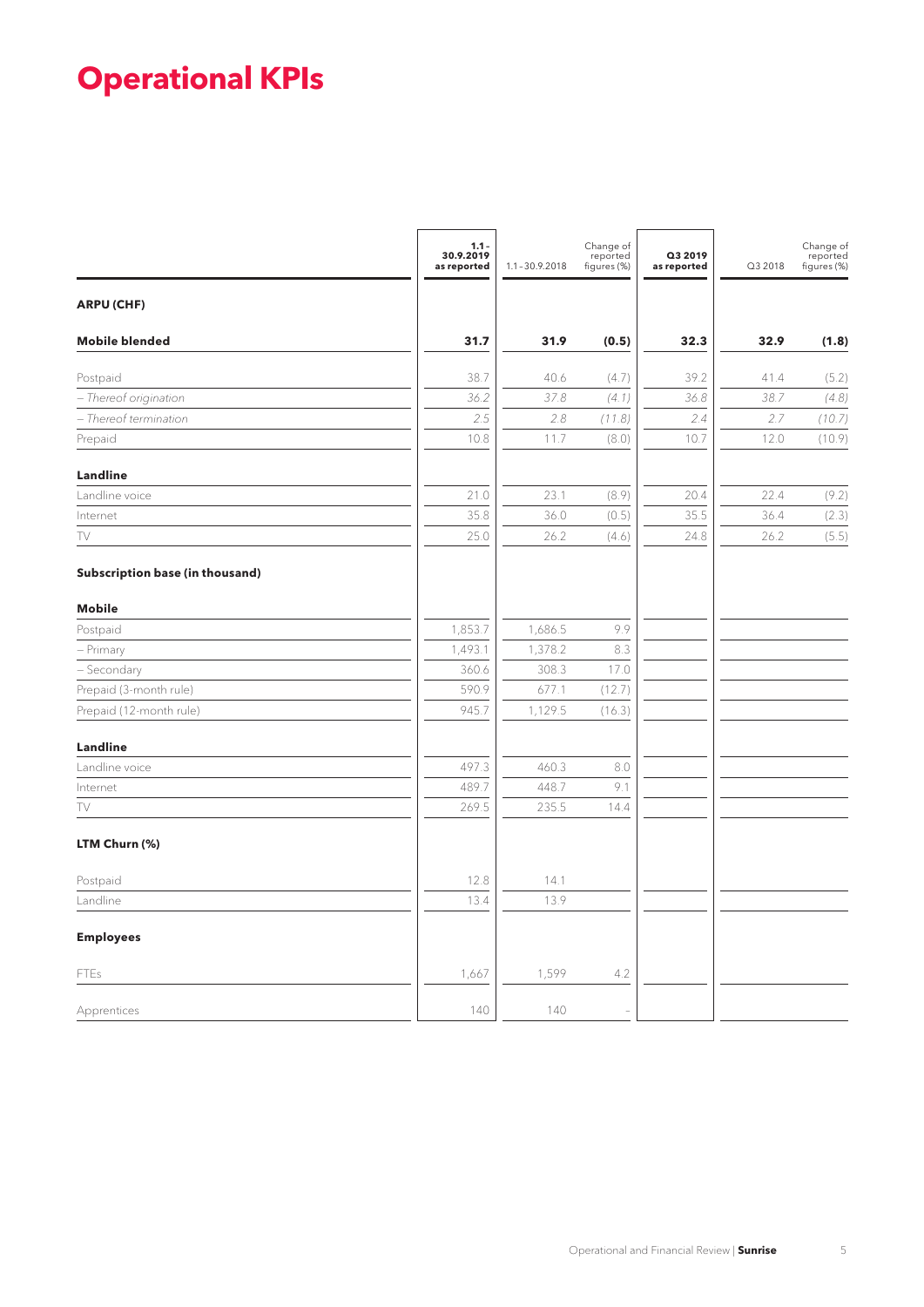## <span id="page-5-0"></span>**Financial Review**

#### **Financial Summary**

Compared to the first three quarters of 2018, service revenue (total revenue excl. mobile hardware and hubbing revenue) increased by 2.6%, which was mainly driven by the strong customer growth in mobile postpaid and landline internet and TV. This positive service revenue development was offset by the decreasing mobile hardware (10.8%) and hubbing revenue (32.0%), which both carry low profitability. As a result total revenue decreased by 1.1% compared to prior year period. Adjusted EBITDA (excl. IFRS 16) increased by 3.4% in the nine-month period ended September 30, 2019, mainly driven by service revenue growth. The initial application of the new accounting standard IFRS 16 led to a decrease in operating expenses of CHF 34 million for the first nine months of 2019. As a consequence, adjusted EBITDA incl. IFRS 16 rose by 10.9%.

#### **Major Events**

In January 2019, the Group has sold 133 telecom towers for a consideration of CHF 29 million to Swiss Towers AG. The resulted gain on the transaction is treated as a non-recurring gain and therefore has no impact on adjusted EBITDA.

At the 5G frequency auction, Sunrise has acquired among others the strategically important frequencies in the 3.5 GHz band for CHF 89 million (total amount incl. consultancy fees: CHF 91 million). With its existing and new frequencies, Sunrise will be able to secure its existing 4G area coverage of above 96% and deliver a world-class 5G network in the future. The concessions are legally binding since June 2019 and the payment of CHF 89 million has been made in June 2019. The acquisition of these new frequencies is reflected in the increase of intangible assets.

The Group has entered into a further amendment to the share purchase agreement in which Liberty Global has consented to the cancellation of the Extraordinary General Meeting (EGM) scheduled for October 23, 2019. The EGM was to be held to authorise an ordinary capital increase in the amount of CHF 2.8 billion by way of a rights offering to partially finance the acquisition of UPC Switzerland GmbH. The approval of the capital increase was the last condition precedent to closing of the acquisition of UPC Switzerland GmbH. The share purchase agreement remains in force and effect unless terminated by a party and has a long stop date of February 27, 2020.

Subsequently, the Group has cancelled the share purchase agreement as of November 12, 2019. The cancellation triggers the payment of the penalty of CHF 50 million to Liberty Global. The Group expects the total costs to amount to CHF 120–125 million, including the penalty (CHF 50 million), underwriting fees (CHF 19 million), advisory and legal fees, as well as already incurred integration costs of about CHF 24 million. CHF 27 million are already reflected in the condensed consolidated interim financial statements as of September 30, 2019, thereof CHF 24 million as other operating expenses.

**IFRS 16 Impact for 2019**

IFRS 16, Leases is effective for annual reporting periods beginning on January 1, 2019 and replaces the existing standard IAS 17. The new standard requires lessees to treat all lease contracts as finance leases and does not allow the classification as "operating lease" as known under IAS 17. As part of the transition to IFRS 16, as of January 1, 2019 the Group has recognized right-of-use assets (RoU assets) and additional lease liabilities in the amount of CHF 280 million (total lease liabilities as of January 1, 2019: CHF 284 million). The first-time adoption of IFRS 16 did not have an impact on the Group's equity. The positive impact on EBITDA for the nine-month period ended September 30, 2019 of CHF 34 million (thereof CHF 34 million as a reduction of other operating expenses and a negligible effect in the cost of sales), is related to the shift of costs within condensed consolidated interim statement of income (from originally above EBITDA to depreciation and interest expenses). It was compensated by the increase in depreciation (CHF 28 million) and interest expenses (CHF 9 million). This led to a negative income before tax impact of CHF 3 million for the first nine months in 2019.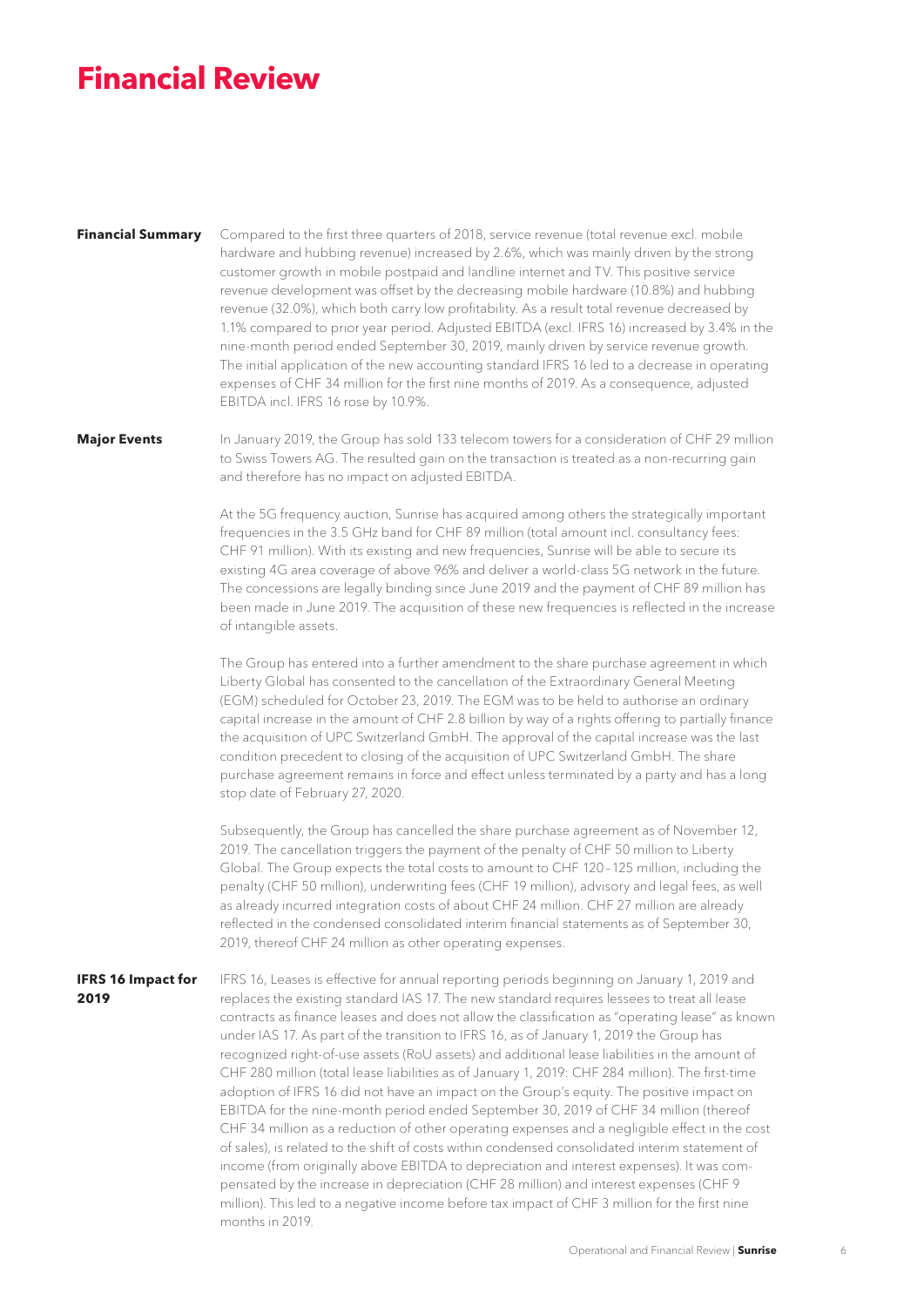The table below summarizes the impact on condensed consolidated interim statement of income of applying IFRS 16 for Sunrise:

| <b>TOTAL COMPANY</b> |         |                  |
|----------------------|---------|------------------|
| 2019                 | 20181   | Change (%)       |
| 932,574              | 906,650 | 2.9 <sub>2</sub> |
| 144                  |         |                  |
| 932,430              | 906,650 | 2.8              |
| 506,001              | 438,532 | 15.4             |
| 33,893               |         |                  |
| 472,108              | 438,532 | 7.7              |
| 120,276              | 96,934  | 24.1             |
| (3,215)              |         |                  |
| 123,491              | 96,934  | 27.4             |
| 108,744              | 72,292  | 50.4             |
| (2,572)              |         |                  |
| 111,316              | 72,292  | 54.0             |
|                      |         |                  |

1 The Group has initially applied IFRS 16 as of January 1, 2019. Under the transition method chosen, comparative information is not restated.

#### **Revenue**



Total revenue for the first three quarters of 2019 decreased by 1.1% compared to prior year period. Service revenue (total revenue excl. mobile hardware and hubbing revenue) increased by 2.6%, which was mainly driven by the strong customer growth in mobile postpaid and landline internet and TV. This overall positive development in service revenue was offset by the decreasing mobile hardware (10.8%) and hubbing revenue (32.0%), which both carry low profitability.

Sunrise reports the segments Residential, Business, Wholesale as well as reportable Head Office segment, which includes the finance, customer service, IT and technology functions of the Group. The organizational structure of Sunrise reflects these segments, as they represent the different customer groups to which the Group provides its services. The financial revenue development of the segments is shown in the table below:

#### **Revenue by segment and service**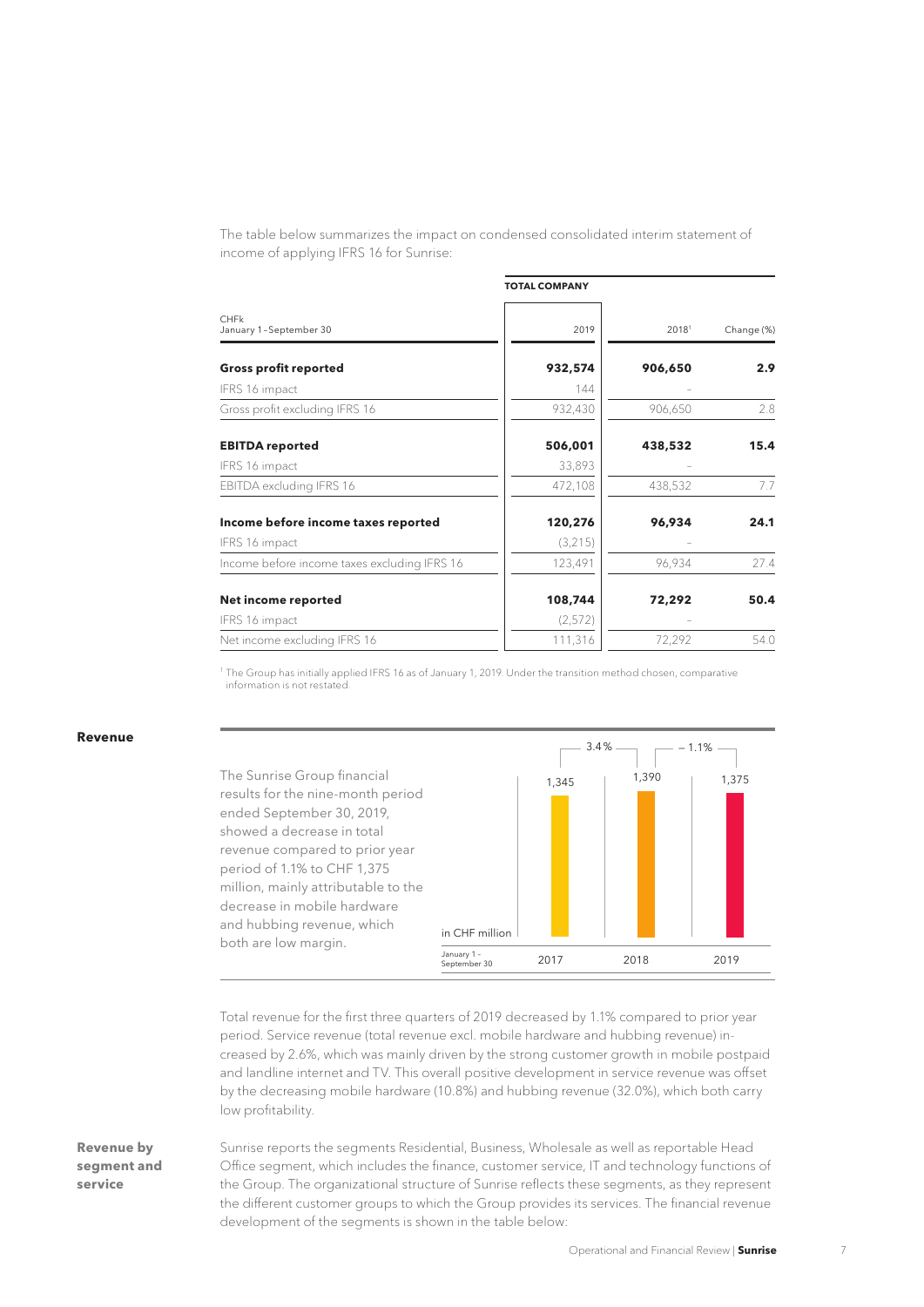|                                    | <b>RESIDENTIAL</b> |                   | <b>BUSINESS</b> |         | <b>WHOLESALE<sup>1</sup></b> |                 | <b>HEAD OFFICE</b><br><b>ACTIVITIES</b> |        | <b>TOTAL</b> |           |
|------------------------------------|--------------------|-------------------|-----------------|---------|------------------------------|-----------------|-----------------------------------------|--------|--------------|-----------|
| CHFk<br>January 1-<br>September 30 | 2019               | 2018              | 2019            | 2018    | 2019                         | 2018            | 2019                                    | 2018   | 2019         | 2018      |
| Revenue                            |                    | 989,789 1,001,606 | 230,803         | 209,519 |                              | 124,940 148,890 | 29,756                                  | 30,230 | 1,375,288    | 1,390,245 |

<sup>1</sup> Including hubbing revenue of CHF 50 million generated in the nine-month period ended as of September 30, 2019, and CHF 73 million in the nine-month period ended as of September 30, 2018.

> Sunrise sells mobile services, landline services and Internet & TV services across its segments. Since this information could be sensitive from a competitive point of view, the Group refrains from reporting breakdown of the segments by services and instead provides a breakdown of total revenue by services:

| CHFk<br>January 1-September 30            | 2019      | 2018      |
|-------------------------------------------|-----------|-----------|
|                                           |           |           |
| Mobile services                           | 928,957   | 937,876   |
| - Thereof mobile postpaid                 | 624,135   | 599,766   |
| - Thereof mobile prepaid                  | 58,006    | 74,717    |
| - Thereof mobile hardware                 | 174,795   | 195,857   |
| – Thereof other                           | 72,021    | 67,536    |
| Landline services                         | 217,665   | 244,655   |
| - Thereof landline voice                  | 92,756    | 94,294    |
| - Thereof hubbing                         | 49,625    | 72,968    |
| – Thereof other                           | 75,284    | 77,393    |
| Landline Internet and TV                  | 228,666   | 207,714   |
| <b>Total</b>                              | 1,375,288 | 1,390,245 |
| Revenue excl. mobile hardware and hubbing | 1,150,868 | 1,121,420 |
|                                           |           |           |

**Mobile Services**

The positive development in mobile postpaid revenue, that shows an increase of 4.1% compared to prior year period, is attributable to an increased postpaid subscription base (9.9%). On a year-over-year view, this was offset by the decrease in mobile prepaid revenue (22.4%) as well as the lower mobile hardware revenue (10.8%), which in total led to a mobile services revenue decrease of 1.0% to CHF 929 million for the nine-month period ended September 30, 2019 (2018: CHF 938 million).

The postpaid subscription base totaled 1,854 thousand subscribers as of September 30, 2019 (September 30, 2018: 1,686 thousand). The subscription base increase, recorded over all segments, was driven by high network quality, good customer experience, prepaid to postpaid migration, broad product offerings as well as an attractive price performance ratio. The continuous demand for mobile data traffic is reflected in the increase of secondary subscriptions (such as secondary SIM-cards used for data) used by customers in addition to their primary subscriptions. The growth in postpaid subscription base was partly offset by the year-over-year postpaid ARPU reduction of CHF 1.9, which was mainly driven by the continued secondary SIM dilution, reduction in mobile termination rates (MTR), roaming and increased promotional intensity.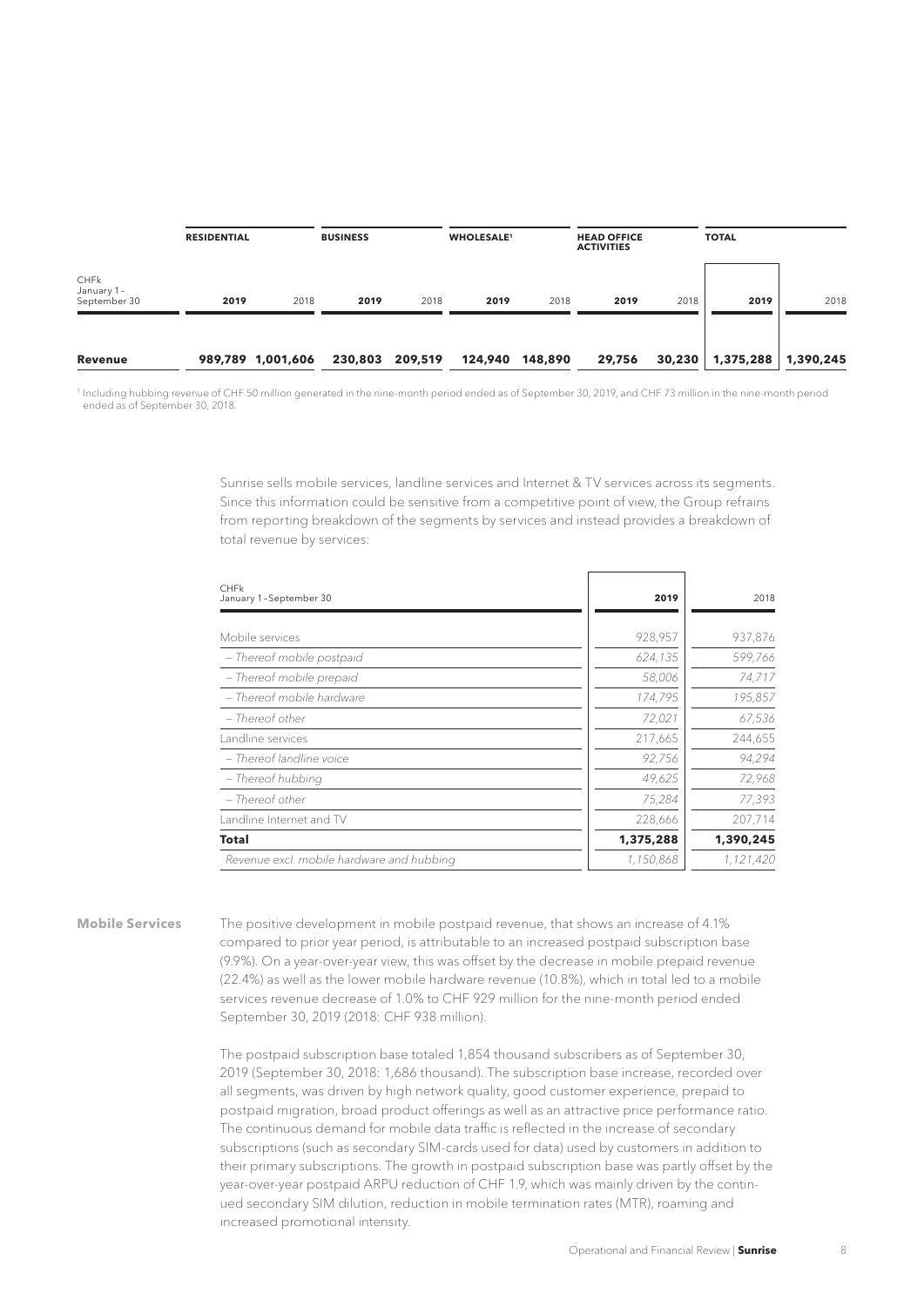|                                    | Mobile prepaid revenue declined year-over-year due to a decreasing subscription base<br>and lower ARPU (CHF 0.9). As in previous years, increased over-the-top (OTT) usage as well<br>as high value prepaid customers migrating to postpaid are the main factors that led to the<br>ARPU decrease. Furthermore, the decline in the MTR intensifies the negative revenue<br>development through a lower ARPU. The prepaid subscription base shrank year-over-year by<br>12.7% to 591 thousand subscribers as of September 30, 2019, mainly related to postpaid<br>migration.                                                                                                                                                                      |
|------------------------------------|--------------------------------------------------------------------------------------------------------------------------------------------------------------------------------------------------------------------------------------------------------------------------------------------------------------------------------------------------------------------------------------------------------------------------------------------------------------------------------------------------------------------------------------------------------------------------------------------------------------------------------------------------------------------------------------------------------------------------------------------------|
|                                    | Hardware revenue (low margin) decreased year-over-year by 10.8% to CHF 175 million for the<br>nine-month period ended September 30, 2019. While average hardware prices slightly<br>increased on a year-over-year basis, the decline in revenue is mainly attributable to lower<br>device plan volumes as a result of a lower subscription attachment rate. In addition, it is<br>observable that the replacement cycle of handsets has become longer as a consequence of<br>the increased prices alongside better quality. Hardware revenue can also depend on handset<br>innovation/launches and is volatile by nature.                                                                                                                        |
| <b>Landline Services</b>           | Landline services revenue decreased by 11.0% or CHF 27 million to CHF 218 million in the<br>first three quarters of 2019, mainly driven by lower hubbing revenue.                                                                                                                                                                                                                                                                                                                                                                                                                                                                                                                                                                                |
|                                    | Landline voice revenue decreased by 1.6% to CHF 93 million caused by continued fixed-to-<br>mobile substitution, voice flat rates and increased use of OTT services, resulting in reduced<br>voice usage. Hubbing revenue, which is low margin, decreased by 32.0% to CHF 50 million.<br>This decline is due to an increased focus on profitability, which is also reflected in an in-<br>creased hubbing gross margin.                                                                                                                                                                                                                                                                                                                          |
| <b>Landline Internet</b><br>and TV | Internet and TV revenue increased by 10.1% to CHF 229 million in the nine-month period<br>ended September 30, 2019.                                                                                                                                                                                                                                                                                                                                                                                                                                                                                                                                                                                                                              |
|                                    | The total Internet subscription base increased by 9.1% year-over-year to 490 thousand<br>subscriptions. The TV products that can be purchased alongside Internet service increased<br>its customer base by 14.4% year-over-year to 269 thousand subscribers. Internet and TV<br>customer growth was supported by convergent 2 - 4P bundle offers, attractive TV offerings,<br>enhanced TV content, focus on service excellence and dedicated promotions. While the<br>Internet ARPU remained stable on a year-over-year basis (-0.2 CHF), the TV ARPU decreased<br>by CHF 1.2 to CHF 25.0 in the first three quarters of 2019. The latter was mainly caused by<br>promotional activities as well as negative mix effects (e.g. TV OTT dilution). |
|                                    | As already highlighted in the Q1 2019 Report, the total Internet and TV subscription base as<br>well as the corresponding ARPUs as of January 2019 were impacted by a minor redefinition<br>of customer base, which has no effect on revenue. Total increase in Q1 subscription base due<br>to this redefinition is 5 thousand landline internet and TV subscribers (thereof 5 thousand<br>internet, 3 thousand TV and 5 thousand landline voice).                                                                                                                                                                                                                                                                                               |
| <b>Profitability and</b><br>Costs  | The following sections discuss the development of gross profit, EBITDA and net income.                                                                                                                                                                                                                                                                                                                                                                                                                                                                                                                                                                                                                                                           |
| <b>Gross Profit</b>                | Gross profit came in at CHF 933 million with a 2.9% growth year-over-year and with a<br>negligible impact of IFRS 16. The increase in gross profit was driven by service revenue<br>growth and a slight service gross margin expansion. Higher service gross margin was<br>supported by reduced MTR as well as better margins due to new landline access deals.                                                                                                                                                                                                                                                                                                                                                                                  |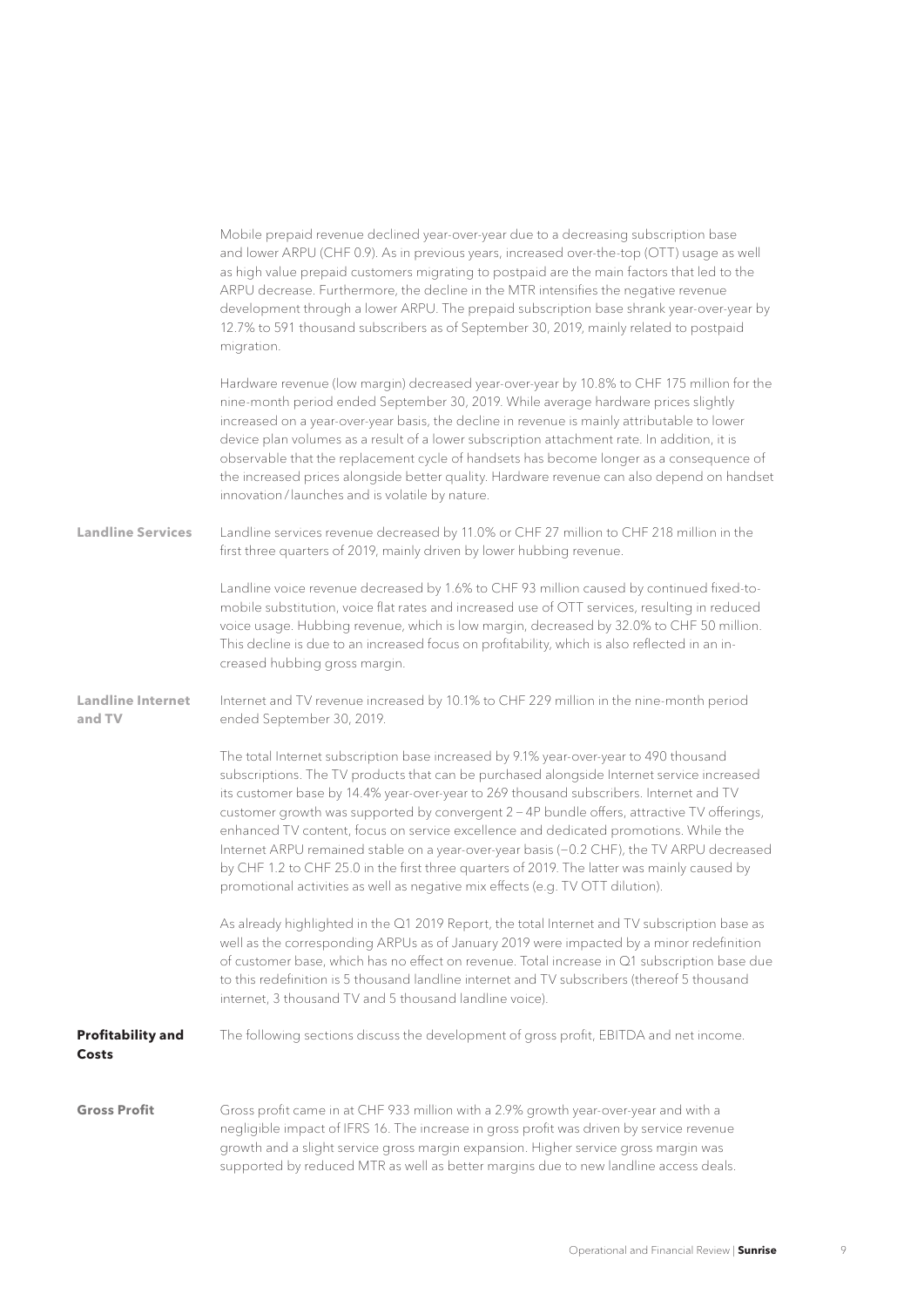Gross profit showed a positive development despite the total revenue decline of 1.1%, since revenue decline was mainly driven by mobile hardware and hubbing, which both have below group average gross margins. As a result of this mix effect, total gross margin increased from 65.2% to 67.8% year-over-year.

#### **Transmission Costs and Costs of Goods Sold**

Transmission costs and cost of goods sold totaled CHF 443 million for the nine-month period ended September 30, 2019. This represents a decrease of 8.5% year-over-year, mostly driven by lower handset expenses and the reduced hubbing costs of goods sold, both as a result of reduced revenue.

#### **Adjusted EBITDA**



The positive development of adjusted EBITDA was supported by gross profit growth due to higher service revenue, which was partly offset by increased variable operational expenses into operational momentum, such as marketing, acquisition and customer service expenses.

The table below shows one-time adjustments from reported EBITDA to adjusted EBITDA for the first nine months in 2019, 2018 and 2017. The biggest adjustments for the current period relate to non-recurring, non-operating events and include the gain on the 133 telecom tower disposal to Swiss Towers AG (CHF 25 million) in January 2019 and the cost reduction from the IAS 19 pension plan adjustment (CHF 13 million) in Q3. These positive effects were partly offset by advisory fees related to the acquisition of UPC Switzerland GmbH (CHF 24 million), costs related to the relocation of the group's headquarter (CHF 2 million) and early employee contract terminations (CHF 2 million).

| in CHFk<br>January 1-September 30         | 2019     | 2018    | 2017     |
|-------------------------------------------|----------|---------|----------|
| <b>Reported EBITDA</b>                    | 506,001  | 438,532 | 444,442  |
| Prior-year-related events                 | (1,765)  | (1,404) | (3, 133) |
| Non-recurring and/or non-operating events | (9, 555) | 9.415   | 10.749   |
| Costs related to share-based payment      | 1.659    | 1.164   | 1.264    |
| <b>Adjusted EBITDA</b>                    | 496,342  | 447.707 | 453,322  |

#### **Reported EBITDA**

The Group generated an EBITDA of CHF 506 million for the nine-month period ended September 30, 2019, a year-over-year increase of CHF 67 million or 15.4% from CHF 439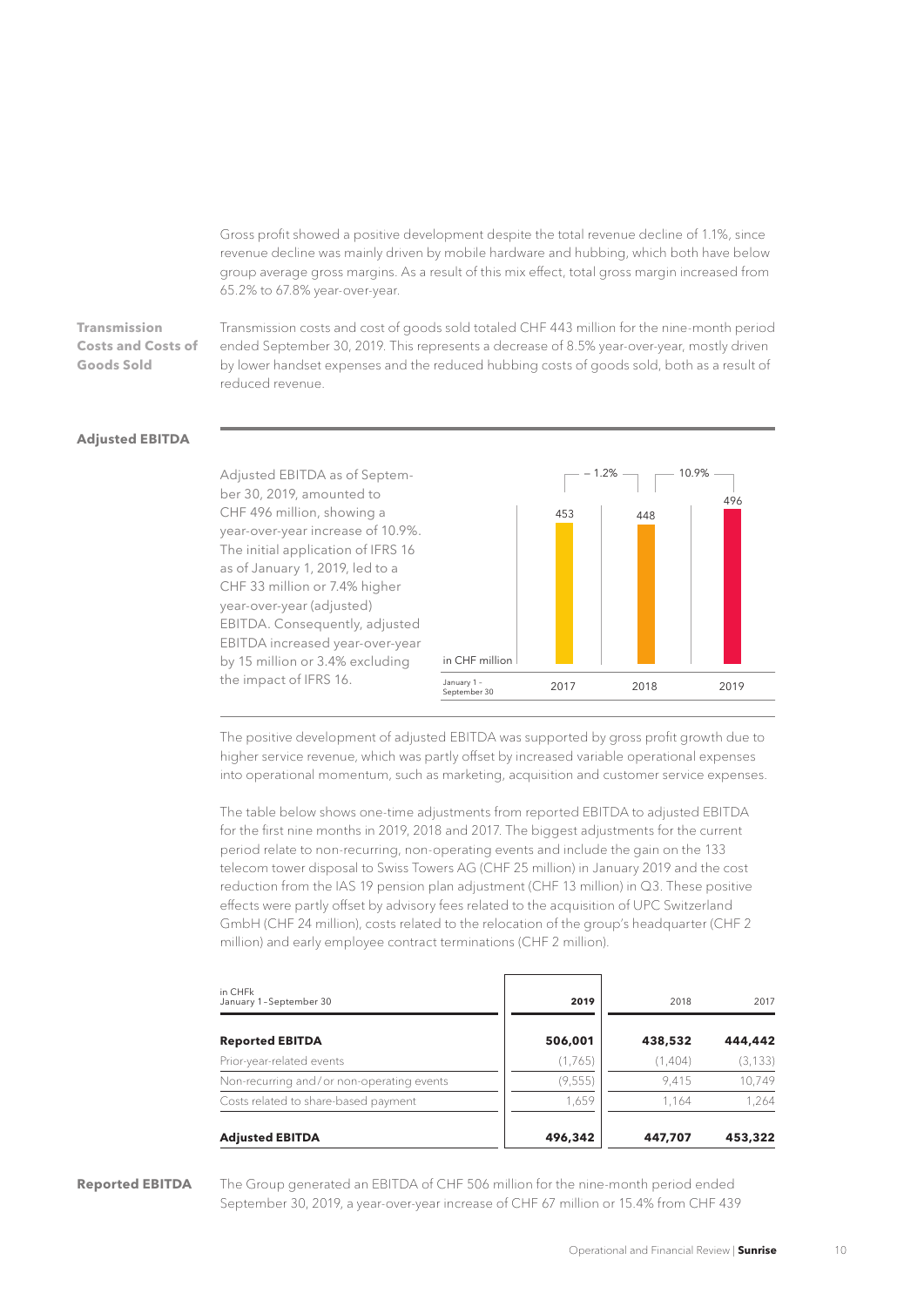|                                                 | million for the same period in 2018. The initial application of IFRS 16 as of January 1, 2019,<br>positively impacted EBITDA by CHF 34 million driven by the reduction of lease expenses as a<br>consequence of the cost shift within the condensed consolidated interim statement of<br>income. The year-over-year EBITDA excl. IFRS 16 increase is mainly attributable to higher<br>mobile postpaid revenue and internet and TV revenue, which is reflected in an organic<br>EBITDA growth year-over-year of CHF 15 million (adjusted EBITDA excl. IFRS 16). Hereto<br>comes the realized gain on the disposal of property, plant and equipment related to the sale<br>of 133 telecom towers to Swiss Towers AG in January 2019 (CHF 25 million), the cost reduc-<br>tion from the IAS 19 pension plan adjustment (CHF 13 million), partly offset by the increased<br>expenses related to the acquisition of UPC Switzerland GmbH (CHF 24 million).                                                                    |
|-------------------------------------------------|--------------------------------------------------------------------------------------------------------------------------------------------------------------------------------------------------------------------------------------------------------------------------------------------------------------------------------------------------------------------------------------------------------------------------------------------------------------------------------------------------------------------------------------------------------------------------------------------------------------------------------------------------------------------------------------------------------------------------------------------------------------------------------------------------------------------------------------------------------------------------------------------------------------------------------------------------------------------------------------------------------------------------|
| <b>Other Operating</b><br><b>Expenses</b>       | Other operating expenses for the first three quarters of 2019 decreased compared to prior<br>year period from CHF 314 million to CHF 310 million. The initial application of IFRS 16 as of<br>January 1, 2019, had a positive impact for the nine-month period ended September 30, 2019<br>of CHF 34 million on other operating expenses. Excluding the effects of IFRS 16, 2019<br>showed an increase in other operating expenses of CHF 29 million to CHF 344 million.<br>Compared to the prior year period, additional costs related to the acquisition of UPC<br>Switzerland GmbH of CHF 24 million, higher MSA Fees (Master Service Agreement) due to<br>the sale of the 133 towers in January 2019, as well as higher marketing costs in relation to 5G<br>introduction and higher onboarding costs for new customers are the main factors for this<br>development. Furthermore the relocation of the Group's headquarter led to a one-time addi-<br>tional increase in other operating expenses of CHF 2 million. |
| <b>Wages, Salaries</b><br>and Pension Costs     | Wages, salaries and pension costs totaled CHF 150 million for the nine-month period<br>ended September 30, 2019. This represents a year-over-year decrease of 5.8% or CHF 9<br>million, driven by a one-time pension plan adjustment, which led to a CHF 13 million<br>decrease in pension fund costs (past service costs according to IAS 19) due to a reduction<br>of the pension liability in the same amount. This was partly compensated by an increased<br>FTE base, primary within business segment and customer service in order to support the<br>operational momentum.                                                                                                                                                                                                                                                                                                                                                                                                                                         |
|                                                 | Although the pension fund of Sunrise Communications AG is overfunded by 16% as of<br>December 31, 2018, according to Swiss GAAP FER 26, the Group reports a net pension<br>liability of CHF 115 million in its condensed consolidated interim financial statements as of<br>September 30, 2019. The different results are driven by differences in valuation methods;<br>Swiss GAAP FER 26 prescribes a static valuation method whereas IFRS (IAS 19) requires the<br>use of a dynamic valuation method. Therefore, the IFRS pension liability should not be<br>considered a current cash liability based on current facts and circumstances. The increase<br>of CHF 31 million in the pension liability from CHF 85 million as of December 31, 2018, is<br>mainly due to the change in the discount rate, partly offset by the above described pension<br>plan adjustment (past service costs).                                                                                                                         |
| <b>Other Income and</b><br><b>Expenses, Net</b> | Other income and expenses, net increased by CHF 28 million year-over-year. This is mainly<br>attributable to the sale of 133 telecom towers to Swiss Towers AG in January 2019, which is<br>treated as a non-recurring gain and therefore has no impact on adjusted EBITDA.                                                                                                                                                                                                                                                                                                                                                                                                                                                                                                                                                                                                                                                                                                                                              |
| <b>Net Income</b>                               | The Group reported a net income of CHF 109 million for the nine-month period ended<br>September 30, 2019, a year-over-year increase of CHF 36 million from a net income of CHF 72<br>million for the prior-year period. The net income development was impacted by the growth<br>in adjusted EBITDA, the sale of the 133 towers in January 2019 and the positive effect of the<br>one time pension plan adjustment. In addition, the reduction of the deferred tax rate led to a<br>positive income tax effect of CHF 16 million. The negative IFRS 16 net income impact was<br>CHF 3 million.                                                                                                                                                                                                                                                                                                                                                                                                                           |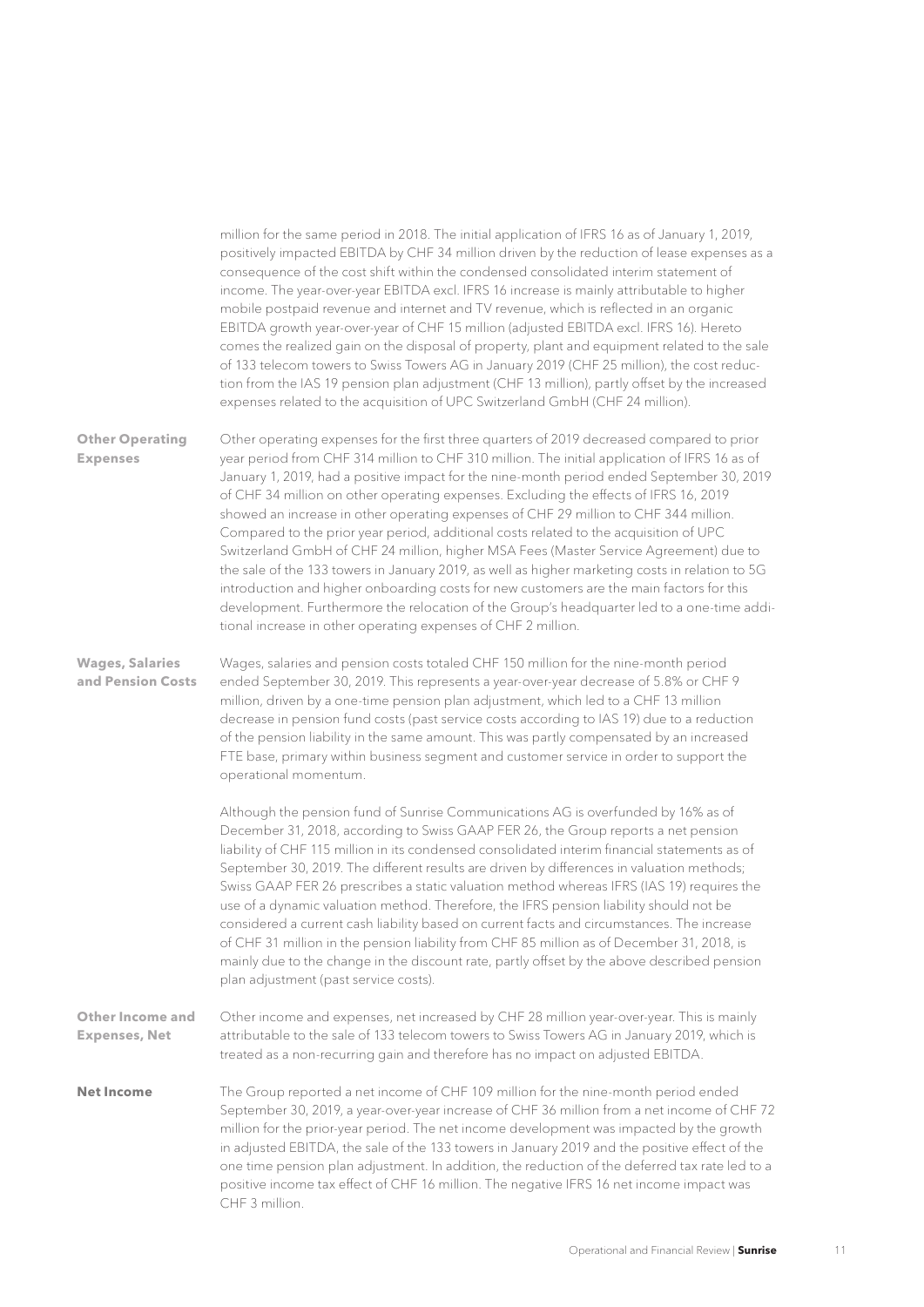| <b>Depreciation and</b><br><b>Amortization</b>                          | Depreciation and amortization for the first nine months have increased compared to prior<br>year from CHF 318 million in 2018 to CHF 350 million in 2019. This is mainly attributable to<br>the additional depreciation of the new right-of-use assets related to the implementation of<br>IFRS 16, that totaled CHF 28 million for the nine-month period ended September 30, 2019 as<br>well as the continued investments in access deals and network rollout. For the first three<br>quarters of 2019, CHF 95 million out of the total of CHF 350 million related to the amortiza-<br>tion of purchased intangibles (CHF 95 million in the same period for 2018). Those intangi-<br>bles, created in 2010 in the amount of CHF 1,477 million and amortized over a maximum of<br>10 years, are related to the acquisition of Sunrise by MCG in October 2010.                                                                                                                                                                                                    |
|-------------------------------------------------------------------------|------------------------------------------------------------------------------------------------------------------------------------------------------------------------------------------------------------------------------------------------------------------------------------------------------------------------------------------------------------------------------------------------------------------------------------------------------------------------------------------------------------------------------------------------------------------------------------------------------------------------------------------------------------------------------------------------------------------------------------------------------------------------------------------------------------------------------------------------------------------------------------------------------------------------------------------------------------------------------------------------------------------------------------------------------------------|
| <b>Net Financial Items</b>                                              | Net financial items for the first nine months in 2019 are CHF 12 million higher than previous<br>year. Financial income in the first nine months of 2019 are CHF 15 million lower, partially<br>compensated by lower financial expenses of CHF 3 million. The financial income in the first<br>nine months of 2018 of CHF 15 million (nil in 2019) related to the refinancing transaction<br>carried out in June 2018. IFRS 9 requires to book financial gains due to debt modifications at<br>the time of the event, hence, the gain due to lower interest rates was recognized in<br>June 2018. Comparing the first nine months of 2019 to 2018 shows that the additional<br>expenses of CHF 9 million caused by the refinancing transaction in June 2018 were fully<br>offset by CHF 9 million of lease related interest expenses in 2019 due to the introduction of<br>IFRS 16. Net of both effects, financial expenses decreased year-over-year by CHF 3 million<br>mainly relating to lower average interest expenses, partly offset by higher borrowings. |
| <b>Income Taxes</b>                                                     | For the first nine months in 2019, income tax expenses of CHF 12 million (2018: CHF 25<br>million) consist of a CHF 43 million (2018: CHF 35 million) tax expense related to current<br>income taxes and a tax benefit of CHF 31 million (2018: CHF 10 million) related to the<br>reduction in net deferred tax liability. The deferred tax rate used for the calculation of the net<br>deferred tax liabilities have been lowered and led to a deferred tax liability reduction of<br>CHF 16 million as of September 30, 2019. This is due to the reduction of income tax rates<br>which were approved by some cantons during the first nine months of 2019 and which will<br>enter into force as of January 2020 and can be considered as enacted or substantively<br>enacted.                                                                                                                                                                                                                                                                                 |
| <b>Cash Flow.</b><br><b>Balance Sheet and</b><br><b>Dividend Policy</b> | The following sections show the development of Cash Flow, Balance Sheet movements and<br>Dividend Policy.                                                                                                                                                                                                                                                                                                                                                                                                                                                                                                                                                                                                                                                                                                                                                                                                                                                                                                                                                        |
| <b>Cash Flow</b>                                                        | Cash and cash equivalents totaled CHF 315 million as of September 30, 2019, a decrease of<br>CHF 107 million compared to the cash position held as of December 31, 2018. The cash flow<br>from operating activities of CHF 427 million was more than offset by the cash flow used in<br>investing (CHF 312 million) and financing activities (CHF 222 million). The application of IFRS<br>16 has led to several shifts within the cash flow statement. However, there is no net cash<br>impact resulting from IFRS 16 (refer to note 4 in the condensed interim financial statements<br>as of September 30, 2019).                                                                                                                                                                                                                                                                                                                                                                                                                                              |
| <b>Cash Flow</b><br>from Operating<br><b>Activities</b>                 | The year-over-year increase of CHF 82 million in 2019 includes an impact related to IFRS 16<br>of CHF 24 million (refer to note 4 in the condensed interim financial statements as of Septem-<br>ber 30, 2019). Excluding this effect, the increase in cash flow from operating activities would<br>amount to CHF 58 million, which is mainly explained by the reduction in net working capital<br>(CHF 57 million change).                                                                                                                                                                                                                                                                                                                                                                                                                                                                                                                                                                                                                                      |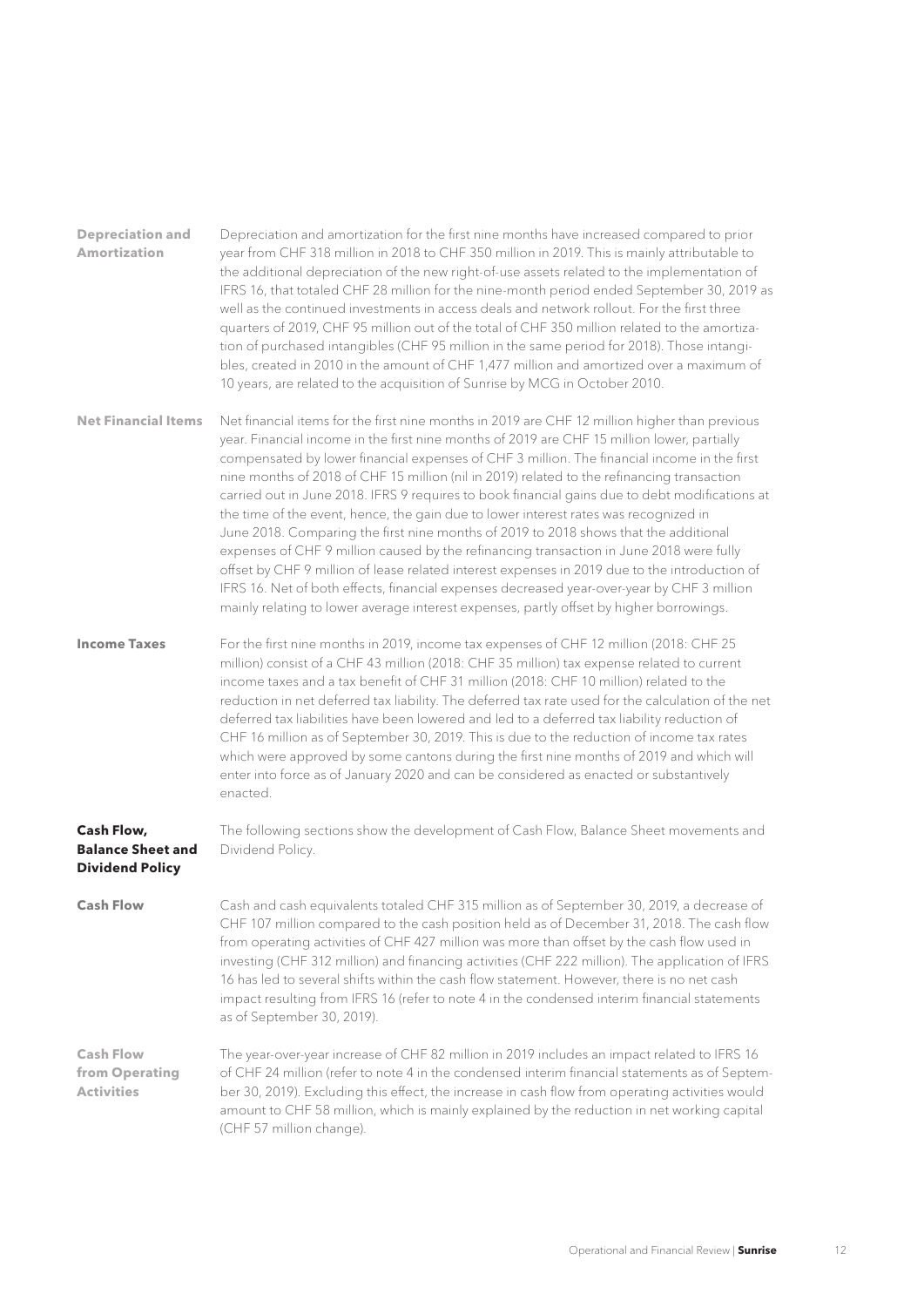| <b>Cash Flow (Used</b><br>In)/From Investing<br><b>Activities</b> | Cash flow used in investing activities amounts to CHF 312 million as of September 30, 2019,<br>which is CHF 90 million higher than in prior year period (2018: cash flow from investing<br>activities CHF 223 million). The first nine months of 2019 contained higher payments for the<br>purchase of intangible assets (CHF 114 million higher compared to prior year period), mainly<br>stemming from the purchase of the new 5G mobile licenses (CHF 91 million incl. consultancy<br>fees) as well as from higher payments for access deals (year-over-year increase: CHF 38<br>million). In contrast, the cash flow from investing activities for the first three quarters was<br>positively impacted by the net proceeds from asset disposals (2019: CHF 30 million; 2018:<br>CHF 8 million), which mainly related to the sale of 133 telecom towers to Swiss Towers AG in<br>January 2019.                                                                                                                                                                                                                                                                                                                                                                                                                                                            |
|-------------------------------------------------------------------|--------------------------------------------------------------------------------------------------------------------------------------------------------------------------------------------------------------------------------------------------------------------------------------------------------------------------------------------------------------------------------------------------------------------------------------------------------------------------------------------------------------------------------------------------------------------------------------------------------------------------------------------------------------------------------------------------------------------------------------------------------------------------------------------------------------------------------------------------------------------------------------------------------------------------------------------------------------------------------------------------------------------------------------------------------------------------------------------------------------------------------------------------------------------------------------------------------------------------------------------------------------------------------------------------------------------------------------------------------------|
| <b>Cash Flow</b><br><b>Used in Financing</b><br><b>Activities</b> | Cash flow used in financing activities increased by CHF 201 million in the first nine months<br>in 2019 compared to the same period in prior year. The main reason for this development<br>was the refinancing transaction in 2018, generating a prior year cash inflow of CHF 185<br>million (net after related costs). The cash flow used in financing activities for the first three<br>quarter of 2019 was negatively impacted by IFRS 16, reflected in the CHF 24 million increase<br>in repayments of lease liabilities.                                                                                                                                                                                                                                                                                                                                                                                                                                                                                                                                                                                                                                                                                                                                                                                                                               |
| <b>Net Debt</b>                                                   | The Group's consolidated debt position as of September 30, 2019 - consisting of the term<br>loan B3 facility, senior secured notes and lease liabilities - amounted to CHF 1,869 million of<br>which CHF 32 million is expected to be paid within 12 months. Net Debt consists of the term<br>loan B3 facility, senior secured notes at total nominal value amounted to CHF 1,610 million<br>(December 31, 2018: CHF 1,610 million) and the discounted lease liabilities of CHF 259<br>million (December 31, 2018: CHF 5 million) reduced by cash and cash equivalents in the<br>amount of CHF 315 million (December 31, 2018: CHF 421 million). This leads to a net debt<br>position as of September 30, 2019 of CHF 1,554 million (December 31, 2018: CHF 1,194<br>million), resulting in a net debt to adjusted EBITDA leverage ratio of 2.4x (December 31,<br>2018: 2.0x). The 2019 leverage ratio is based on an annualized IFRS 16 impact on adjusted<br>EBITDA. The increase compared to December 31, 2018, is mainly related to the Group's<br>implementation of IFRS 16 as of January 1, 2019. Excluding the effects of IFRS 16, the net<br>debt to adjusted EBITDA ratio as of September 30, 2019 was 2.1×. The increase compared to<br>December 31, 2018 is mainly due to the cash-out related to the dividend and the mobile<br>license payment. |
| <b>Net Working</b><br>Capital                                     | Net working capital represents short-term assets reduced by short-term liabilities. Net<br>working capital includes current assets and liabilities as well as non-current prepaid expens-<br>es, long-term trade receivables and deferred income. Changes in trade and other payables<br>related to non-cash capital expenditures for Indefeasible Rights of Use (IRU) are excluded.                                                                                                                                                                                                                                                                                                                                                                                                                                                                                                                                                                                                                                                                                                                                                                                                                                                                                                                                                                         |
|                                                                   | The reduction in net working capital of CHF 33 million in the nine-month period ended<br>September 30, 2019 is primarily related to a reduction in trade and other receivables (CHF 28<br>million) and the increase in trade and other payables (CHF 17 million) mainly driven by<br>roaming payables. These positive effects were partly offset by a negative change in contract<br>costs (CHF 5 million), and other items (CHF 6 million) mainly driven by prepaid expenses.                                                                                                                                                                                                                                                                                                                                                                                                                                                                                                                                                                                                                                                                                                                                                                                                                                                                               |
|                                                                   | Compared to the nine-month period ended September 30, 2018, the change in net work-<br>ing capital had a positive impact of CHF 57 million mainly resulting from less cash out from<br>trade and other payables (CHF 87 million) due to higher payments in 2018 for the purchase<br>of mobile phones and tables as well as higher roaming settlements. In contrast, the first nine<br>months of 2019 were negatively impacted by less reduction in inventory (CHF 30 million) and<br>trade and other receivables (CHF 4 million). The remaining change stems from positions<br>related to contract assets and contract liabilities.                                                                                                                                                                                                                                                                                                                                                                                                                                                                                                                                                                                                                                                                                                                          |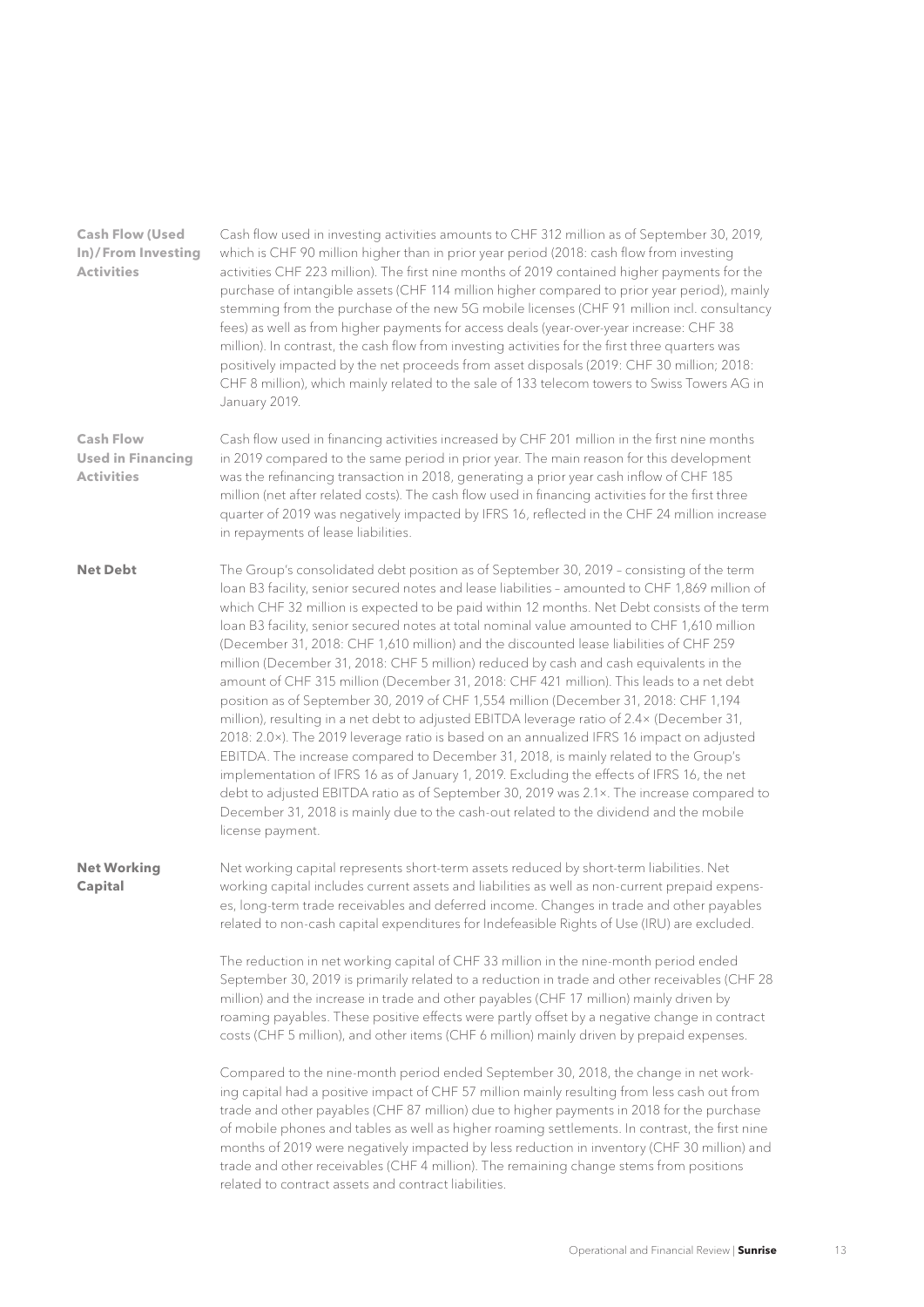## **Dividend Proposal and Distribution Policy**

At the Annual General Meeting on April 10, 2019, the payment of an ordinary dividend from statutory reserves from capital contributions in the total amount of CHF 189 million (CHF 4.20 per share) in respect of the 2018 financial year was approved. The dividend payment was made on April 16, 2019.

Sunrise confirms its long-term dividend policy of paying out at least 65% of equity-free cash flow, while continuing to target 85%, if net debt/adjusted EBITDA leverage is below 2.0×. This guidance does not yet include the effects of IFRS 16.

Sunrise is targeting an annual 4% to 6% dividend progression from 2018 to 2020. This near-term guidance was introduced to buffer investors from cash flow volatility during that period due to landline access and spectrum payments. Upon meeting its 2019 guidance, Sunrise expects to propose a dividend in the range of CHF 4.35 to CHF 4.45 per share for 2019, to be paid out of capital contribution reserves in 2020.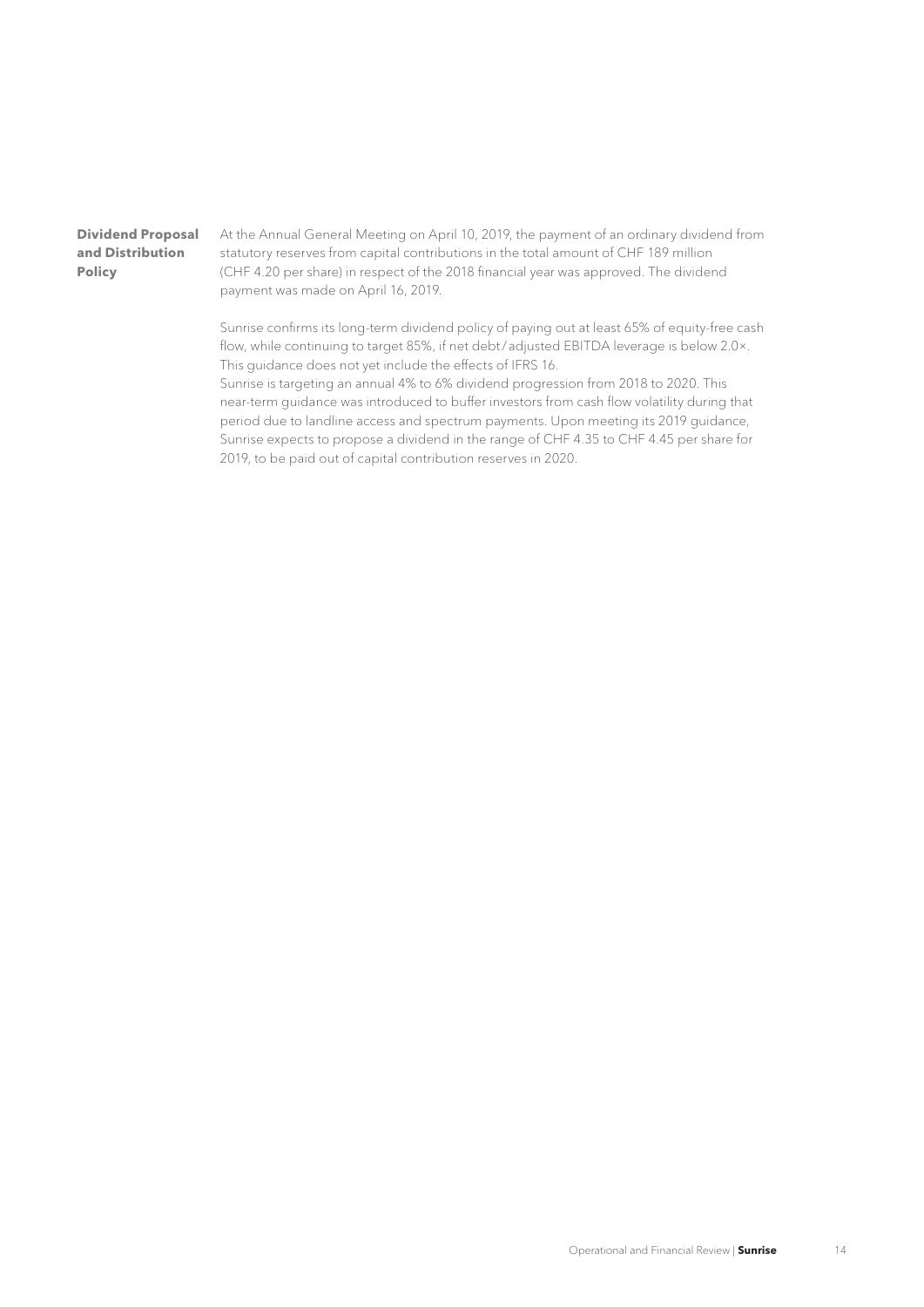# <span id="page-14-0"></span>**Risks**

| <b>Overview</b>        | To protect the Company's value, Sunrise operates a centralized risk management system that<br>differentiates between strategic and operational risks. The Company's risk management plan<br>includes risks from all business functions. Competition, uncertainty regarding the regulatory<br>framework, impairment of supply relationships, and the security of and interruptions to<br>network performance are the main risks and uncertainties the Company faces. All identified<br>risks are quantified (according to their probability of occurrence and impact) and tracked on a<br>risk schedule. This risk schedule is subject to an annual discussion among the Sunrise Group's<br>Board of Directors; the most recent meeting took place on November 7, 2018. |
|------------------------|------------------------------------------------------------------------------------------------------------------------------------------------------------------------------------------------------------------------------------------------------------------------------------------------------------------------------------------------------------------------------------------------------------------------------------------------------------------------------------------------------------------------------------------------------------------------------------------------------------------------------------------------------------------------------------------------------------------------------------------------------------------------|
| <b>Risk Management</b> | The Sunrise risk management system adheres to a comprehensive process that starts at the                                                                                                                                                                                                                                                                                                                                                                                                                                                                                                                                                                                                                                                                               |

Executive Leadership Team level. The members of the Executive Leadership Team then work together with the leaders of their subunits to perform an analysis of the internal and external environment as well as any changes that could potentially occur or have already taken place, while also taking into account the risks from previous years. During the subsequent consolidation performed by the central risk management unit, these risks are assigned to one of the following ten risk categories: competition, regulatory framework, business continuity operations, security, supply chain, financial, governance / legal compliance, market consolidation, employees, and innovation / business development. The ensuing discussions with the risk owners result in a detailed description and quantification of each individual risk and the determination of mitigation activities to be implemented, with the objective of preventing the risk from materializing or of limiting the risk exposure to a level that is acceptable to the Company. Risk management and the resulting risk clusters are discussed among the Executive Leadership Team, while the Audit Committee and the Sunrise Board of Directors are informed annually. **Process**

The following risks clusters are focus areas for Sunrise. **Main Risk Clusters**

Aggressive promotional campaigns by Salt and other operators offering low domestic flat rates, roaming price competition and competition in the landline market put pressure on almost all market segments. Continued price erosion and a growing customer preference for bundle plans that tend to offer more value for the same price might lead to a decrease in revenue. Additionally, over-the-top services continue to cannibalize international call and roaming voice revenue and impact the growth potential of IPTV. Sunrise actively monitors market developments and offers attractive bundles with flat rate components and promotional activities to comprehensively meet customers' needs. **Market Dynamics**

Under the current regulations on non-ionizing radiation, the activation of new frequencies requires a reduction in transmission power and thus less coverage and lower capacity, which is at odds with increases in data traffic and the digitalization needs of customers (see chapter 8.7 on pages 25 et seq. of the annual report 2018). This scenario might mean that the spectrum acquired in the 2019 frequency auction will tie up investments that cannot be utilized without an easing of NIR regulations. With the goal of bringing about a more favorable regulation, Sunrise is attempting to mitigate this risk by stepping up its lobbying activities and by educating all stakeholders about the impact of the restrictive regulatory framework on network evolution, especially the 5G rollout. **Regulatory Framework**

Continuous technological innovation and digitalization open up new business opportunities and services for Sunrise customers. At the same time, the rising technological complexity of the solutions requested by customers and the growing volume of available data combined with shorter innovation cycles increase the complexity of technical implementations. They also open up a wider range of opportunities for attacks to be launched on these systems and solutions. Additionally, both the power commanded by cybercriminals as well as the number of cyber attacks committed increase year after year. The Company's mature internal informa-**Cyber Security and Data Protection**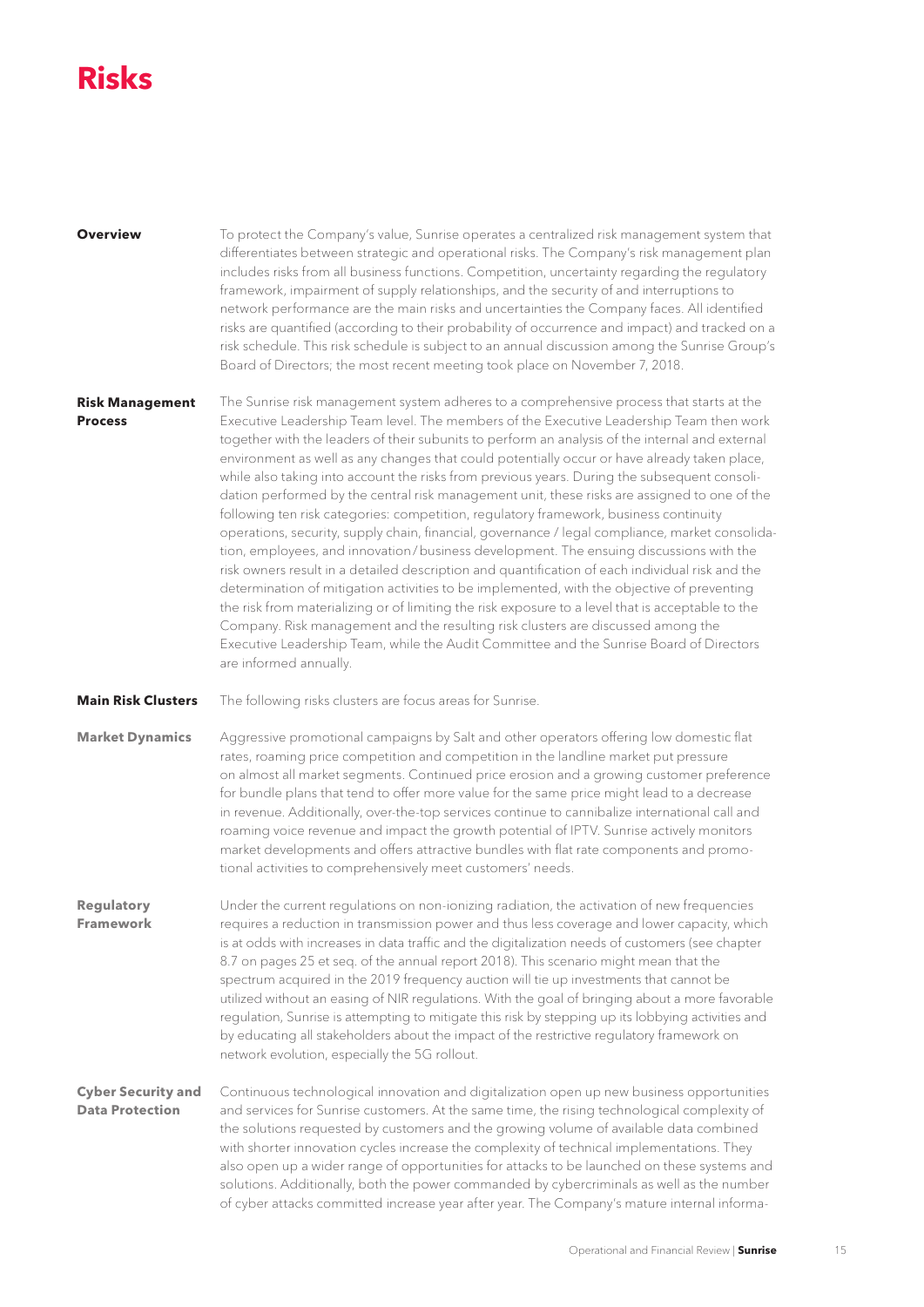|                                                    | tion security framework ensures that Sunrise services meet the standards customers demand<br>and that threats are recognized early enough to allow the implementation of appropriate<br>preventive actions. Sunrise is certified to the ISO 27001 standard, which covers all personnel,<br>operations processes and technology infrastructure used for the processing, storing and<br>transmission of customer information and communication.                                                                                                                                                                                                                                                                                                                                                            |
|----------------------------------------------------|----------------------------------------------------------------------------------------------------------------------------------------------------------------------------------------------------------------------------------------------------------------------------------------------------------------------------------------------------------------------------------------------------------------------------------------------------------------------------------------------------------------------------------------------------------------------------------------------------------------------------------------------------------------------------------------------------------------------------------------------------------------------------------------------------------|
| <b>Reputation</b>                                  | The Company's strong momentum contributed to its improved public perception as a<br>strong, ambitious, high-quality player in the Swiss market. This heightened perception,<br>however, also increases the Company's exposure to incidents such as quality issues, network<br>outages, cyber security attacks or negative consumer reports, all of which could negatively<br>affect its image. Reputation risk is not classified as a fully independent risk in and of itself, but<br>rather must be considered as a risk cluster influenced by incidents. Corresponding mitigation<br>activities are addressed in several sections of the Company's strategic risk management.                                                                                                                          |
| <b>Business</b><br>Continuity<br><b>Management</b> | Telecom services are becoming increasingly complex, and that means they are also heavily<br>dependent on highly sophisticated technological infrastructures. Software or hardware<br>failures, human error, viruses, or hacking can decrease service quality or, in the worst-case<br>scenario, lead to system outages that can have an impact on the reputation and financial<br>performance of the Company. In addition to the ISO 27001 information security manage-<br>ment system, measures such as system and geographical redundancy, business continuity<br>plans, the deliberate selection of suppliers, and continuous improvements to network<br>operations management and controls ensure that Sunrise is able to deliver the service quality<br>and availability expected by its customers. |
| Sourcing<br>Dependency                             | Sunrise, like the entire ICT industry, is highly dependent on the global supply chain. Supply<br>chain disruptions, such as supply shortages due to natural disasters, political instability, trade<br>conflicts, etc. could affect the availability of certain components. Sunrise actively monitors<br>these factors. In addition, it is in our suppliers' interest to reduce potential risks to their own<br>business continuity by implementing a multi-sourcing strategy and a comprehensive supply<br>and business continuity management system. Some of our key suppliers, such as Huawei,<br>have confirmed to Sunrise that they have such a comprehensive set-up in place.                                                                                                                      |
| <b>Financial Risks</b>                             | The Company is exposed to a variety of financial risks, namely to market, credit and liquidity<br>risks. A detailed description of the financial risks is given in Note 25 to the 2018 Consolidated<br>Financial Statements of the Group.                                                                                                                                                                                                                                                                                                                                                                                                                                                                                                                                                                |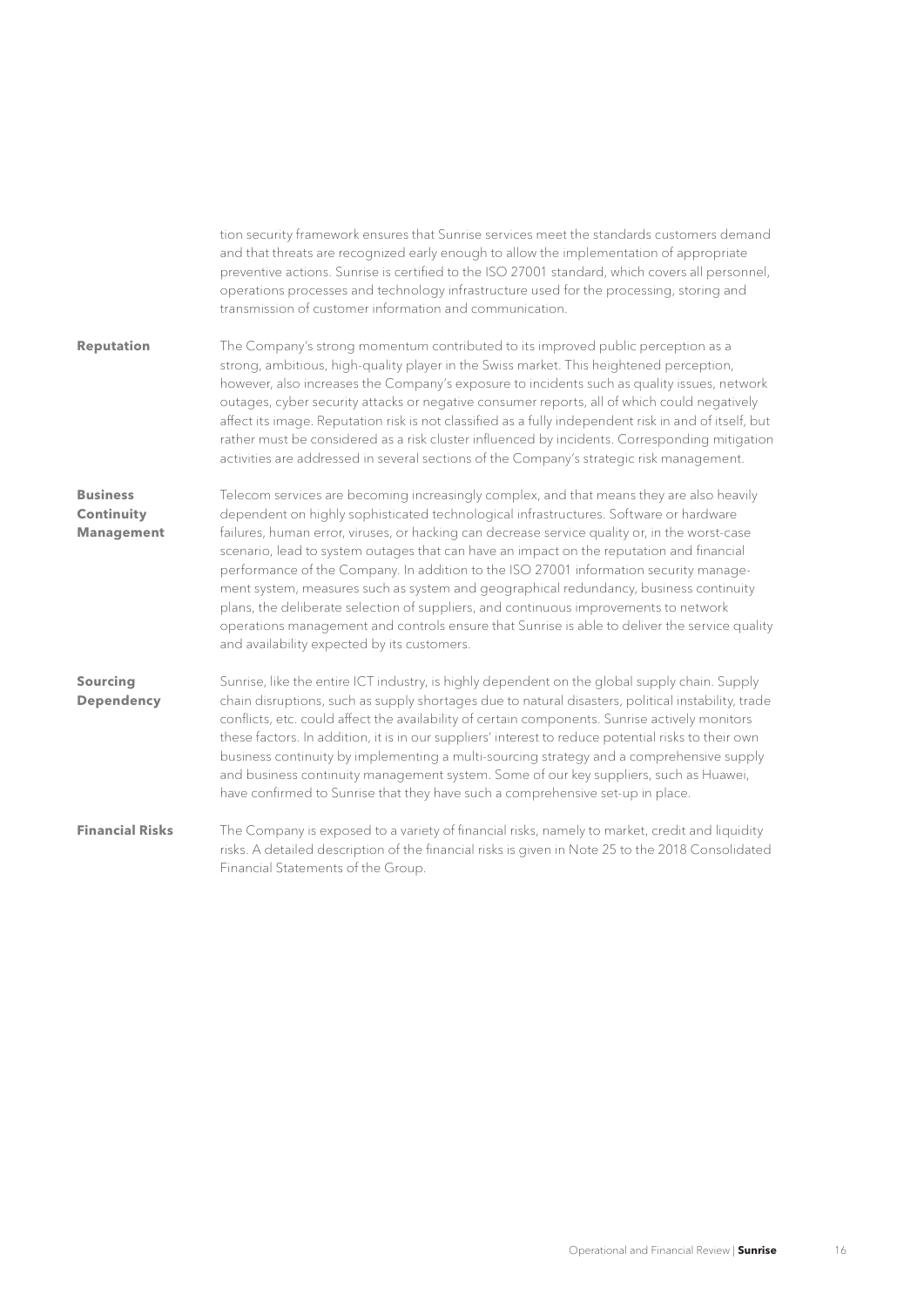# <span id="page-16-0"></span>**Additional Disclosures**

| <b>Material Affiliate</b><br><b>Transactions</b>                        | <b>Change in the Board of Directors</b><br>Ingo Arnold was elected to the Board of Directors as a new member by the Annual General<br>Meeting on April 10, 2019 for a term of one year.<br><b>Dividend Payment</b>                                                                                                                                                                                                                                                                                                                                                           |
|-------------------------------------------------------------------------|------------------------------------------------------------------------------------------------------------------------------------------------------------------------------------------------------------------------------------------------------------------------------------------------------------------------------------------------------------------------------------------------------------------------------------------------------------------------------------------------------------------------------------------------------------------------------|
|                                                                         | At the Annual General Meeting on April 10, 2019, the payment of an ordinary dividend from<br>statutory reserves from capital contributions in the total amount of CHF 189 million<br>(CHF 4.20 per share) in respect of the 2018 financial year was approved. The dividend<br>payment was made on April 16, 2019.                                                                                                                                                                                                                                                            |
| <b>Material</b><br>Contractual<br><b>Arrangements</b>                   | At the 5G frequency auction, Sunrise has acquired among others the strategically important<br>frequencies in the 3.5 GHz band for CHF 89 million (incl. consultancy fees CHF 91 million).<br>With its existing and new frequencies, Sunrise will be able to secure its existing 96% 4G area<br>coverage and deliver a world-class 5G network in the future. The concessions are legally<br>binding since Q2 2019 and the payment of CHF 89 million has been made in June 2019. The<br>acquisition of these new frequencies is reflected in an increase of intangible assets. |
| <b>Acquisitions,</b><br><b>Disposals and</b><br><b>Recapitalization</b> | In January 2019, Sunrise has sold 133 telecom towers to Swiss Towers AG for a consideration<br>of CHE 29 million.                                                                                                                                                                                                                                                                                                                                                                                                                                                            |
| Material develop-<br>ment after the<br>balance sheet date               | No material development occurred after the balance sheet date, except the one mentioned<br>in the section major events (see page 6).                                                                                                                                                                                                                                                                                                                                                                                                                                         |
| <b>Research and</b><br><b>Development</b>                               | Sunrise is not currently investing in research and development itself but is partnering with its<br>suppliers in order to benefit from their experience and know-how.                                                                                                                                                                                                                                                                                                                                                                                                        |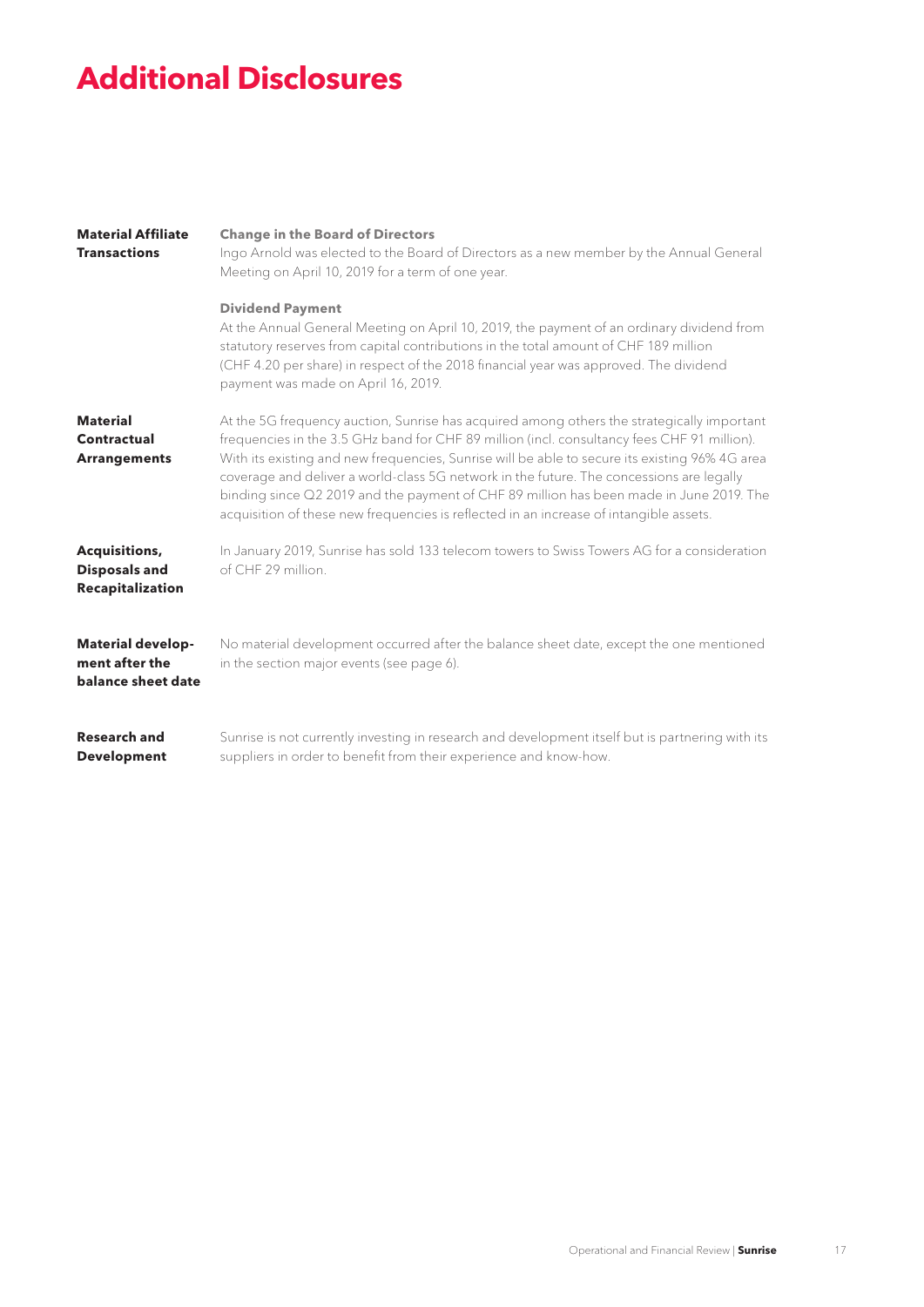# <span id="page-17-0"></span>**Outlook**

**2019 Guidance**

2019 revenue and adjusted EBITDA continue to be expected between CHF 1,860 million to CHF 1,900 million and CHF 618 million to 628 million respectively. This guidance does not yet include the effects of IFRS 16. Capex is reiterated in the range of CHF 420 million to CHF 460 million. Upon meeting its 2019 guidance, Sunrise expects to propose a dividend in the range of CHF 4.35–4.45 per share for 2019, paid out of capital contribution reserves in 2020.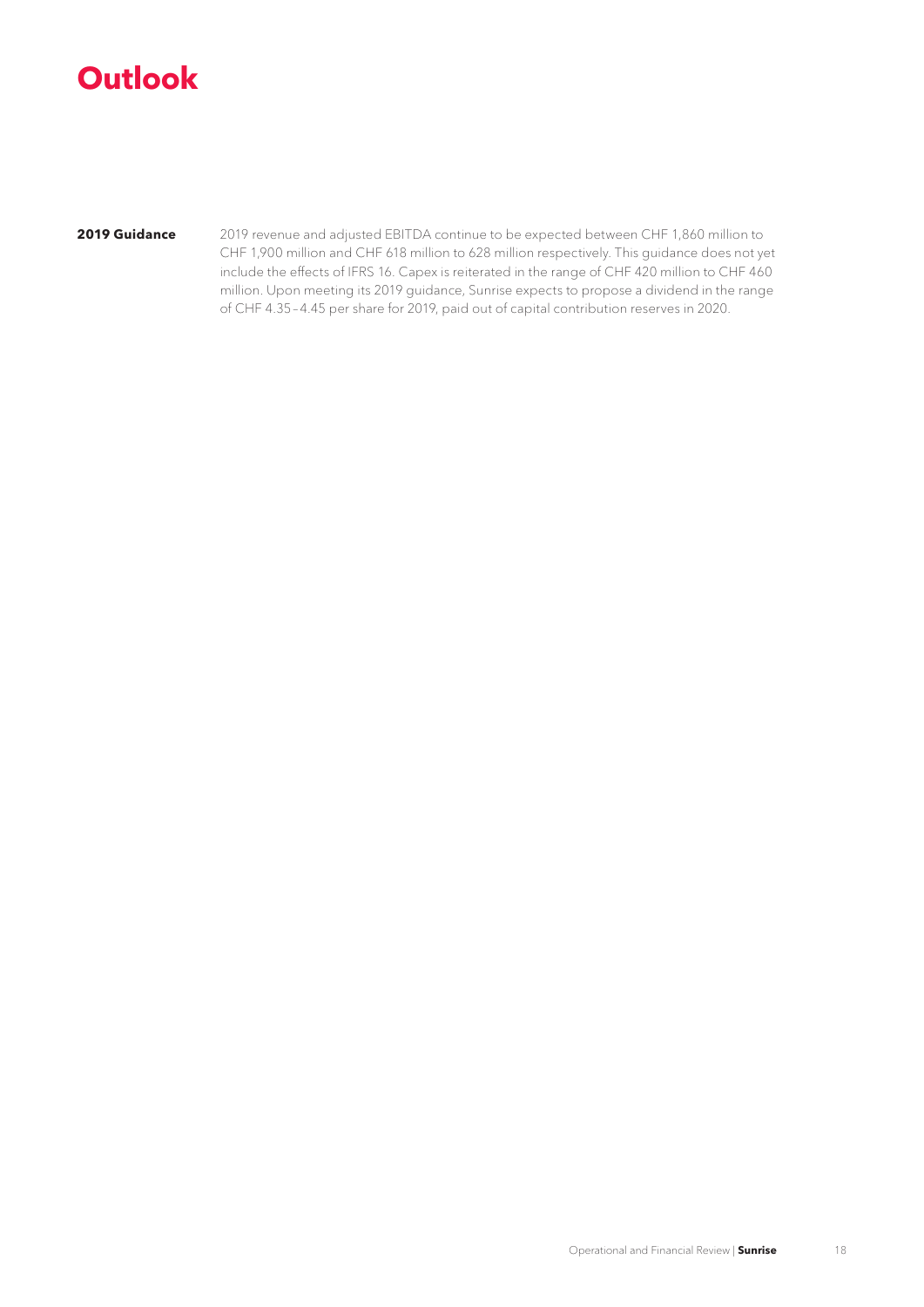# <span id="page-18-0"></span>**Condensed Consolidated Interim Financial Statements (unaudited)**

Sunrise Communications Group AG

- **19 Condensed Consolidated Interim Financial Statements (unaudited)**
- 20 [Condensed Consolidated Interim](#page-19-0)  [Statements of](#page-19-0) Income
- 21 Condensed Consolidated Interim [Statements of Comprehensive Income](#page-20-0)
- 22 [Condensed Consolidated Interim](#page-21-0)  [Statements of Financial Position](#page-21-0)
- 24 [Condensed Consolidated Interim](#page-23-0)  [Statements of](#page-23-0) Cash Flow
- 25 [Condensed Consolidated Interim](#page-24-0)  [Statements of](#page-24-0) Changes in Equity
- 26 Notes to the Condensed Consolidated Interim Financial [Statements \(unaudited\)](#page-25-0)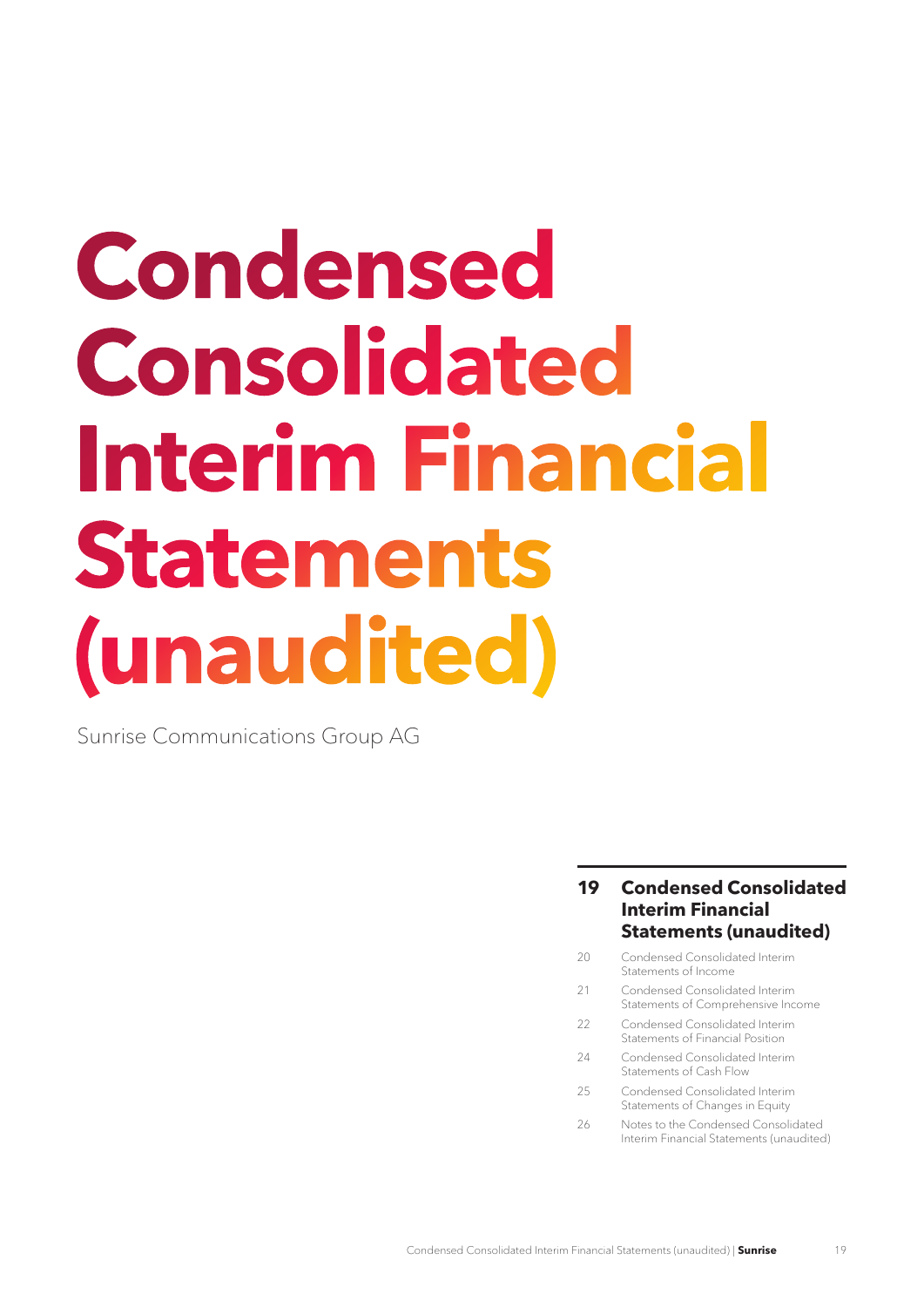## <span id="page-19-0"></span>**Condensed Consolidated Interim Statements of Income**

| <b>CHFk</b>                                                                            | Note | $01.01 -$<br>30.09.2019 | 01.01-30.09.20181 | Q3 2019    | Q3 2018 <sup>1</sup> |
|----------------------------------------------------------------------------------------|------|-------------------------|-------------------|------------|----------------------|
|                                                                                        |      | Unaudited               | Unaudited         | Unaudited  | Unaudited            |
| <b>Revenue</b>                                                                         | 5, 6 | 1,375,288               | 1,390,245         | 473,891    | 469,313              |
| Transmission costs and cost of goods sold                                              |      | (442, 714)              | (483, 595)        | (157, 918) | (159, 251)           |
| Other operating expenses                                                               |      | (310,089)               | (314, 423)        | (102, 441) | (105, 942)           |
| Wages, salaries and pension costs                                                      |      | (150, 468)              | (159, 739)        | (41, 455)  | (52,808)             |
| Other income                                                                           | 7    | 36,132                  | 6,482             | 3,397      | 3,830                |
| Other expenses                                                                         |      | (2, 148)                | (438)             | (847)      | (658)                |
| Income before depreciation and amortization, net finan-<br>cial items and income taxes |      | 506,001                 | 438,532           | 174,627    | 154,484              |
| Amortization                                                                           |      | (199, 817)              | (189, 959)        | (68, 121)  | (63, 423)            |
| Depreciation and impairment losses                                                     |      | (150, 264)              | (128, 016)        | (49, 158)  | (42, 197)            |
| <b>Operating income</b>                                                                |      | 155,920                 | 120,557           | 57,348     | 48,864               |
| Foreign currency gains, net                                                            |      | 1,996                   | 1,588             | 893        | 656                  |
| Financial income                                                                       |      | 135                     | 15,066            | 82         | 14                   |
| Financial expenses                                                                     |      | (37, 775)               | (40, 277)         | (12, 464)  | (9,785)              |
| <b>Net financial items</b>                                                             | 8    | (35,644)                | (23, 623)         | (11, 489)  | (9, 115)             |
| Income before income taxes                                                             |      | 120,276                 | 96,934            | 45,859     | 39,749               |
| Income taxes                                                                           |      | (11, 532)               | (24,642)          | 2,009      | (8, 197)             |
| <b>Net income</b>                                                                      |      | 108,744                 | 72,292            | 47,868     | 31,552               |
| Net income attributable to equity holders of the parent<br>company                     |      | 108,744                 | 72,292            | 47,868     | 31,552               |
| Basic and diluted earnings per share (in CHF)                                          | 9    | 2.41                    | 1.60              | 1.06       | 0.70                 |

1 The Group has initially applied IFRS 16 as of January 1, 2019. Under the transition method chosen, comparative information is not restated (see Note 4).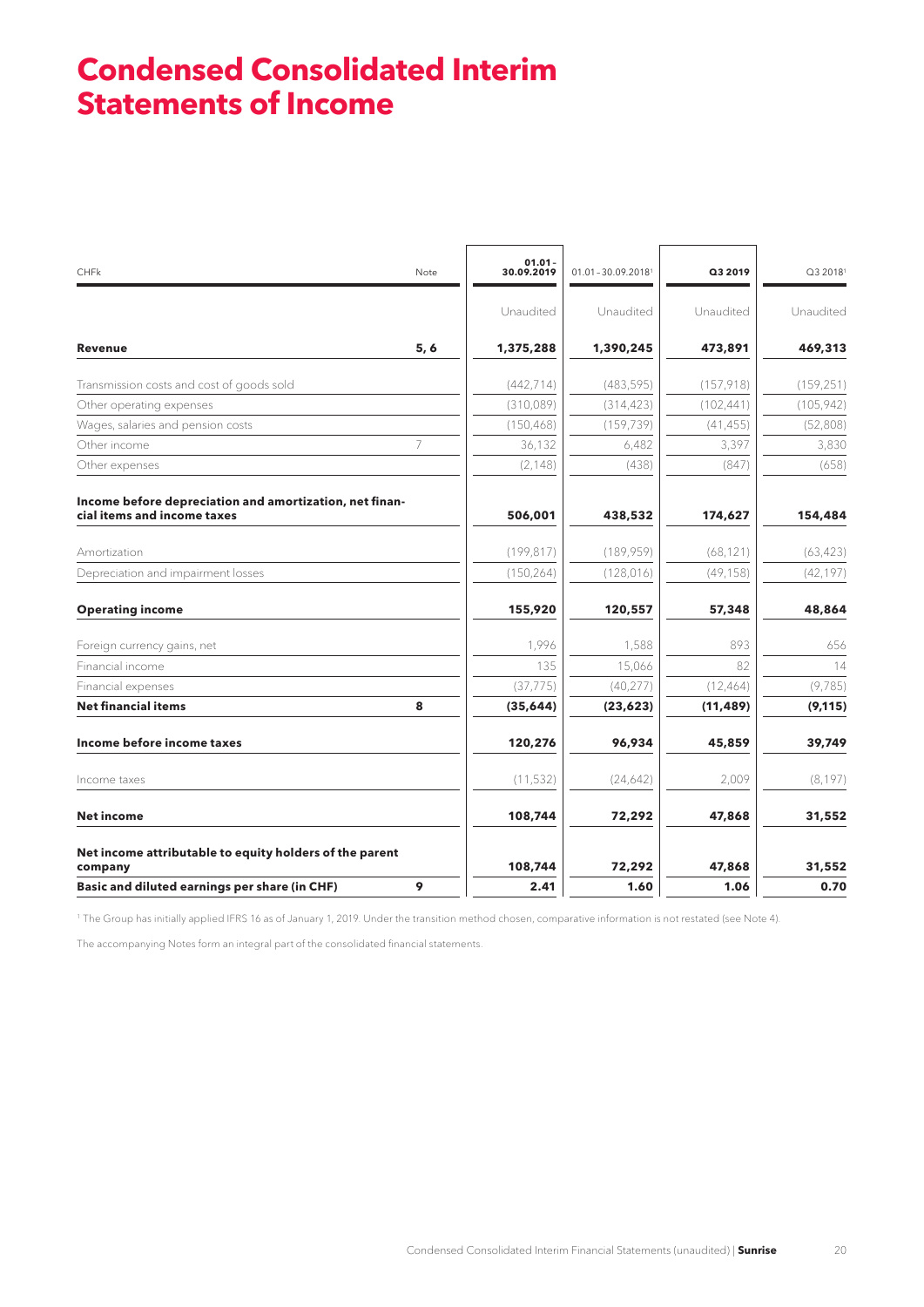# <span id="page-20-0"></span>**Condensed Consolidated Interim Statements of Comprehensive Income**

| <b>CHFk</b>                                                                                              | $01.01 -$<br>30.09.2019 | $01.01 - 30.09.2018$ <sup>1</sup> | Q3 2019   | Q32018 <sup>1</sup> |
|----------------------------------------------------------------------------------------------------------|-------------------------|-----------------------------------|-----------|---------------------|
|                                                                                                          | Unaudited               | Unaudited                         | Unaudited | Unaudited           |
| Net income                                                                                               | 108,744                 | 72,292                            | 47,868    | 31,552              |
| Actuarial (loss)/gain related to defined benefit pension plans                                           | (41, 146)               | 26,791                            | (27,687)  | 9,476               |
| Income tax effect                                                                                        | 7,657                   | (5,439)                           | 4,984     | (1,924)             |
| Net other comprehensive (loss)/income not to be reclassified to<br>profit and loss in subsequent periods | (33, 489)               | 21,352                            | (22,703)  | 7,552               |
| Other comprehensive (loss)/income, net of tax                                                            | (33, 489)               | 21,352                            | (22,703)  | 7,552               |
| <b>Total comprehensive income</b>                                                                        | 75,255                  | 93,644                            | 25,165    | 39,104              |
| Comprehensive income attributable to equity holders of the<br>parent company                             | 75,255                  | 93,644                            | 25,165    | 39,104              |

1 The Group has initially applied IFRS 16 as of January 1, 2019. Under the transition method chosen, comparative information is not restated (see Note 4).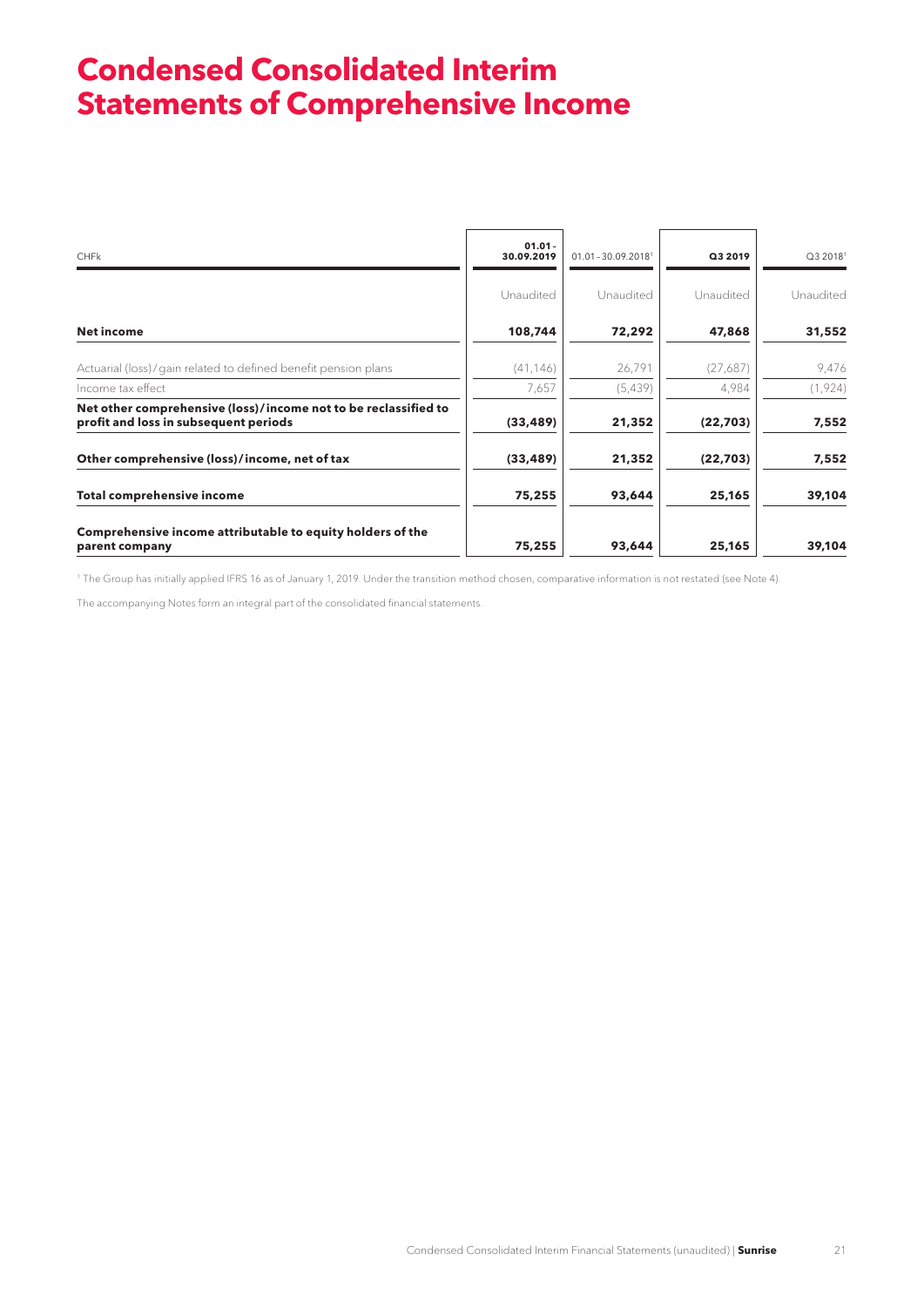## <span id="page-21-0"></span>**Condensed Consolidated Interim Statements of Financial Position**

#### **Assets**

| <b>CHFk</b>                                        | 30.09.2019 | 31.12.20181 |
|----------------------------------------------------|------------|-------------|
|                                                    | Unaudited  | Audited     |
| <b>Non-current assets</b>                          |            |             |
| Intangible assets                                  | 2,143,872  | 2,088,238   |
| Property, plant and equipment                      | 806,731    | 823,763     |
| Right-of-use assets                                | 277,512    |             |
| Non-current portion of trade and other receivables | 55,697     | 56,813      |
| Non-current portion of contract assets             | 3,608      | 4,067       |
| Non-current portion of prepaid expenses            |            | 631         |
| Contract costs                                     | 51,094     | 45,933      |
| <b>Total non-current assets</b>                    | 3,338,514  | 3,019,445   |
| <b>Current assets</b>                              |            |             |
| Inventories                                        | 48,853     | 46,329      |
| Current portion of trade and other receivables     | 298,463    | 325,960     |
| Current portion of contract assets                 | 96,917     | 99,682      |
| Current portion of prepaid expenses                | 16,283     | 8,886       |
| Cash and cash equivalents                          | 314,750    | 420,919     |
| <b>Total current assets</b>                        | 775,266    | 901,776     |
| <b>Total assets</b>                                | 4,113,780  | 3,921,221   |

1 The Group has initially applied IFRS 16 as of January 1, 2019. Under the transition method chosen, comparative information is not restated (see Note 4).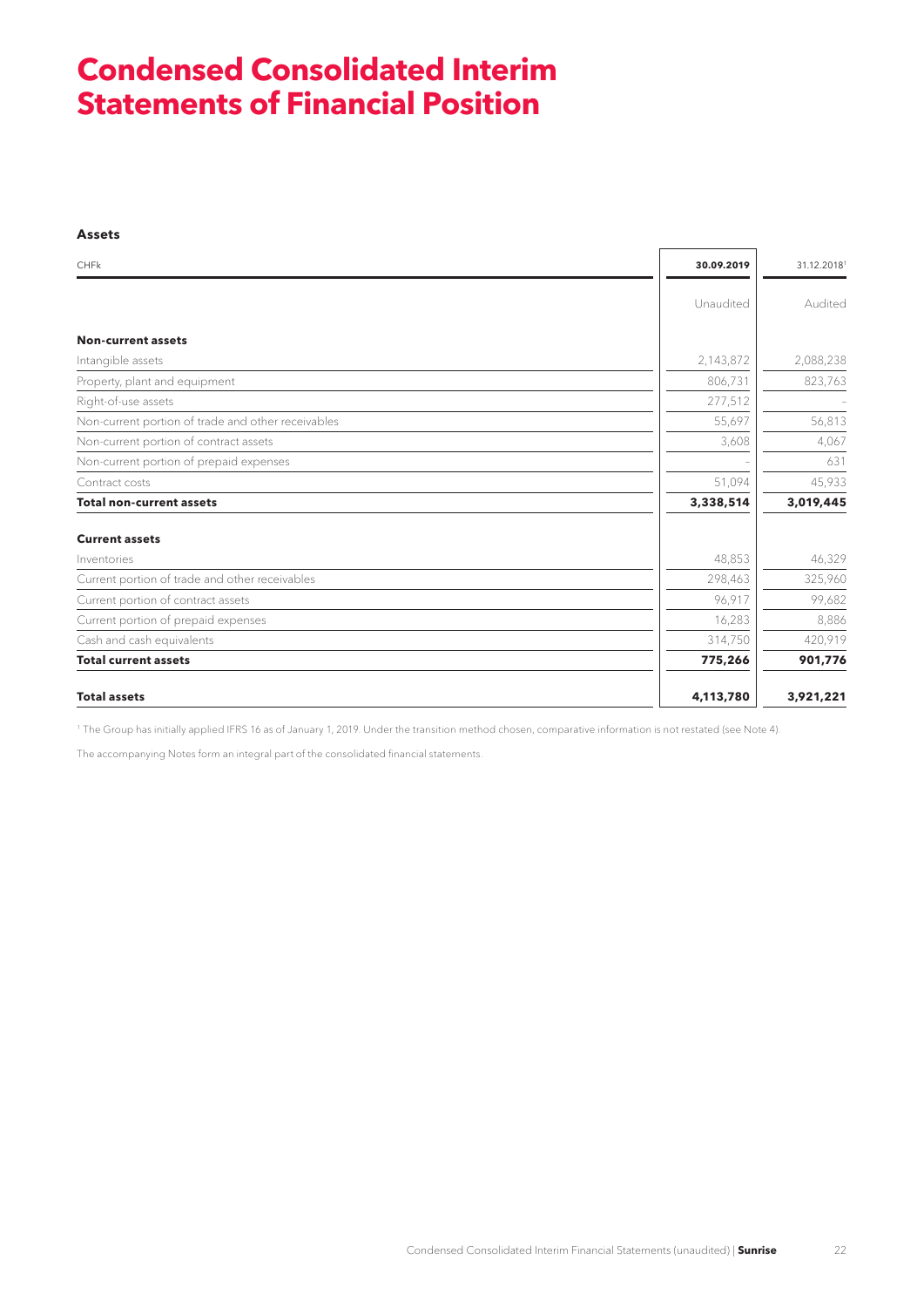## **Equity and liabilities**

| <b>CHFk</b>                                     | Note | 30.09.2019 | 31.12.20181 |
|-------------------------------------------------|------|------------|-------------|
|                                                 |      | Unaudited  | Audited     |
| <b>Equity</b>                                   |      |            |             |
| Common shares                                   |      | 45,069     | 45,069      |
| Share premium                                   |      | 1,972,552  | 2,162,727   |
| Other reserves                                  |      | (776, 143) | (776, 143)  |
| Accumulated profit                              |      | 124,779    | 49,524      |
| <b>Total equity</b>                             | 10   | 1,366,257  | 1,481,177   |
| <b>Non-current liabilities</b>                  |      |            |             |
| Non-current portion of loans and notes          | 11   | 1,575,218  | 1,568,262   |
| Non-current portion of lease liabilities        | 11   | 226,562    | 2,774       |
| Non-current portion of trade and other payables |      | 20,528     | 368         |
| Deferred tax liabilities                        |      | 116,517    | 155,744     |
| Non-current portion of provisions               |      | 54,509     | 54,372      |
| Employee benefit obligations                    |      | 115,411    | 84,881      |
| Non-current portion of contract liabilities     |      | 7,679      | 5,958       |
| <b>Total non-current liabilities</b>            |      | 2,116,424  | 1,872,359   |
| <b>Current liabilities</b>                      |      |            |             |
| Current portion of lease liabilities            | 11   | 32,376     | 1,973       |
| Current portion of trade and other payables     |      | 540,843    | 501,016     |
| Income tax payable                              |      | 26,031     | 26,735      |
| Current portion of provisions                   |      | 3,428      | 6,005       |
| Current portion of contract liabilities         |      | 27,825     | 31,510      |
| Other current liabilities                       |      | 596        | 446         |
| <b>Total current liabilities</b>                |      | 631,099    | 567,685     |
| <b>Total liabilities</b>                        |      | 2,747,523  | 2,440,044   |
| <b>Total equity and liabilities</b>             |      | 4,113,780  | 3,921,221   |

1 The Group has initially applied IFRS 16 as of January 1, 2019. Under the transition method chosen, comparative information is not restated (see Note 4).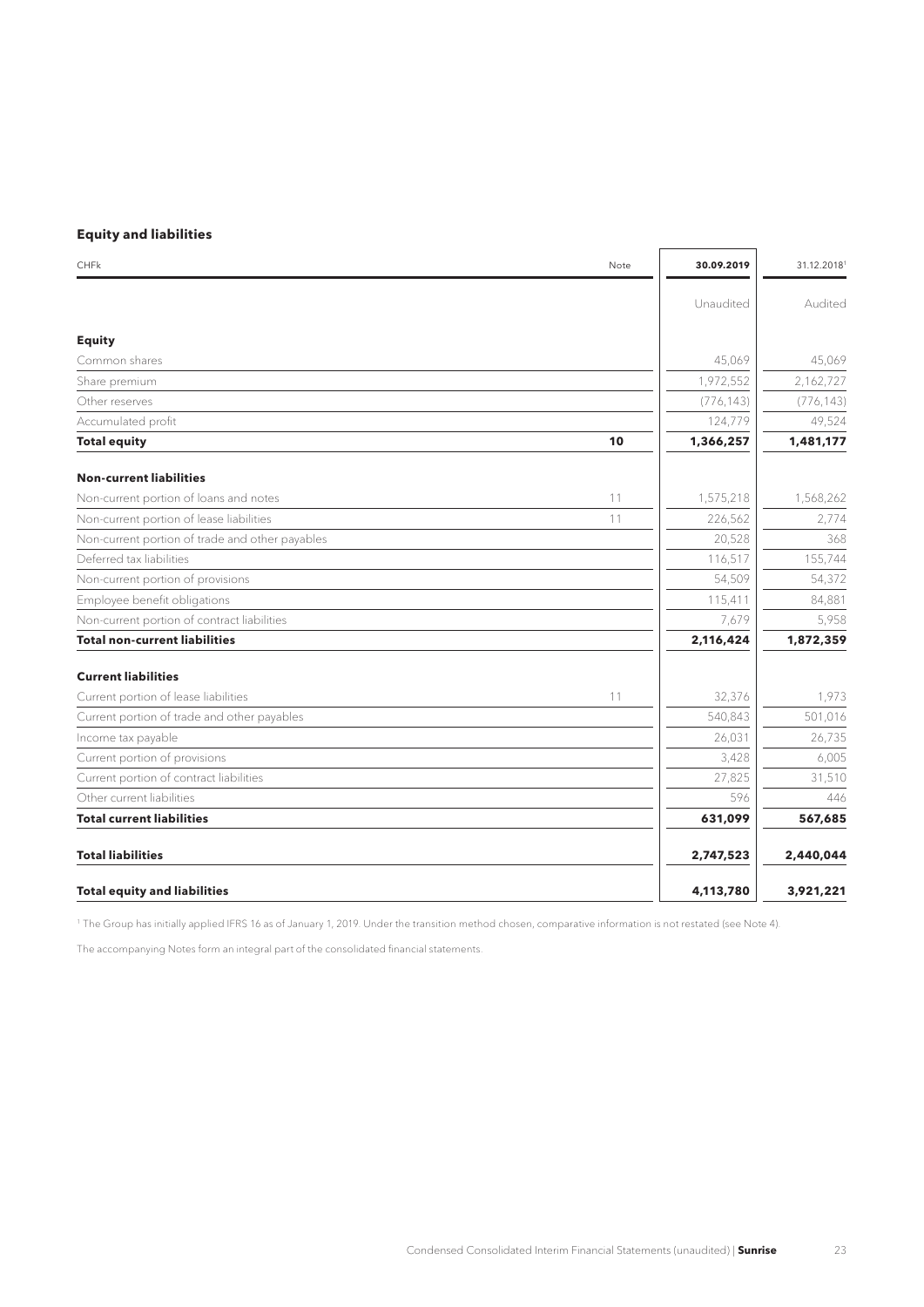## <span id="page-23-0"></span>**Condensed Consolidated Interim Statements of Cash Flow**

| CHFk                                                                      | Note    | $01.01 -$<br>30.09.2019 | $01.01 - 30.09.2018$ <sup>1</sup> | Q3 2019   | Q32018 <sup>1</sup> |
|---------------------------------------------------------------------------|---------|-------------------------|-----------------------------------|-----------|---------------------|
|                                                                           |         | Unaudited               | Unaudited                         | Unaudited | Unaudited           |
| Income before income taxes                                                |         | 120,276                 | 96,934                            | 45,859    | 39,749              |
| Amortization                                                              |         | 199,817                 | 189,959                           | 68,121    | 63,423              |
| Depreciation and impairment losses                                        |         | 150,264                 | 128,016                           | 49,158    | 42,197              |
| Gain on disposal of property, plant and equipment                         | 14      | (25, 256)               | (558)                             | (28)      | (554)               |
| Movement in pension                                                       |         | (11, 262)               | 3,087                             | (12, 413) | 1,053               |
| Movement in provisions                                                    |         | (3,076)                 | (650)                             | (1,526)   | (95)                |
| Change in net working capital                                             | 13      | 32,883                  | (23, 634)                         | 13,109    | 6,950               |
| Cash flow from operating activities before net financial<br>items and tax |         | 463,646                 | 393,154                           | 162,280   | 152,723             |
| Financial income                                                          | 8       | (135)                   | (15,066)                          | (82)      | (14)                |
| Financial expense                                                         | 8       | 37,775                  | 40,277                            | 12,464    | 9,785               |
| Foreign currency gains, net                                               | 8       | (1,996)                 | (1,588)                           | (893)     | (656)               |
| Interest received                                                         | 8       | 135                     | 15                                | 83        | 14                  |
| Interest paid                                                             |         | (29, 578)               | (23, 545)                         | (8,694)   | (5,998)             |
| Corporate income and withholding tax paid                                 |         | (43, 269)               | (48, 270)                         | (21, 423) | (20, 340)           |
| Total cash flow from operating activities                                 |         | 426,578                 | 344,977                           | 143,735   | 135,514             |
| Purchase of property, plant and equipment                                 | 15      | (130, 545)              | (132, 593)                        | (41,518)  | (49, 365)           |
| Purchase of intangible assets                                             | 15      | (211,540)               | (97, 799)                         | (23, 356) | (26, 746)           |
| Sale of property, plant and equipment                                     | 14      | 29,924                  | 7,814                             | 167       | 281                 |
| Total cash flow used in investing activities                              |         | (312, 161)              | (222, 578)                        | (64, 707) | (75, 830)           |
| Proceeds from long-term loans and notes                                   |         |                         | 690,319                           |           | (1,697)             |
| Repayments of long-term loans and notes                                   |         |                         | (500,000)                         |           |                     |
| Cost of early debt redemption                                             |         |                         | (5, 315)                          |           |                     |
| Costs relating to capital increase                                        |         |                         | (73)                              |           |                     |
| Repayments of lease liabilities                                           | 11      | (27,064)                | (4, 342)                          | (4,608)   | (1,866)             |
| Dividend payment                                                          |         | (189, 290)              | (180, 276)                        |           |                     |
| Other financing activities                                                |         | (5,514)                 | (20, 789)                         |           | (966)               |
| Total cash flow used in financing activities                              |         | (221, 868)              | (20, 476)                         | (4,608)   | (4, 529)            |
| <b>Total cash flow</b>                                                    |         | (107, 451)              | 101,923                           | 74,420    | 55,155              |
| Cash and cash equivalents as of January 1                                 |         | 420,919                 | 272,486                           |           |                     |
| Cash and cash equivalents as of July 1                                    |         |                         |                                   | 239,827   | 320,060             |
| Foreign currency impact on cash                                           | $\,8\,$ | 1,282                   | 1,280                             | 502       | 474                 |
| Cash and cash equivalents as of September 30                              |         | 314,750                 | 375,689                           | 314,750   | 375,689             |

1 The Group has initially applied IFRS 16 as of January 1, 2019. Under the transition method chosen, comparative information is not restated (see Note 4).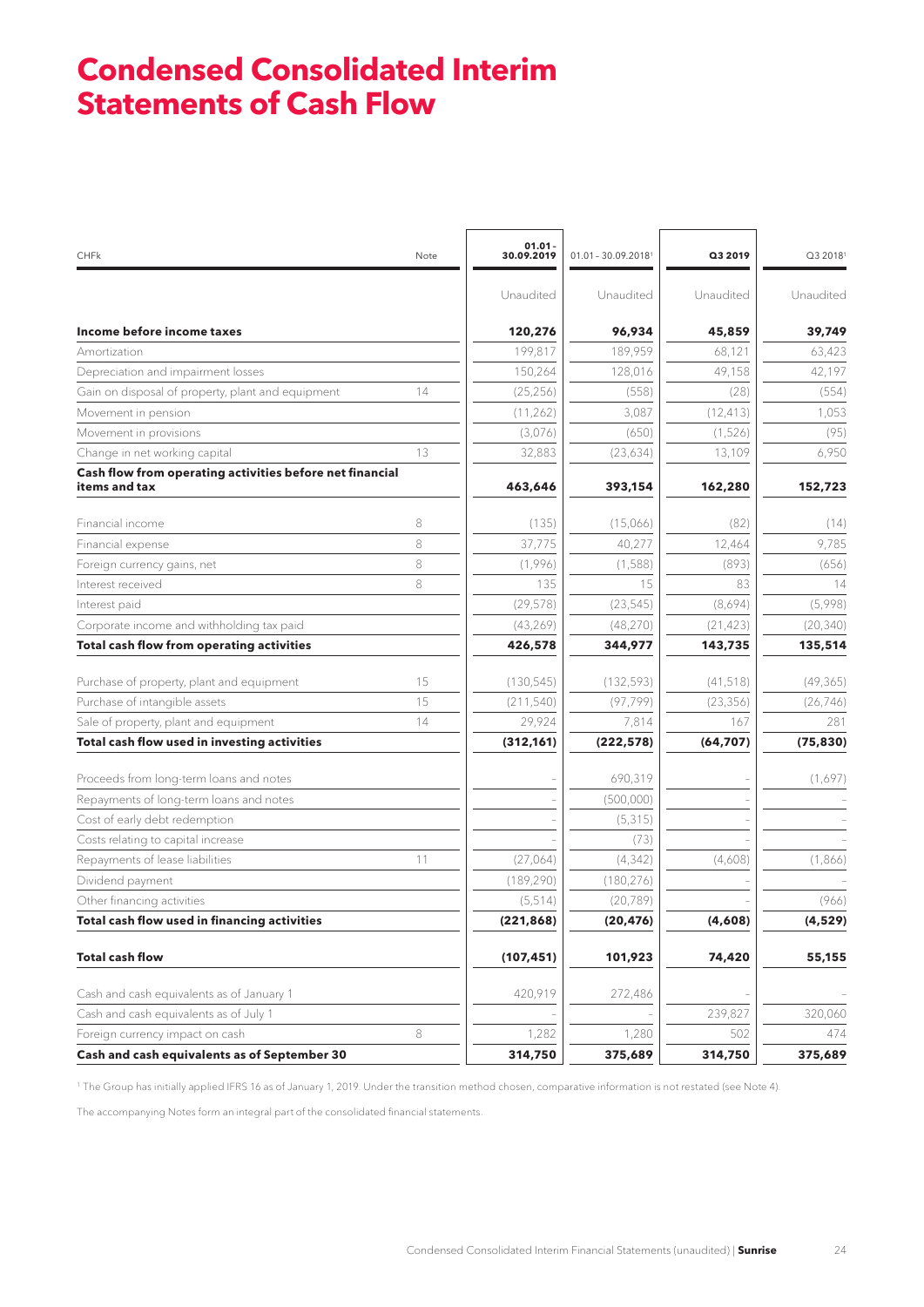# <span id="page-24-0"></span>**Condensed Consolidated Interim Statements of Changes in Equity**

| <b>CHFk</b>                                          | Common<br>shares         | Share<br>premium         | Other<br>reserves        | Accumulated<br>profit/(deficit) | Total      |
|------------------------------------------------------|--------------------------|--------------------------|--------------------------|---------------------------------|------------|
|                                                      | Unaudited                | Unaudited                | Unaudited                | Unaudited                       | Unaudited  |
| Equity as of January 1, 2018 <sup>1</sup>            | 45,000                   | 2,342,653                | (776, 143)               | (101, 229)                      | 1,510,281  |
| Impact of change in accounting policies <sup>1</sup> |                          |                          |                          | 40,032                          | 40,032     |
| Adjusted equity as of January 1, 2018                | 45,000                   | 2,342,653                | (776, 143)               | (61, 197)                       | 1,550,313  |
| Net income for the period                            |                          |                          |                          | 72,292                          | 72,292     |
| Other comprehensive income                           | $\overline{\phantom{a}}$ | $\overline{\phantom{a}}$ | $\overline{\phantom{a}}$ | 21,352                          | 21,352     |
| <b>Total comprehensive income</b>                    |                          |                          |                          | 93,644                          | 93,644     |
| Share-based payment                                  | ÷                        | (4,628)                  | $\overline{\phantom{a}}$ |                                 | (4,628)    |
| Dividend payment                                     | $\overline{\phantom{m}}$ | (180, 276)               |                          |                                 | (180, 276) |
| Capital increase                                     | 69                       | 4,551                    | $\overline{\phantom{a}}$ |                                 | 4,620      |
| Equity as of September 30, 2018 <sup>1</sup>         | 45,069                   | 2,162,300                | (776, 143)               | 32,447                          | 1,463,673  |
| <b>Equity as of January 1, 2019</b>                  | 45,069                   | 2,162,727                | (776, 143)               | 49,524                          | 1,481,177  |
| Net income for the period                            |                          |                          |                          | 108,744                         | 108,744    |
| Other comprehensive loss                             |                          |                          |                          | (33, 489)                       | (33, 489)  |
| <b>Total comprehensive income</b>                    |                          |                          |                          | 75,255                          | 75,255     |
| Share-based payment                                  |                          | (885)                    |                          |                                 | (885)      |
| Dividend payment                                     |                          | (189, 290)               |                          |                                 | (189, 290) |
| <b>Equity as of September 30, 2019</b>               | 45,069                   | 1,972,552                | (776, 143)               | 124,779                         | 1,366,257  |

1 The Group has initially applied IFRS 15 and IFRS 9 as of January 1, 2018.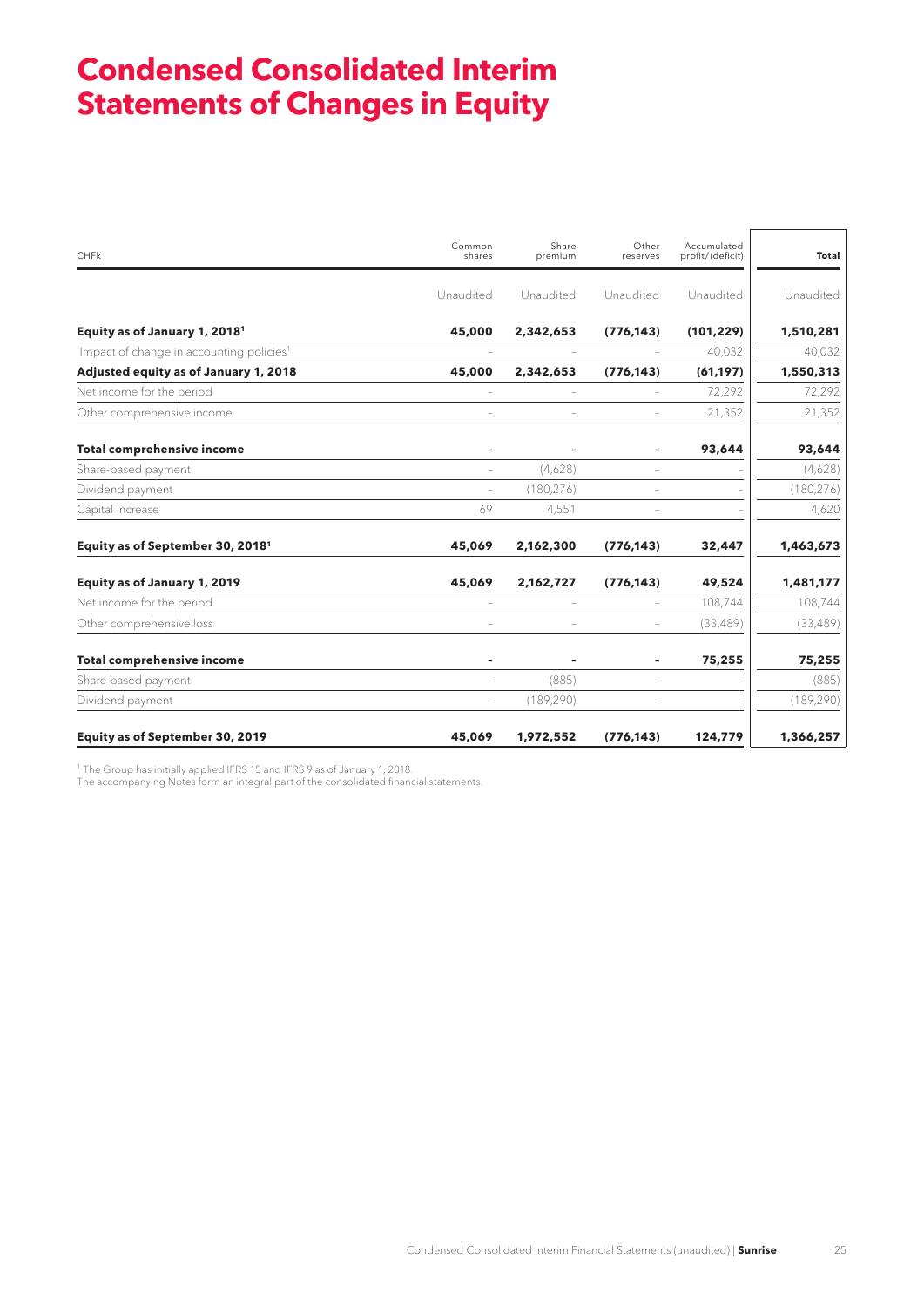## <span id="page-25-0"></span>**Notes to the Condensed Consolidated Interim Financial Statements (unaudited)**

#### **NOTE**

- [General information](#page-26-0)
- [Basis of preparation](#page-26-0)
- [Significant accounting policies](#page-27-0)
- [New accounting standards](#page-27-0)
- [Segment reporting](#page-31-0)
- [Revenue](#page-34-0)
- [Other income](#page-34-0)
- [Net Financial Items](#page-35-0)
- [Earnings per share](#page-36-0)
- [Equity](#page-37-0)
- [Borrowings](#page-38-0)
- [Fair value estimation](#page-38-0)
- [Change in net working capital](#page-40-0)
- [Disposal of assets](#page-40-0)
- [Other balance sheet items](#page-40-0)
- [Contractual commitments](#page-41-0)
- [Financial risk management](#page-41-0)
- [Events after the balance sheet date](#page-41-0)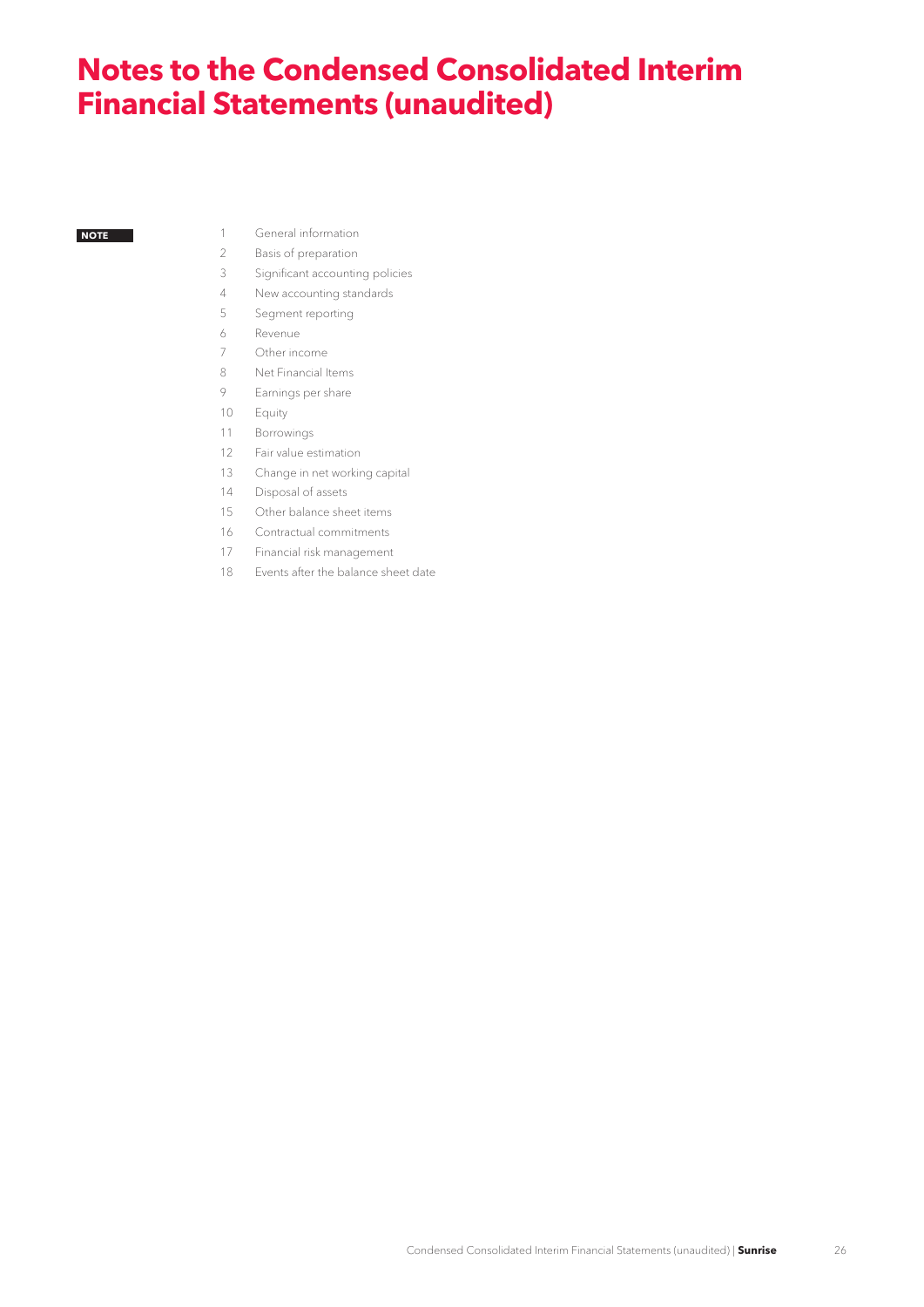#### <span id="page-26-0"></span>**General information**

Sunrise Communications Group AG (SCG or the Group) was incorporated in Switzerland on January 13, 2015. The registered office of the Company is located at Thurgauerstrasse 101B, 8152 Glattpark (Opfikon), Switzerland.

The condensed consolidated interim financial statements for the nine-month period ended September 30, 2019, comprise SCG and its subsidiaries (together referred to as the Group or Sunrise). The Group's principal operating company, Sunrise Communications AG, is the second-largest full-range telecommunications provider in Switzerland and offers mobile voice and data, landline services (retail and wholesale voice, business and integration services) and landline Internet including Internet Protocol Television (IPTV) services to both Residential and Business customers as well as to other operators. The Group has its own national backbone landline and IP network as well as its own mobile network based on GSM/ GPRS/EDGE/UMTS/HSPA, 4G/4G+ and 5G technologies. In connection with the services it provides, the Group also resells handsets manufactured by third party suppliers.

These condensed consolidated interim financial statements were authorized for issue by the Group's Board of Directors on November 12, 2019.

#### **Basis of preparation NOTE 2**

The condensed consolidated interim financial statements of the Group as of and for the nine-month period ended September 30, 2019, have been prepared in compliance with IAS 34 Interim Financial Reporting as issued by the International Accounting Standards Board.

The condensed consolidated interim financial statements have been prepared on a historical cost basis. The preparation of these condensed consolidated interim financial statements requires management to make estimates and assumptions that affect the reported amounts of assets, liabilities, revenue, expenses and related disclosures at the reporting date. The accounting estimates and judgments considered material to the preparation of the financial statements are summarized in Note 3.

The condensed consolidated interim financial statements do not include all the information and disclosures required in the annual financial statements, and should be read in conjunction with the Group's annual financial statements as of December 31, 2018.

This is the first year of the Group's financial statements where IFRS 16 has been applied. Changes to significant accounting policies are described in Note 4.

Except otherwise indicated, numbers are shown in CHF thousand in all tables and in CHF million in the text.

Due to rounding, numbers presented throughout this report may not add up precisely to the totals provided. All ratios and variances are calculated using the precise underlying amount rather than the presented rounded amount.

#### **Foreign currency translation**

The financial statements are presented in Swiss francs, which is the functional currency of the parent company and each of its subsidiaries. The functional currency is the currency applied in the primary economic environment of each enterprise's operations. Transactions in currencies other than the functional currency are transactions in foreign currencies. Such transactions are translated at the transaction-date exchange rates. Foreign exchange gains and losses arising from differences between transaction-date and settlement-date rates are recognized as net financial items in the condensed consolidated interim statement of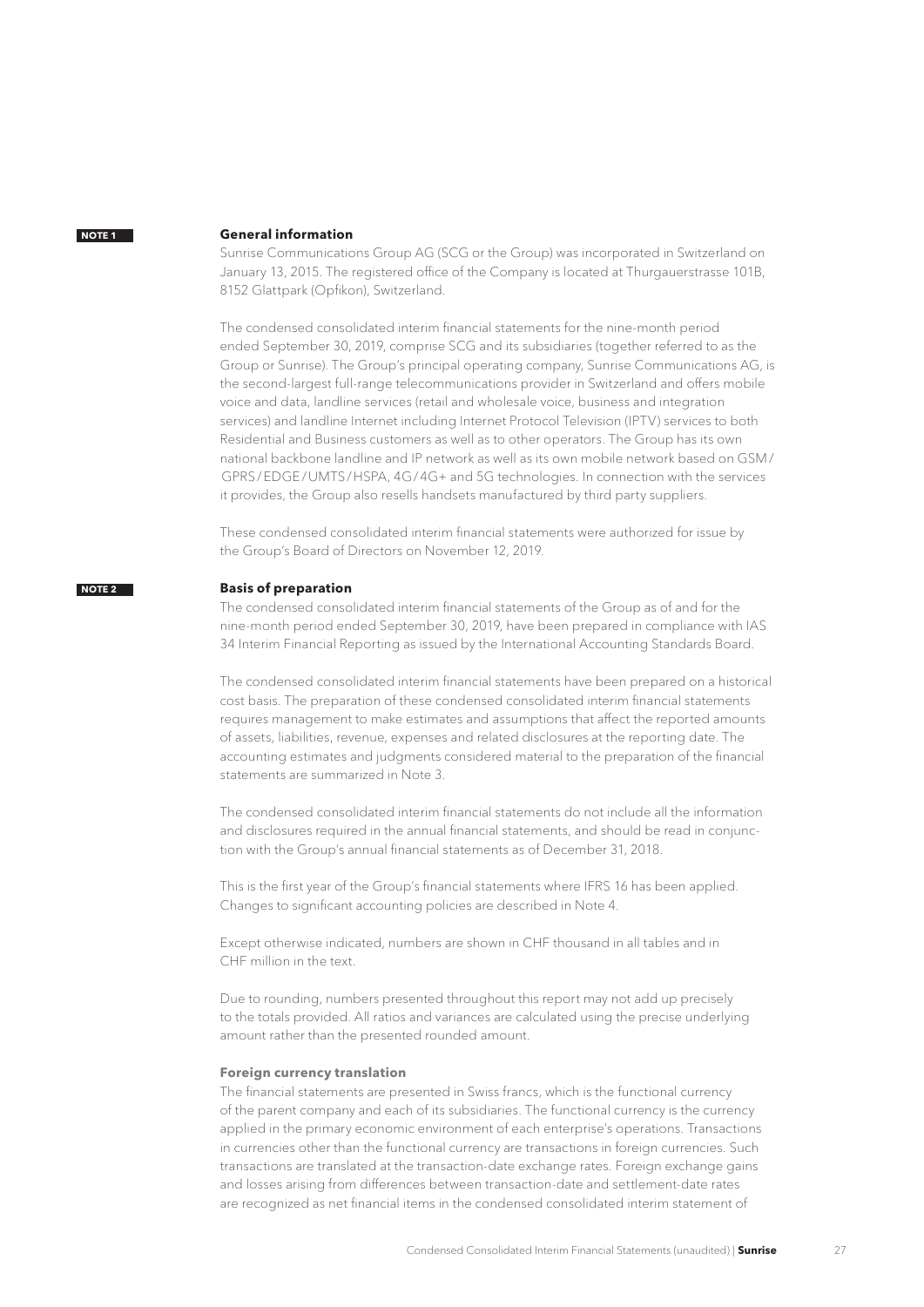<span id="page-27-0"></span>income. Cash, loans and other amounts receivable or payable in foreign currencies (monetary assets and liabilities), if any, are translated into the functional currency at the official exchange rates as quoted at the reporting date.

The following table summarizes the principal exchange rates used by the Group (shown against CHF):

| <b>CURRENCY</b> | <b>INCOME STATEMENT AND CASH FLOW</b><br><b>BALANCE SHEET</b> |            |                         |                  |
|-----------------|---------------------------------------------------------------|------------|-------------------------|------------------|
| CHF             | 30.09.2019                                                    | 31.12.2018 | $01.01 -$<br>30.09.2019 | 01.01-30.09.2018 |
| Euro            | 1.0875                                                        | 1.1255     | 1.1349                  | 1.1784           |
| US Dollar       | 0.9977                                                        | 0.9821     | 1.0055                  | 0.9844           |

#### **NOTE 3**

#### **Significant accounting policies**

The preparation of the condensed consolidated interim financial statements requires management to make judgments, estimates and assumptions that affect the application of accounting policies and the reported amounts of assets and liabilities, income and expenses. Actual results may differ from these estimates.

Those estimates affect mainly provisions, goodwill impairment tests, employee benefit obligations, allowance for doubtful receivables, leases and direct taxes. In line with IAS 8, revisions to accounting estimates are recognized in the period in which the estimate is revised if the revision affects only that period or in the period of the revision and future periods if the revision affects both current and future periods.

In preparing these condensed consolidated interim financial statements, the significant judgments made by management in applying the Group's accounting policies and the key sources of estimation uncertainty were the same as those described in the last consolidated financial statements for the financial year ended December 31, 2018. The change in accounting policies for IFRS 16 are described in Note 4.

#### **New accounting standards NOTE 4**

Except as described below, the accounting policies applied in these interim financial statements are the same as those applied in the Group's consolidated financial statements as of and for the year ended December 31, 2018. The changes in accounting policies are also expected to be reflected in the Group's consolidated financial statements as of and for the year ending December 31, 2019.

The Group has initially adopted IFRS 16 Leases from January 1, 2019. A number of other amendments to existing standards are effective from January 1, 2019, but they do not have a material effect on the Group's financial statements.

**Restatement of equity due to accounting policy changes** The initial application of IFRS 16 did not have any impact on equity as of January 1, 2019.

#### **Impact on the financial statements**

As part of the transition to IFRS 16, as of January 1, 2019 the Group has recognized additional right-of-use assets (RoU assets) and lease liabilities in the amount of CHF 280 million. For the initial application of the new Standard, the Group has chosen the modified retrospective transition method. Comparative figures for the year ended December 31, 2018 have not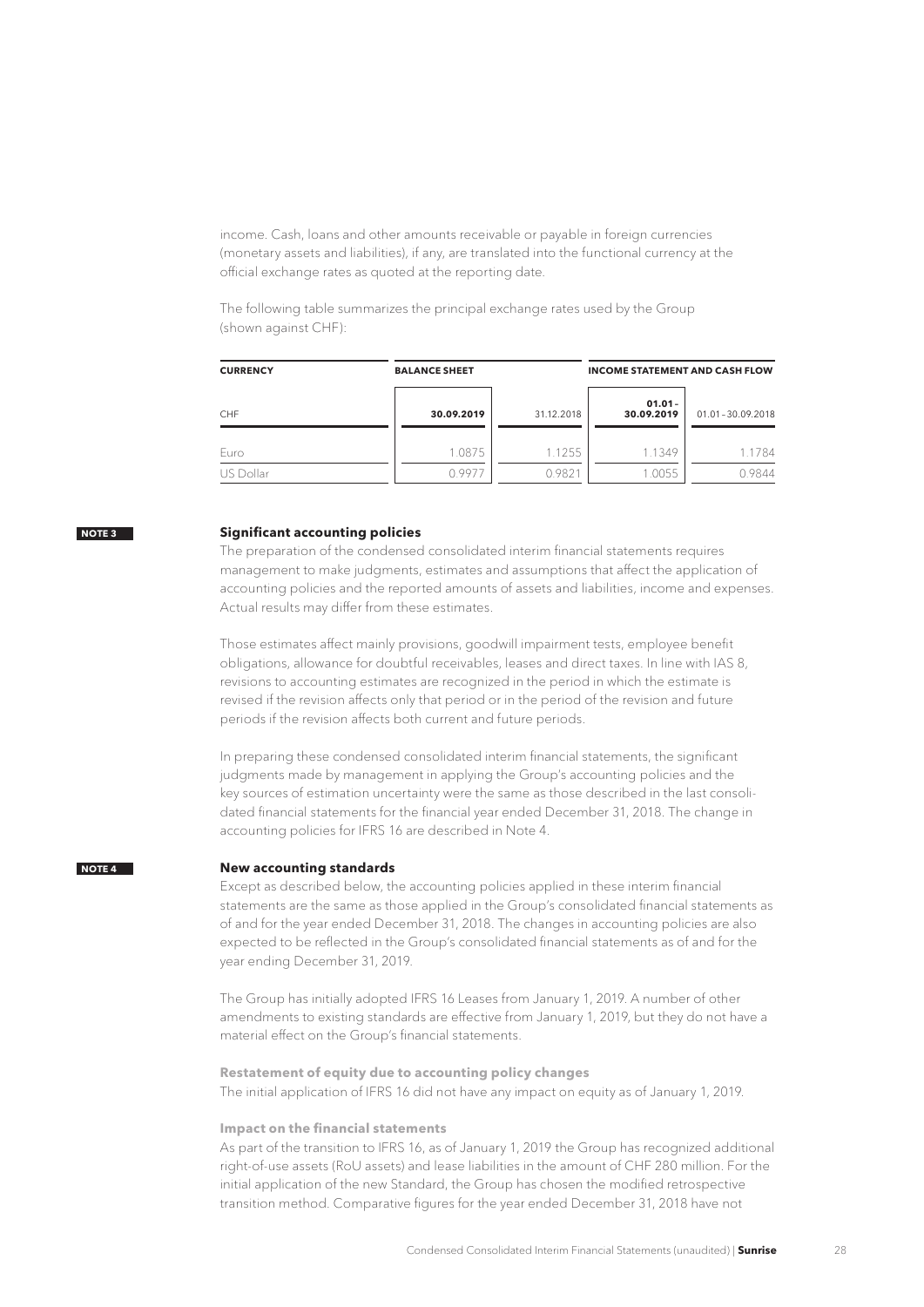been restated. For the initial recognition of the right-of-use assets (RoU), the Group values the RoU assets to be equal to the lease liabilities (subject to certain adjustments). The detailed impact on the Group's condensed consolidated interim statements of income and cash flow for the nine-month period ended September 30, 2019, and on its condensed consolidated interim statements of financial position as of September 30, 2019 are summarized in the tables below.

|                                              | <b>IMPACT OF CHANGES IN ACCOUNTING POLICIES</b> |                          |                                                               |
|----------------------------------------------|-------------------------------------------------|--------------------------|---------------------------------------------------------------|
| CHFk<br>January 1 - September 30, 2019       | As reported                                     | <b>Adjustments</b>       | Balances without<br>adoption of<br>new accounting<br>policies |
|                                              | Unaudited                                       | Unaudited                | Unaudited                                                     |
| <b>Income Statement</b>                      |                                                 |                          |                                                               |
| Transmission costs and cost of goods sold    | (442, 714)                                      | (144)                    | (442, 858)                                                    |
| Other operating expenses                     | (310,089)                                       | (33,750)                 | (343,839)                                                     |
| Depreciation and impairment losses           | (150, 264)                                      | 27,895                   | (122, 369)                                                    |
| Financial expenses                           | (37, 775)                                       | 9,214                    | (28, 561)                                                     |
| Income taxes                                 | (11, 532)                                       | (643)                    | (12, 175)                                                     |
| Other <sup>1</sup>                           | 1,061,118                                       | $\overline{\phantom{a}}$ | 1,061,118                                                     |
| Net income                                   | 108,744                                         | 2,572                    | 111,316                                                       |
| Basic and diluted earning per share (in CHF) | 2.41                                            | 0.06                     | 2.47                                                          |

<sup>1</sup> Includes all other line items not affected by the change in accounting policies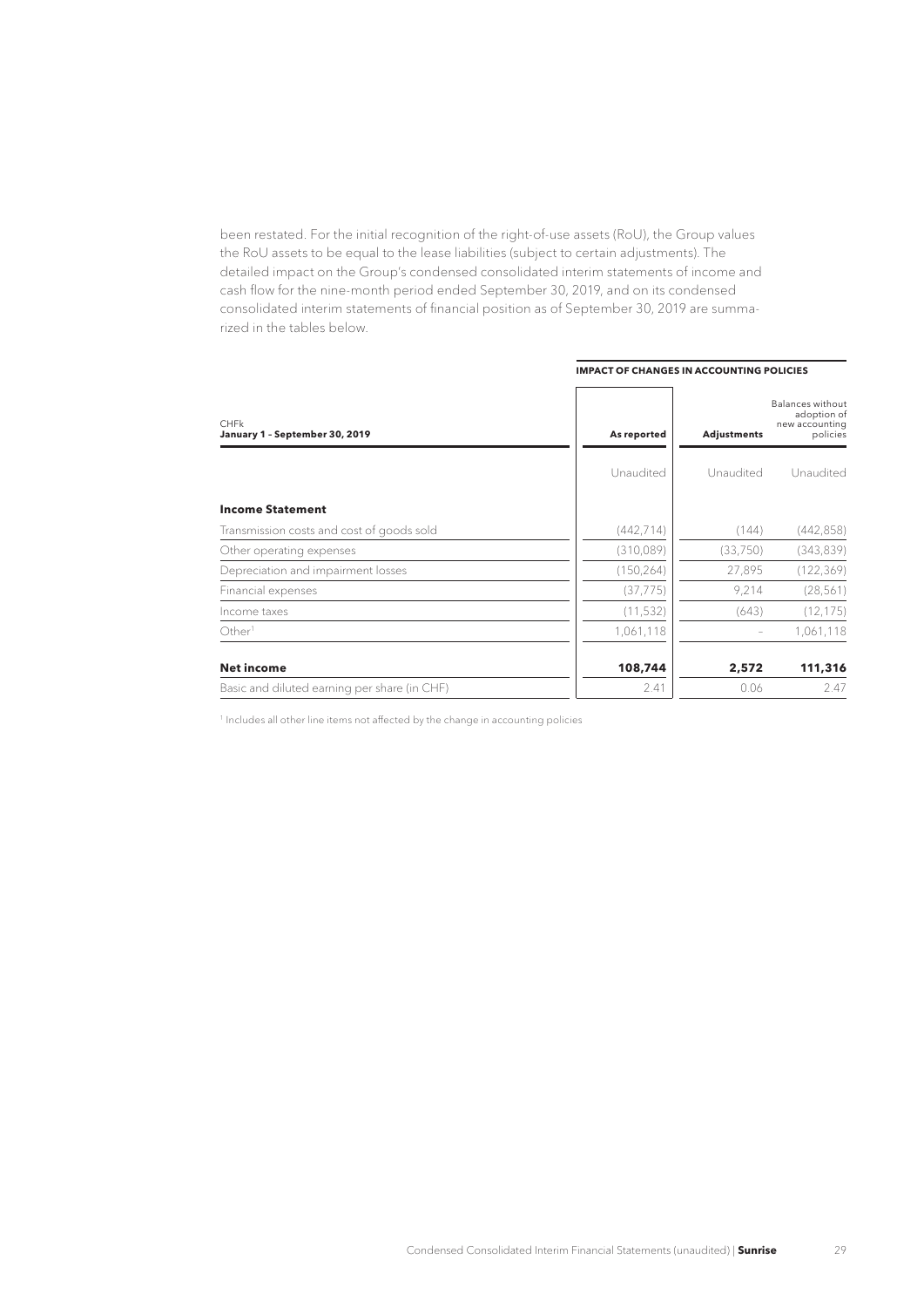| <b>CHFK</b><br>September 30, 2019           | As reported | <b>Adjustments</b>       | Balances without<br>adoption of<br>new accounting<br>policies |
|---------------------------------------------|-------------|--------------------------|---------------------------------------------------------------|
|                                             | Unaudited   | Unaudited                | Unaudited                                                     |
| <b>Assets</b>                               |             |                          |                                                               |
| Property, plant and equipment               | 806,731     | (24, 152)                | 830,883                                                       |
| Right-of-use assets                         | 277,512     | 277,512                  |                                                               |
| Current portion of prepaid expenses         | 16,283      | (4,603)                  | 20,886                                                        |
| Other <sup>1</sup>                          | 3,013,254   |                          | 3,013,254                                                     |
| <b>Total assets</b>                         | 4,113,780   | 248,757                  | 3,865,023                                                     |
| <b>Liabilities</b>                          |             |                          |                                                               |
| Non-current portion of lease liabilities    | 226,562     | 225,637                  | 925                                                           |
| Current portion of lease liabilities        | 32,376      | 31,554                   | 822                                                           |
| Current portion of trade and other payables | 540,843     | (5, 219)                 | 546,061                                                       |
| Income tax payable                          | 26,031      | (643)                    | 26,674                                                        |
| Other <sup>1</sup>                          | 1,921,711   |                          | 1,921,711                                                     |
| <b>Total liabilities</b>                    | 2,747,523   | 251,329                  | 2,496,193                                                     |
| <b>Total Equity</b>                         |             |                          |                                                               |
| Accumulated profit                          | 124,779     | (2,572)                  | 127,351                                                       |
| Other <sup>1</sup>                          | 1,241,478   | $\overline{\phantom{m}}$ | 1,241,478                                                     |
| <b>Total equity</b>                         | 1,366,257   | (2,572)                  | 1,368,829                                                     |

#### **IMPACT OF CHANGES IN ACCOUNTING POLICIES**

1 Includes all other line items not affected by the change in accounting policies

| CHFk<br>January 1 - September 30, 2019       | As reported | <b>Adjustments</b> | Balances without<br>adoption of<br>new accounting<br>policies |
|----------------------------------------------|-------------|--------------------|---------------------------------------------------------------|
|                                              | Unaudited   | Unaudited          | Unaudited                                                     |
| Income before income taxes                   | 120,276     | 3,215              | 123,491                                                       |
| Depreciation and impairment losses           | 150,264     | (27, 895)          | 122,369                                                       |
| Change in net working capital                | 32,883      | 615                | 33,498                                                        |
| Financial expense                            | 37,775      | (9,214)            | 28,561                                                        |
| Interest paid                                | (29, 578)   | 9,214              | (20, 364)                                                     |
| Other <sup>1</sup>                           | 114,958     |                    | 114,958                                                       |
| Total cash flow from operating activities    | 426,578     | (24, 065)          | 402,513                                                       |
| Total cash flow used in investing activities | (312, 161)  |                    | (312, 161)                                                    |
| Repayments of lease liabilities              | (27,064)    | 24,065             | (2,999)                                                       |
| Other <sup>1</sup>                           | (194, 804)  |                    | (194, 804)                                                    |
| Total cash flow used in financing activities | (221, 868)  | 24,065             | (197, 803)                                                    |

#### **IMPACT OF CHANGES IN ACCOUNTING POLICIES**

<sup>1</sup> Includes all other line items not affected by the change in accounting policies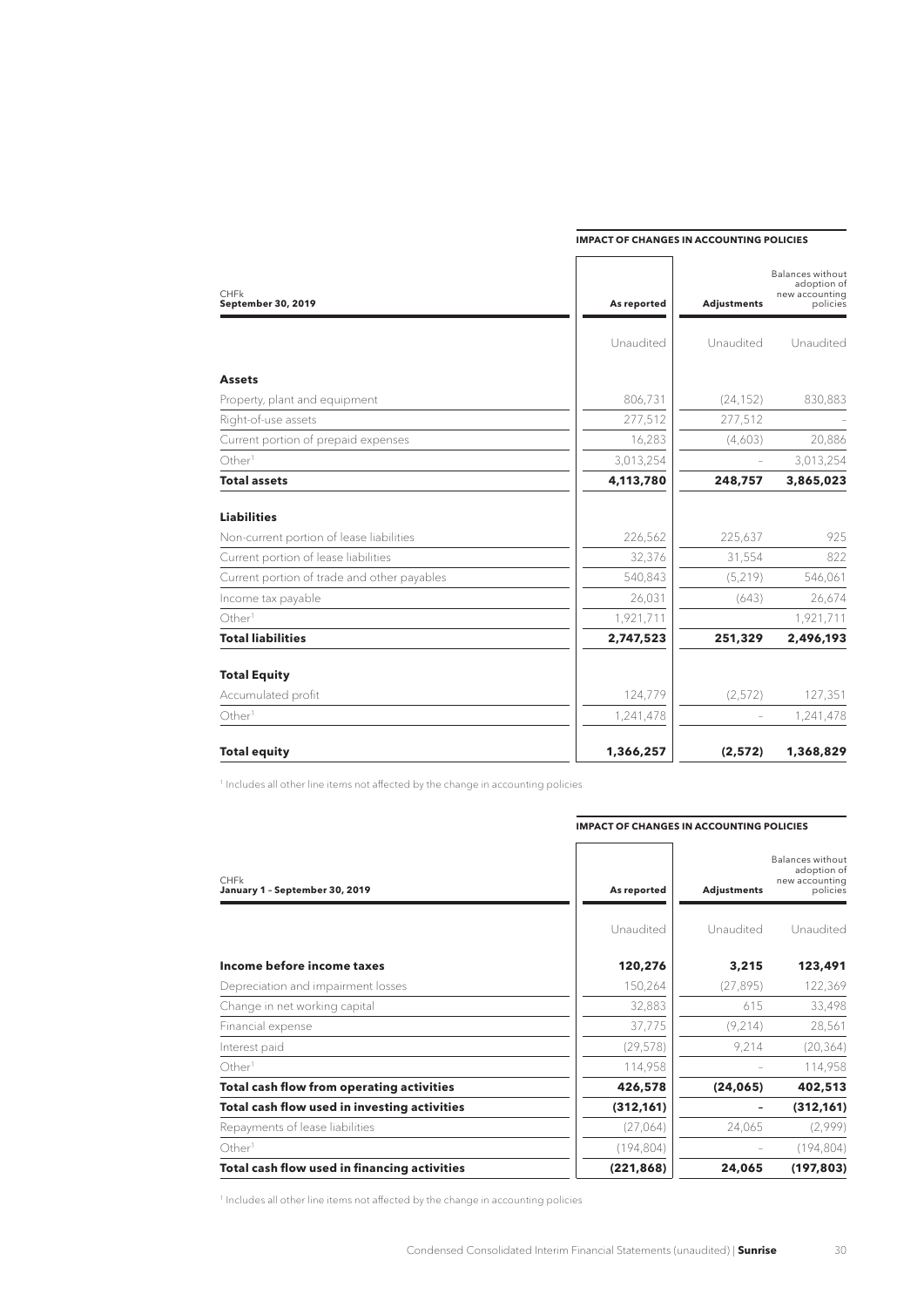#### **IFRS 16 Leases**

IFRS 16 replaces existing leases guidance, including IAS 17 Leases and IFRIC 4 Determining whether an arrangement contains a Lease. The Group has applied IFRS 16 using the modified retrospective transition method and therefore the comparative information has not been restated.

IFRS 16 introduces a single, on-balance sheet lease accounting model for lessees. A lessee recognizes a right-of-use asset representing its right to use the underlying asset and a lease liability representing its obligation for lease payments. Lessor accounting remains similar to the current standard – i.e. lessors continue to classify leases as finance or operating leases. For the Group, Lessor accounting remains immaterial.

At inception of a contract, the Group assesses whether a contract contains a lease. A contract contains a lease if it conveys the right to control the use of an identified asset for a period of time in exchange for consideration. This assessment is based on following criteria:

- The contract specifies explicitly or implicitly the right to use an identified asset which is physically distinct or represents substantially all of the capacity of a physically distinct asset
- If the supplier has a substantive substitution right, then the asset is not identified and therefore the contract does not contain a lease
- the Group has the right to obtain substantially all of the economic benefits from the use of the asset throughout the period of use; and
- the Group has the right to direct the use of the asset.

During the assessment the Group has identified lease contracts in the categories mobile sites, transmission equipment such as leased lines, shops & offices and cars.

The Group recognizes a RoU asset and a lease liability at the lease commencement date. The RoU asset is initially measured at cost, which comprises the initial amount of the lease liability adjusted for any lease payments made at or before the commencement date, plus any initial direct costs incurred. Furthermore the RoU asset is adjusted for an estimate of costs to dismantle and remove the underlying asset or to restore the underlying asset or the site on which it is located (Asset Retirement Obligation, ARO). The existing ARO Assets that are directly related to an identified lease are reclassed to the RoU asset as of transition date. The RoU assets are subsequently depreciated using the straight-line method from the commencement date to the earlier of the useful life of the RoU asset or the end of the lease term. In addition, RoU assets are periodically reduced by impairment losses, if any, and adjusted for certain remeasurements of the lease liability.

The lease liabilities are initially measured at the present value of the future lease payments (incl. extension options reasonably certain to be exercised), discounted using the Group's incremental borrowing rate as the discount rate. The weighted average discount rate used to measure the lease liabilities at the date of initial application is 4.7%.

As permitted by the standard, the Group has elected not to recognize RoU assets and lease liabilities for short term leases that have a lease term of 12 months or less. Lease payments associated with these leases are recognized as an expense on a straight-line basis over the lease term.

Based on the operating lease obligations as of December 31, 2018, the following reconciliation resulted to the opening value of the lease liabilities as of January 1, 2019.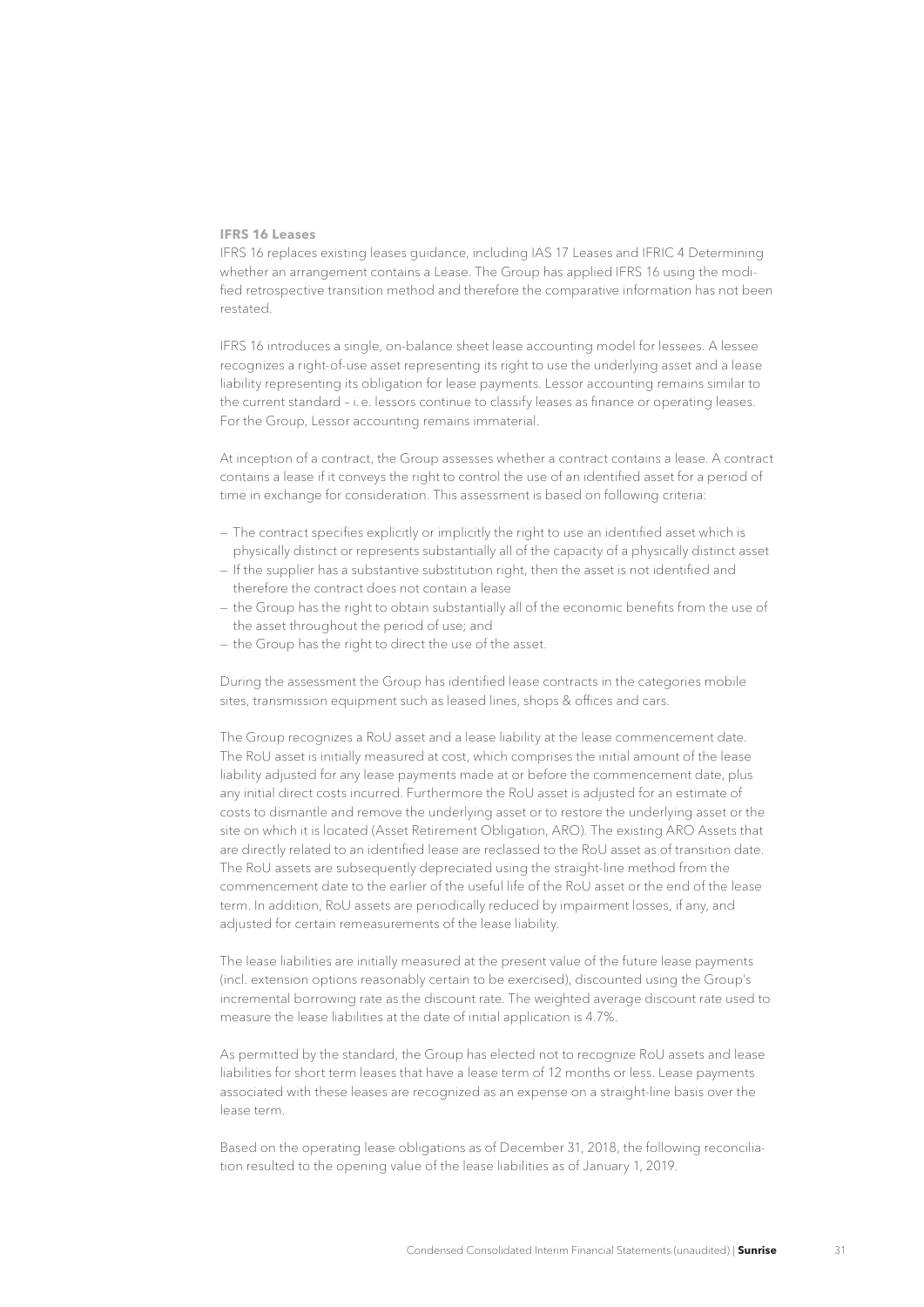<span id="page-31-0"></span>

| <b>CHF<sub>k</sub></b><br><b>January 1, 2019</b>                          | As reported |
|---------------------------------------------------------------------------|-------------|
|                                                                           | Unaudited   |
| <b>Operating lease commitment at December 31, 2018</b>                    | 203,352     |
| Discounted effect using the incremental borrowing rate at January 1, 2019 | (39,681)    |
| Discounted operating lease commitment at January 1, 2019                  | 163,671     |
| Financial lease liabilities as at December 31, 2018                       | 4,747       |
| Recognition exemption for short-term leases                               | (7, 176)    |
| Extension options reasonably certain to be exercised                      | 123,130     |
| Lease liabilities at January 1, 2019                                      | 284,372     |

#### **Segment reporting NOTE 5**

Operating segments have been determined based on management reports reviewed by the Board of Directors. The Group's organizational structure reflects the different customer groups to which the Group provides its telecommunications products and services: Residential, Business, Wholesale and a reportable Head Office segment which includes the finance, IT and technology functions of the Group.

Residential provides fixed line and mobile services to residential end customers as well as sales of handsets. Through its investments in local loop unbundling and IPTV as well as its contractual arrangements with Swiss Fibre Net AG, a joint venture of local energy providers in Switzerland and Swisscom, the Group focuses on selling its products in the Swiss telecommunications market by marketing bundled offers in Fixnet/Internet, mobile and IPTV.

Business provides a full range of products and services, from fixed-line and mobile communications to Internet and data services as well as integration services to different business areas: small office and home office, small and medium-sized enterprises and large corporate clients.

The Wholesale product portfolio covers voice, data, Internet and infrastructure services such as carrier and roaming services, which are marketed to national and international telecom service providers as well as mobile virtual network operators.

Head Office activities comprise support units such as Network, IT and Operations (customer care) as well as staff functions like Finance, Human Resources and Strategy. Furthermore, certain fees, sundry revenue and payments of reminder fees are allocated to this operating segment.

Performance is measured based on EBITDA as included in the internal financial reports reviewed by the Board of Directors. EBITDA is defined as operating income before depreciation and amortization, net financial result items and income tax expenses. The EBITDA earned by each segment is considered an adequate measure of the operating performance of the segments reported to the Board of Directors for the purposes of resource allocation and performance assessment. Assets and liabilities are not allocated to operating segments in the management reports reviewed by the Board of Directors, as the review focuses on changes in net working capital on a Group level.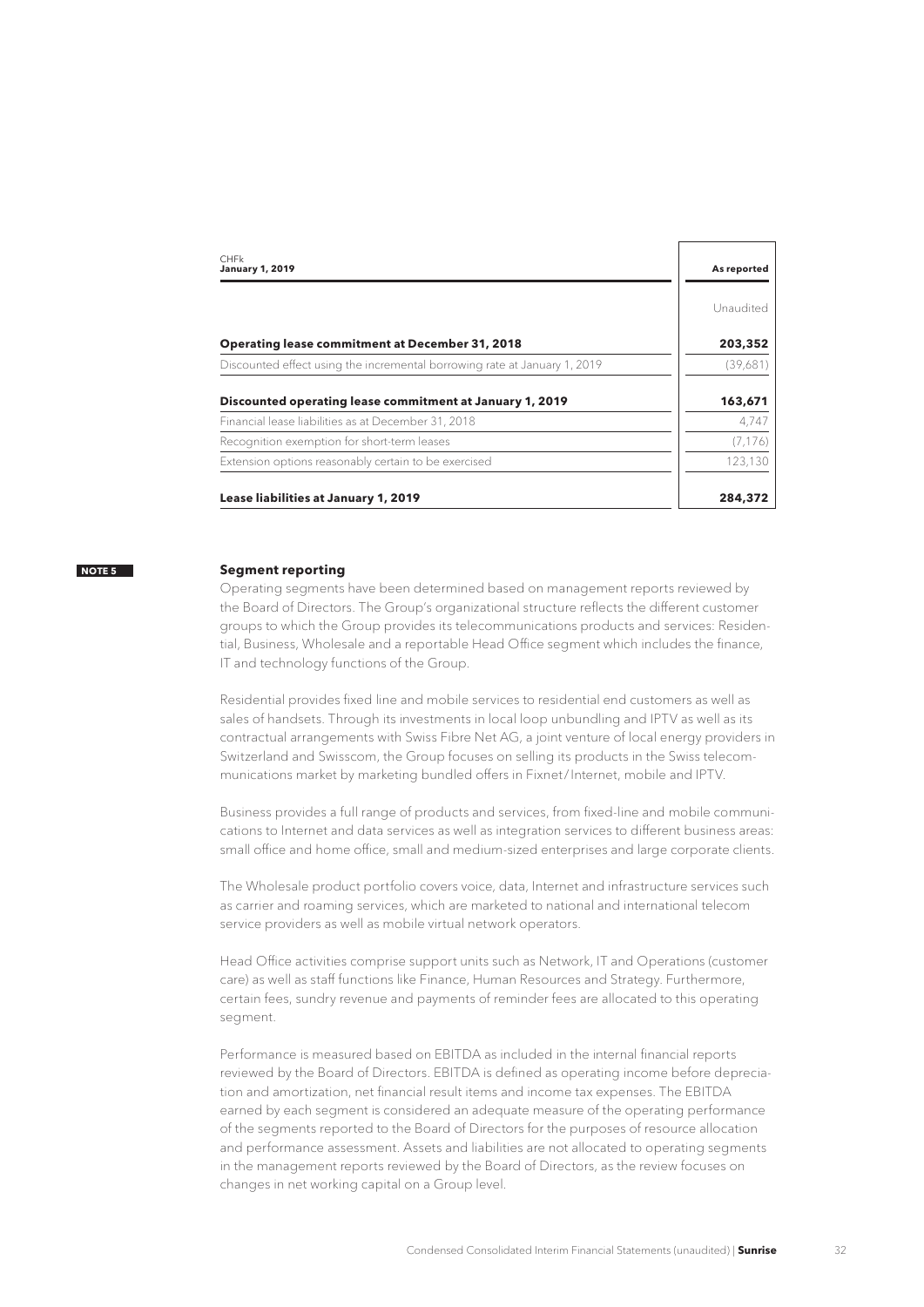Inter-segment pricing is determined on an arm's length basis

**Activities**

|                                                         | <b>RESIDENTIAL</b> |                   | <b>BUSINESS</b> |                   | <b>WHOLESALE<sup>1</sup></b> |                   | <b>HEAD OFFICE</b><br><b>ACTIVITIES</b> |                   | <b>TOTAL</b> |                   |
|---------------------------------------------------------|--------------------|-------------------|-----------------|-------------------|------------------------------|-------------------|-----------------------------------------|-------------------|--------------|-------------------|
| CHFk<br>January 1 -<br>September 30                     | 2019               | 2018 <sup>2</sup> | 2019            | 2018 <sup>2</sup> | 2019                         | 2018 <sup>2</sup> | 2019                                    | 2018 <sup>2</sup> | 2019         | 2018 <sup>2</sup> |
| <b>Revenue</b>                                          |                    |                   |                 |                   |                              |                   |                                         |                   |              |                   |
| External customers                                      | 989,789            | 1,001,606         | 230,803         | 209,519           | 124,940                      | 148,890           | 29,756                                  | 30,230            | 1,375,288    | 1,390,245         |
| Total                                                   | 989,789            | 1,001,606         | 230,803         | 209,519           | 124,940                      | 148,890           | 29,756                                  | 30,230            | 1,375,288    | 1,390,245         |
| <b>Transmission</b><br>costs and costs<br>of goods sold |                    |                   |                 |                   |                              |                   |                                         |                   |              |                   |
| External customers                                      | (301, 585)         | (323, 355)        | (79, 131)       | (70, 929)         | (61, 912)                    | (89, 200)         | (86)                                    | (111)             | (442, 714)   | (483, 595)        |
| Total                                                   | (301, 585)         | (323, 355)        | (79, 131)       | (70, 929)         | (61, 912)                    | (89, 200)         | (86)                                    | (111)             | (442, 714)   | (483, 595)        |
| Other operating<br>expenses                             | (95,636)           | (98,600)          | (16,654)        | (16, 021)         | (3, 213)                     | (3, 109)          | (194, 586)                              | (196,693)         | (310,089)    | (314, 423)        |
| Wages, salaries and<br>pension costs                    | (43,693)           | (43,064)          | (32, 296)       | (31, 310)         | (3,448)                      | (3,383)           | (71, 031)                               | (81,982)          | (150, 468)   | (159, 739)        |
| Other income                                            |                    |                   |                 |                   |                              |                   | 36,132                                  | 6,482             | 36,132       | 6,482             |
| Other expenses                                          | 11                 | (11)              |                 |                   |                              |                   | (2, 159)                                | (427)             | (2, 148)     | (438)             |
| <b>EBITDA</b>                                           | 548,886            | 536,576           | 102,722         | 91,259            | 56,367                       | 53,198            | $(201,974)$ $(242,501)$                 |                   | 506,001      | 438,532           |

1 Including hubbing revenue of CHF 50 million generated in the nine-month period ended September 30, 2019, and CHF 73 million in the nine-month period ended

September 30, 2018. 2 The Group has initially applied IFRS 16 as of January 1, 2019. Under the transition method chosen, comparative information is not restated (see Note 4).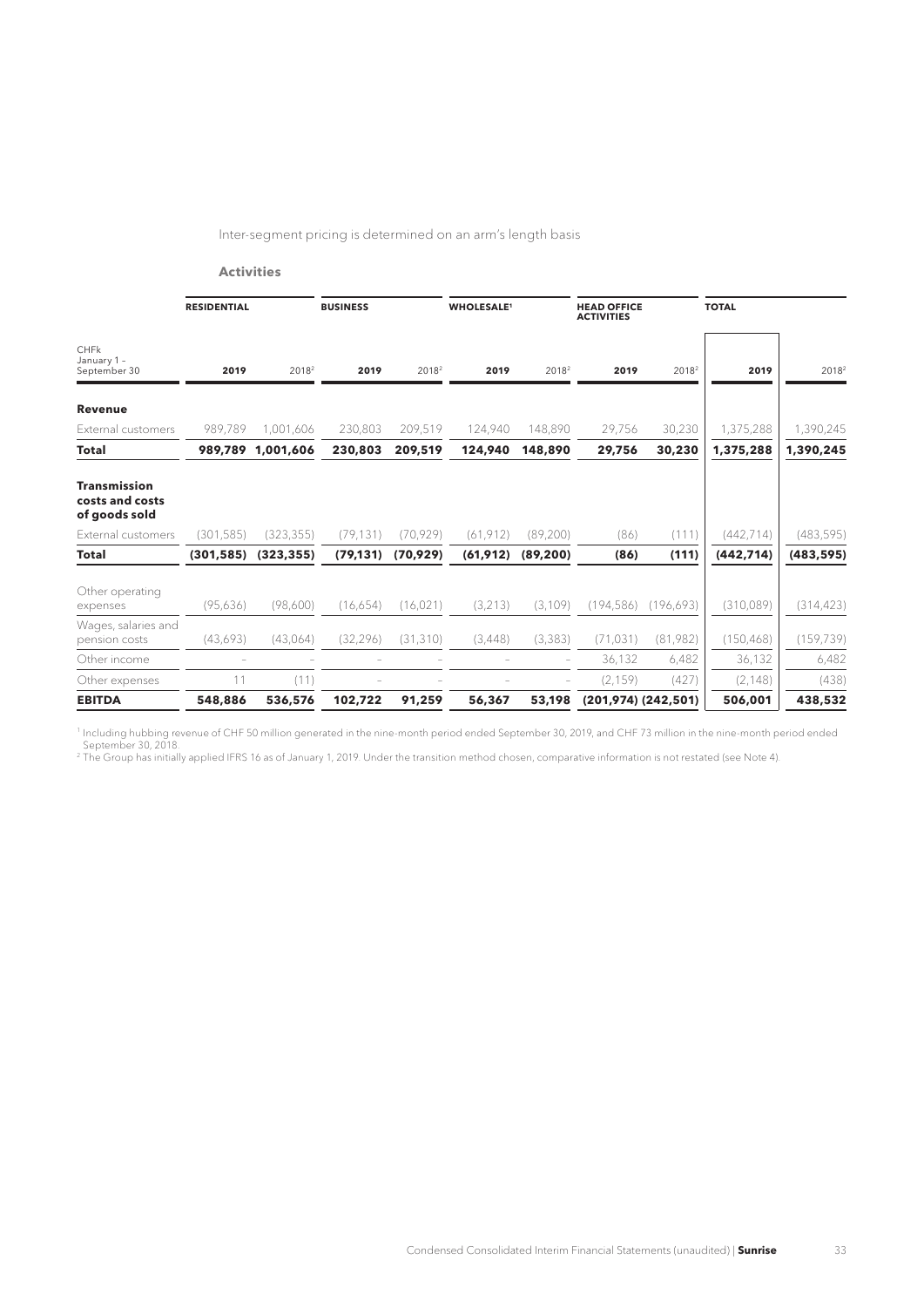|                                                         | <b>RESIDENTIAL</b> |                   | <b>BUSINESS</b> |                   | <b>WHOLESALE<sup>1</sup></b> |                   | <b>HEAD OFFICE</b><br><b>ACTIVITIES</b> |                   | <b>TOTAL</b> |                   |
|---------------------------------------------------------|--------------------|-------------------|-----------------|-------------------|------------------------------|-------------------|-----------------------------------------|-------------------|--------------|-------------------|
| <b>CHFk</b><br>July $1 -$<br>September 30               | 2019               | 2018 <sup>2</sup> | 2019            | 2018 <sup>2</sup> | 2019                         | 2018 <sup>2</sup> | 2019                                    | 2018 <sup>2</sup> | 2019         | 2018 <sup>2</sup> |
| <b>Revenue</b>                                          |                    |                   |                 |                   |                              |                   |                                         |                   |              |                   |
| External customers                                      | 339,505            | 340,182           | 80,604          | 74,399            | 43,759                       | 44,595            | 10,023                                  | 10,137            | 473,891      | 469,313           |
| Total                                                   | 339,505            | 340,182           | 80.604          | 74,399            | 43,759                       | 44,595            | 10,023                                  | 10,137            | 473,891      | 469,313           |
| <b>Transmission</b><br>costs and costs<br>of goods sold |                    |                   |                 |                   |                              |                   |                                         |                   |              |                   |
| External customers                                      | (108, 364)         | (109, 782)        | (28,649)        | (25, 838)         | (20, 870)                    | (23, 597)         | (35)                                    | (34)              | (157, 918)   | (159, 251)        |
| <b>Total</b>                                            | (108, 364)         | (109, 782)        | (28, 649)       | (25, 838)         | (20, 870)                    | (23, 597)         | (35)                                    | (34)              | (157, 918)   | (159, 251)        |
| Other operating<br>expenses                             | (32, 246)          | (33,641)          | (5,281)         | (5,531)           | (1, 118)                     | (905)             | (63, 796)                               | (65,865)          | (102, 441)   | (105, 942)        |
| Wages, salaries and<br>pension costs                    | (14, 420)          | (14, 117)         | (11, 203)       | (10, 531)         | (1, 155)                     | (1,160)           | (14,677)                                | (27,000)          | (41, 455)    | (52,808)          |
| Other income                                            |                    |                   |                 |                   |                              |                   | 3,397                                   | 3,830             | 3,397        | 3,830             |
| Other expenses                                          | 22                 |                   |                 |                   |                              |                   | (869)                                   | (658)             | (847)        | (658)             |
| <b>EBITDA</b>                                           | 184,497            | 182,642           | 35,471          | 32,499            | 20,616                       | 18,933            | (65, 957)                               | (79, 590)         | 174,627      | 154,484           |

1 Including hubbing revenue of CHF 17 million generated in the three-month period ended September 30, 2019, and CHF 19 million in the three-month period ended September 30, 2018.<br><sup>2</sup> The Group has initially applied IFRS 16 as of January 1, 2019. Under the transition method chosen, comparative information is not restated (see Note 4).

#### **Reconciliation of net income before interest, tax, depreciation and amortization (EBITDA)**

| <b>CHFK</b>                            | $01.01 -$<br>30.09.2019 | $01.01 - 30.09.2018$ <sup>1</sup> | Q3 2019   | Q32018 <sup>1</sup> |
|----------------------------------------|-------------------------|-----------------------------------|-----------|---------------------|
| <b>EBITDA from reportable segments</b> | 506,001                 | 438,532                           | 174,627   | 154,484             |
| Unallocated:                           |                         |                                   |           |                     |
| $-$ Amortization                       | (199, 817)              | (189, 959)                        | (68, 121) | (63, 423)           |
| - Depreciation                         | (150, 264)              | (128, 016)                        | (49, 158) | (42, 197)           |
| - Net financial items                  | (35,644)                | (23,623)                          | (11, 489) | (9, 115)            |
| Income before income taxes             | 120,276                 | 96,934                            | 45,859    | 39,749              |

1 The Group has initially applied IFRS 16 as of January 1, 2019. Under the transition method chosen, comparative information is not restated (see Note 4).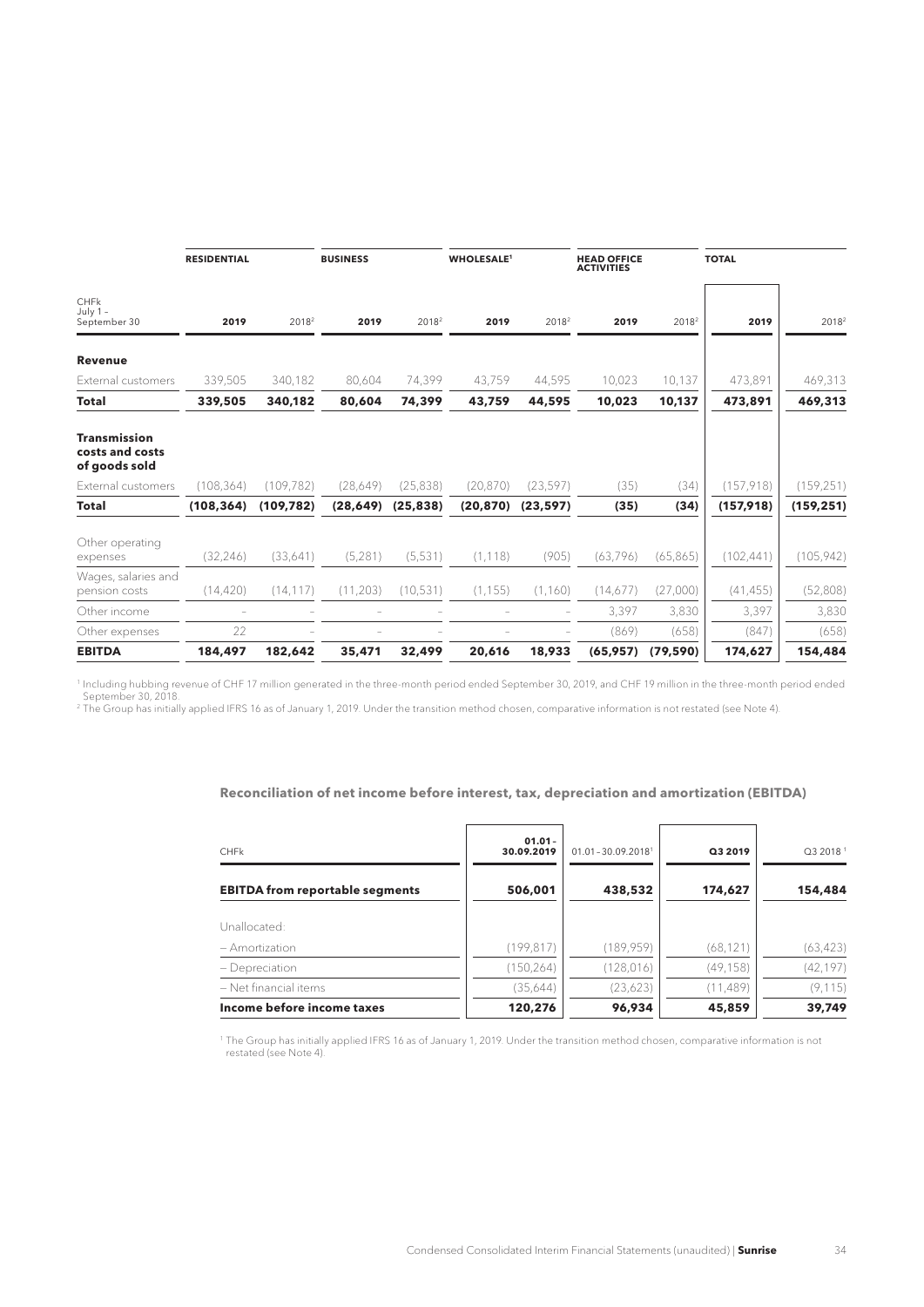#### <span id="page-34-0"></span>**Revenue**

| <b>CHFK</b>               | $01.01 -$<br>30.09.2019 | $01.01 - 30.09.2018$ <sup>1</sup> | Q3 2019 | Q32018 <sup>1</sup> |
|---------------------------|-------------------------|-----------------------------------|---------|---------------------|
|                           |                         |                                   |         |                     |
| Mobile services           | 928,957                 | 937,876                           | 324,931 | 320,839             |
| - Thereof mobile postpaid | 624,135                 | 599,766                           | 215,357 | 207,528             |
| - Thereof mobile prepaid  | 58,006                  | 74,717                            | 19,001  | 24,634              |
| - Thereof mobile hardware | 174,795                 | 195,857                           | 63,963  | 65,103              |
| – Thereof other           | 72,021                  | 67,536                            | 26,610  | 23,575              |
| Landline services         | 217,665                 | 244,655                           | 72,486  | 76,899              |
| - Thereof landline voice  | 92,756                  | 94,294                            | 30,545  | 31,147              |
| - Thereof hubbing         | 49,625                  | 72,968                            | 16,965  | 18,975              |
| - Thereof other           | 75,284                  | 77,393                            | 24,976  | 26,777              |
| Landline internet and TV  | 228,666                 | 207,714                           | 76,474  | 71,575              |
| <b>Total</b>              | 1,375,288               | 1,390,245                         | 473,891 | 469,313             |

| <b>CHFK</b>       | $01.01 -$<br>30.09.2019 | $01.01 - 30.09.2018$ <sup>1</sup> | Q3 2019 | Q32018 <sup>1</sup> |
|-------------------|-------------------------|-----------------------------------|---------|---------------------|
| Sales of goods    | 179,431                 | 227,654                           | 64,551  | 75,873              |
| Sales of services | 1,195,857               | 1,162,591                         | 409,340 | 393,440             |
| <b>Total</b>      | 1,375,288               | 1,390,245                         | 473,891 | 469,313             |

Mobile services include revenue from voice and data traffic, subscription and connection fees for mobile devices and interconnection traffic as well as roaming revenue from group subscribers traveling abroad. Landline services include revenue from traffic, subscription and connection for PSTN/ISDN and Voice over Internet Protocol and other revenue from services, which primarily relate to business services.

Internet services comprise revenue from subscription fees for xDSL, related traffic charges for Internet traffic and IPTV services. Sales of goods include sales of mobile devices and distribution and sales of ICT and telecommunication products in the e-business sector as well as installation, operation and maintenance services for these products.

## **NOTE 7**

## **Other income**

| <b>CHFK</b>                                                       | $01.01 -$<br>30.09.2019 | $01.01 - 30.09.2018$ <sup>1</sup> | Q3 2019 | Q3 2018 |
|-------------------------------------------------------------------|-------------------------|-----------------------------------|---------|---------|
| Other income                                                      |                         |                                   |         |         |
| Gain on disposal of property, plant and<br>equipment <sup>1</sup> | 25,256                  | $\overline{\phantom{a}}$          | 28      |         |
| Build-to-Suit (BTS)                                               | 5,479                   |                                   | 1,859   |         |
| Early termination fees                                            | 3,822                   | 3,407                             | 1,323   | 1,693   |
| Lump sum payment related to shop transfer                         | 929                     |                                   |         |         |
| Other                                                             | 647                     | 3,075                             | 188     | 2,137   |
| <b>Total</b>                                                      | 36,132                  | 6,482                             | 3,397   | 3,830   |

<sup>1</sup> See Note 14 for further details.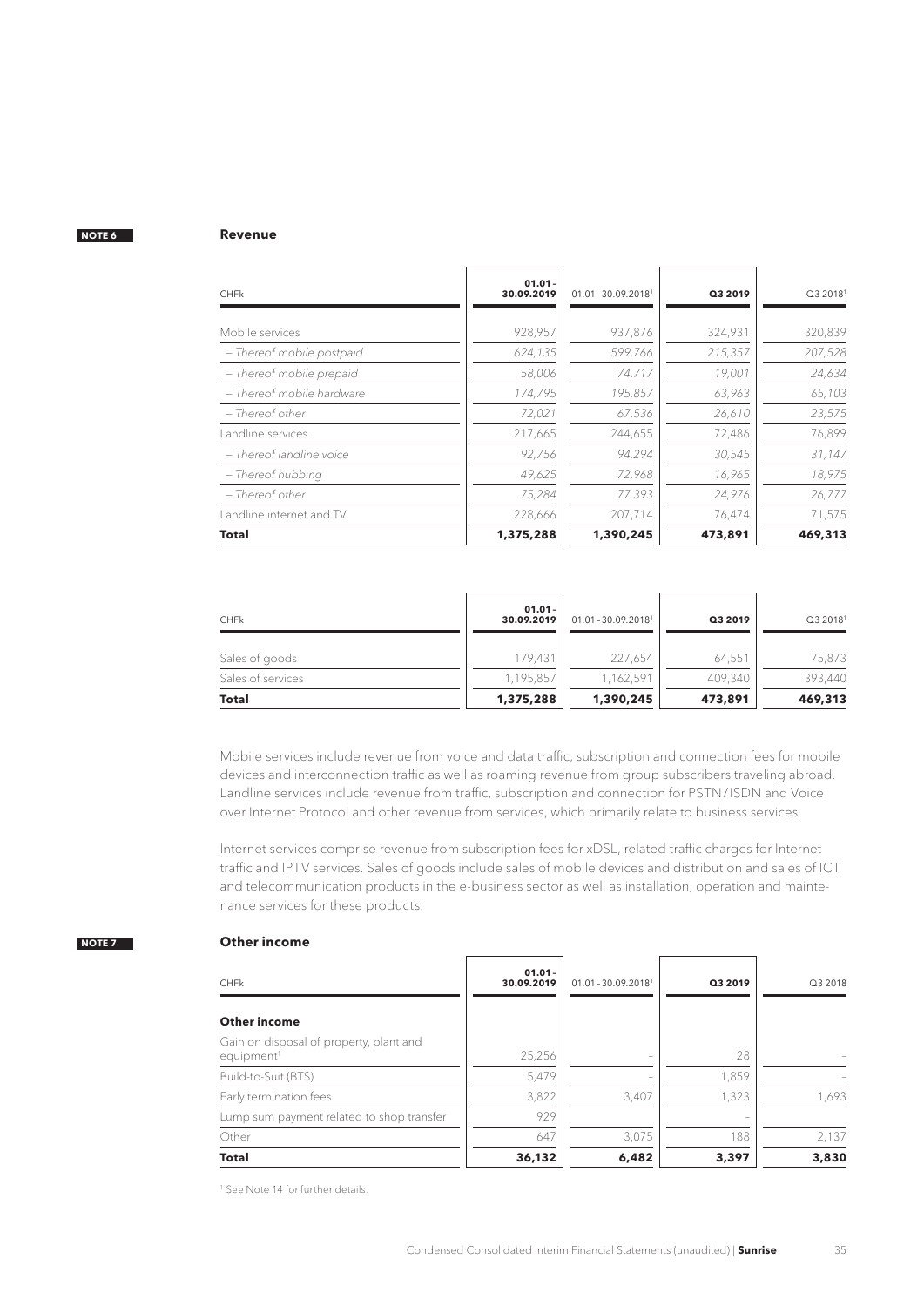<span id="page-35-0"></span>

| <b>NOTE 8</b>                                 | <b>Net Financial Items</b>                       |                          |              | <b>Total financial</b><br>income/<br>(expenses)                               | Net foreign                               |           |
|-----------------------------------------------|--------------------------------------------------|--------------------------|--------------|-------------------------------------------------------------------------------|-------------------------------------------|-----------|
| <b>CHFk</b><br>January 1 - September 30, 2019 |                                                  |                          | Interest     | before foreign<br>currency                                                    | currency<br>gains/(losses)                | Total     |
| <b>Income</b>                                 |                                                  |                          |              |                                                                               |                                           |           |
| Cash and cash equivalents                     |                                                  |                          | $\mathbf{1}$ | 1                                                                             | 1,282                                     | 1,283     |
| Other                                         |                                                  |                          | 134          | 134                                                                           | 714                                       | 848       |
| Total                                         |                                                  |                          | 135          | 135                                                                           | 1,996                                     | 2,131     |
| <b>Expenses</b>                               |                                                  |                          |              |                                                                               |                                           |           |
| Financial liabilities measured                |                                                  |                          |              |                                                                               |                                           |           |
| at amortized cost                             |                                                  |                          | (24, 054)    | (24, 054)                                                                     |                                           | (24, 054) |
| Lease liabilities                             |                                                  |                          | (9, 491)     | (9, 491)                                                                      |                                           | (9, 491)  |
| Other                                         |                                                  |                          | (4,230)      | (4,230)                                                                       |                                           | (4,230)   |
| <b>Total</b>                                  |                                                  |                          | (37, 775)    | (37, 775)                                                                     |                                           | (37, 775) |
| <b>Net financial items</b>                    |                                                  |                          | (37,640)     | (37, 640)                                                                     | 1,996                                     | (35, 644) |
| CHFk<br>January 1 - September 30, 2018        | Debt modification<br>adjustment redemption costs | Debt                     | Interest     | <b>Total financial</b><br>income/<br>(expenses)<br>before foreign<br>currency | Net foreign<br>currency<br>gains/(losses) | Total     |
|                                               |                                                  |                          |              |                                                                               |                                           |           |
| Income                                        |                                                  |                          |              |                                                                               |                                           |           |
| Cash and cash equivalents                     |                                                  |                          |              |                                                                               | 1,280                                     | 1,280     |
| Other                                         | 15,051                                           | $\overline{\phantom{a}}$ | 15           | 15,066                                                                        | 308                                       | 15,374    |
| Total                                         | 15,051                                           | $\overline{\phantom{0}}$ | 15           | 15,066                                                                        | 1,588                                     | 16,654    |
| <b>Expenses</b>                               |                                                  |                          |              |                                                                               |                                           |           |
| Financial liabilities measured                |                                                  |                          |              |                                                                               |                                           |           |
| at amortized cost                             |                                                  | (5, 315)                 | (30,696)     | (36, 011)                                                                     |                                           | (36, 011) |
| Lease liabilities                             | $\overline{\phantom{a}}$                         | i,                       | (501)        | (501)                                                                         |                                           | (501)     |
| Other                                         | $\overline{\phantom{a}}$                         | $\overline{\phantom{a}}$ | (3,765)      | (3,765)                                                                       |                                           | (3,765)   |
| <b>Total</b>                                  | $\overline{a}$                                   | (5, 315)                 | (34,962)     | (40, 277)                                                                     |                                           | (40, 277) |
| <b>Net financial items</b>                    | 15,051                                           | (5, 315)                 | (34, 947)    | (25, 211)                                                                     | 1,588                                     | (23, 623) |
| <b>CHFk</b><br>July 1 - September 30, 2019    |                                                  |                          | Interest     | <b>Total financial</b><br>income/<br>(expenses)<br>before foreign<br>currency | Net foreign<br>currency<br>gains/(losses) | Total     |
| Income                                        |                                                  |                          |              |                                                                               |                                           |           |
| Cash and cash equivalents                     |                                                  |                          |              |                                                                               | 502                                       | 502       |
| Other                                         |                                                  |                          | 82           | 82                                                                            | 391                                       | 473       |
| <b>Total</b>                                  |                                                  |                          | 82           | 82                                                                            | 893                                       | 975       |
| <b>Expenses</b>                               |                                                  |                          |              |                                                                               |                                           |           |
| Financial liabilities measured                |                                                  |                          |              |                                                                               |                                           |           |
| at amortized cost                             |                                                  |                          | (8, 119)     | (8, 119)                                                                      | $\hspace{1.0cm} \rule{1.5cm}{0.15cm}$     | (8, 119)  |
| Lease liabilities                             |                                                  |                          | (3,056)      | (3,056)                                                                       |                                           | (3,056)   |
| Other                                         |                                                  |                          | (1, 289)     | (1, 289)                                                                      |                                           | (1, 289)  |
| <b>Total</b>                                  |                                                  |                          | (12, 464)    | (12, 464)                                                                     |                                           | (12, 464) |
| <b>Net financial items</b>                    |                                                  |                          | (12, 382)    | (12, 382)                                                                     | 893                                       | (11, 489) |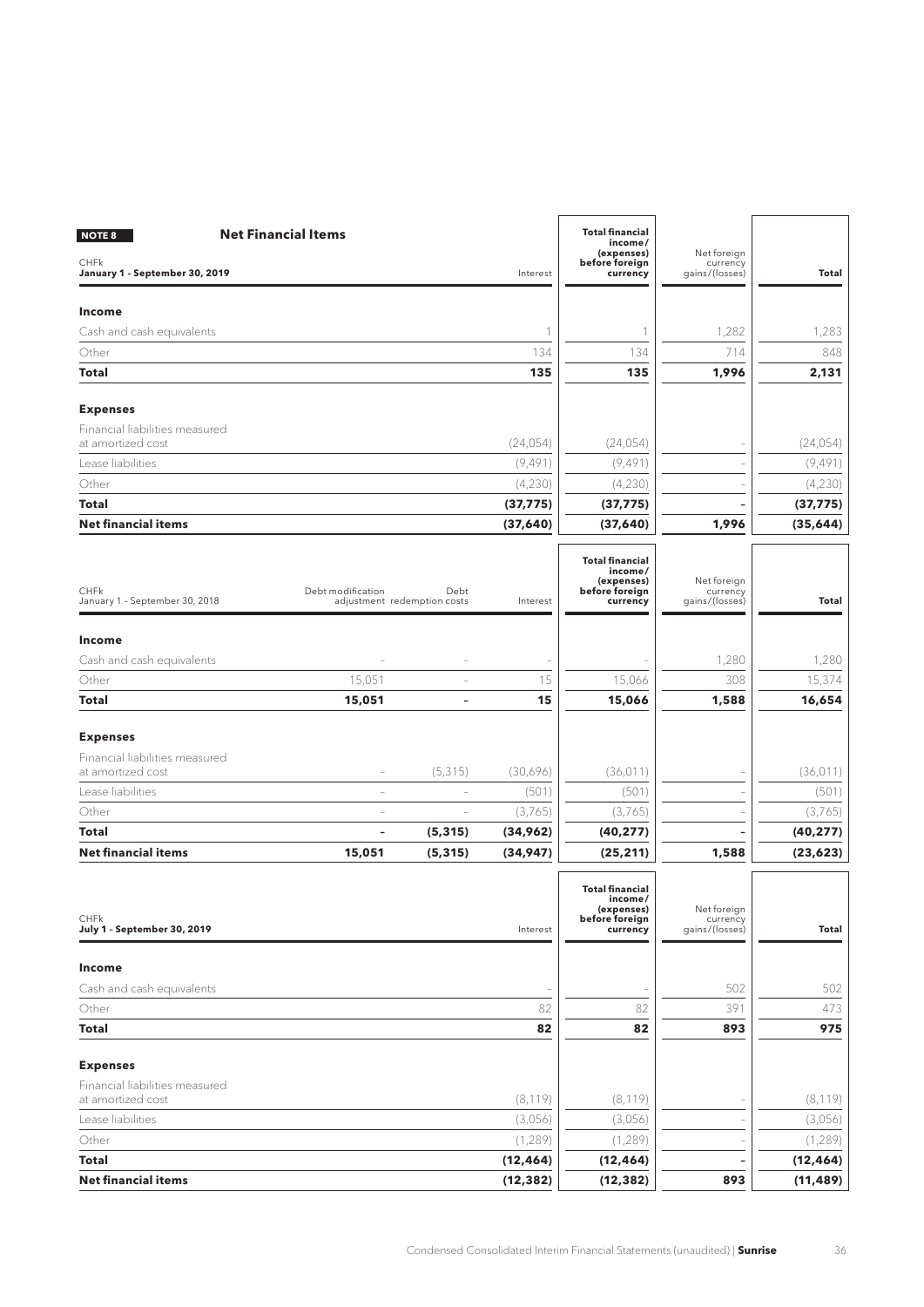<span id="page-36-0"></span>

| CHFk<br>July 1 - September 30, 2018                 | Interest                 | <b>Total financial</b><br>income/<br>(expenses)<br>before foreign<br>currency | Net foreign<br>currency<br>gains/(losses) | Total    |
|-----------------------------------------------------|--------------------------|-------------------------------------------------------------------------------|-------------------------------------------|----------|
| Income                                              |                          |                                                                               |                                           |          |
| Cash and cash equivalents                           | $\overline{\phantom{a}}$ |                                                                               | 474                                       | 474      |
| Other                                               | 14                       | 14                                                                            | 182                                       | 196      |
| <b>Total</b>                                        | 14                       | 14                                                                            | 656                                       | 670      |
| <b>Expenses</b>                                     |                          |                                                                               |                                           |          |
| Financial liabilities measured<br>at amortized cost | (8,666)                  | (8,666)                                                                       | $\overline{\phantom{a}}$                  | (8,666)  |
| Lease liabilities                                   | (137)                    | (137)                                                                         | $\sim$                                    | (137)    |
| Other                                               | (982)                    | (982)                                                                         |                                           | (982)    |
| Total                                               | (9,785)                  | (9,785)                                                                       |                                           | (9,785)  |
| <b>Net financial items</b>                          | (9,771)                  | (9,771)                                                                       | 656                                       | (9, 115) |

#### **Earnings per share**

Basic earnings per share is calculated by dividing net profit for the period attributable to ordinary equity holders of the parent company by the weighted number of ordinary shares outstanding during the period.

|                                                            | $01.01 -$<br>30.09.2019 | $01.01 - 30.09.2018$ <sup>1</sup> | Q3 2019    | Q32018 <sup>1</sup> |
|------------------------------------------------------------|-------------------------|-----------------------------------|------------|---------------------|
| <b>Basic earnings per share</b>                            |                         |                                   |            |                     |
| Net income attributable to equity holders of<br>SCG (CHFk) | 108.744                 | 72,292                            | 47,868     | 31,552              |
| Weighted average number of shares<br>outstanding           | 45,069,028              | 45,060,080                        | 45,069,028 | 45,069,028          |
| <b>Basic earnings per share (in CHF)</b>                   | 2.41                    | 1.60                              | 1.06       | 0.70                |
| Diluted earnings per share                                 |                         |                                   |            |                     |
| Net income attributable to equity holders of<br>SCG (CHFk) | 108.744                 | 72,292                            | 47,868     | 31,552              |
| Weighted average number of shares<br>outstanding           | 45,137,117              | 45, 147, 282                      | 45,145,575 | 45,147,282          |
| Diluted earnings per share (in CHF)                        | 2.41                    | 1.60                              | 1.06       | 0.70                |

1 The Group has initially applied IFRS 16 as of January 1, 2019. Under the transition method chosen, comparative information is not restated (see Note 4).

If the vesting conditions were fully met as of September 30, 2019, a maximum of 124,079 shares (December 31, 2018: 98,870) would have a dilutive effect.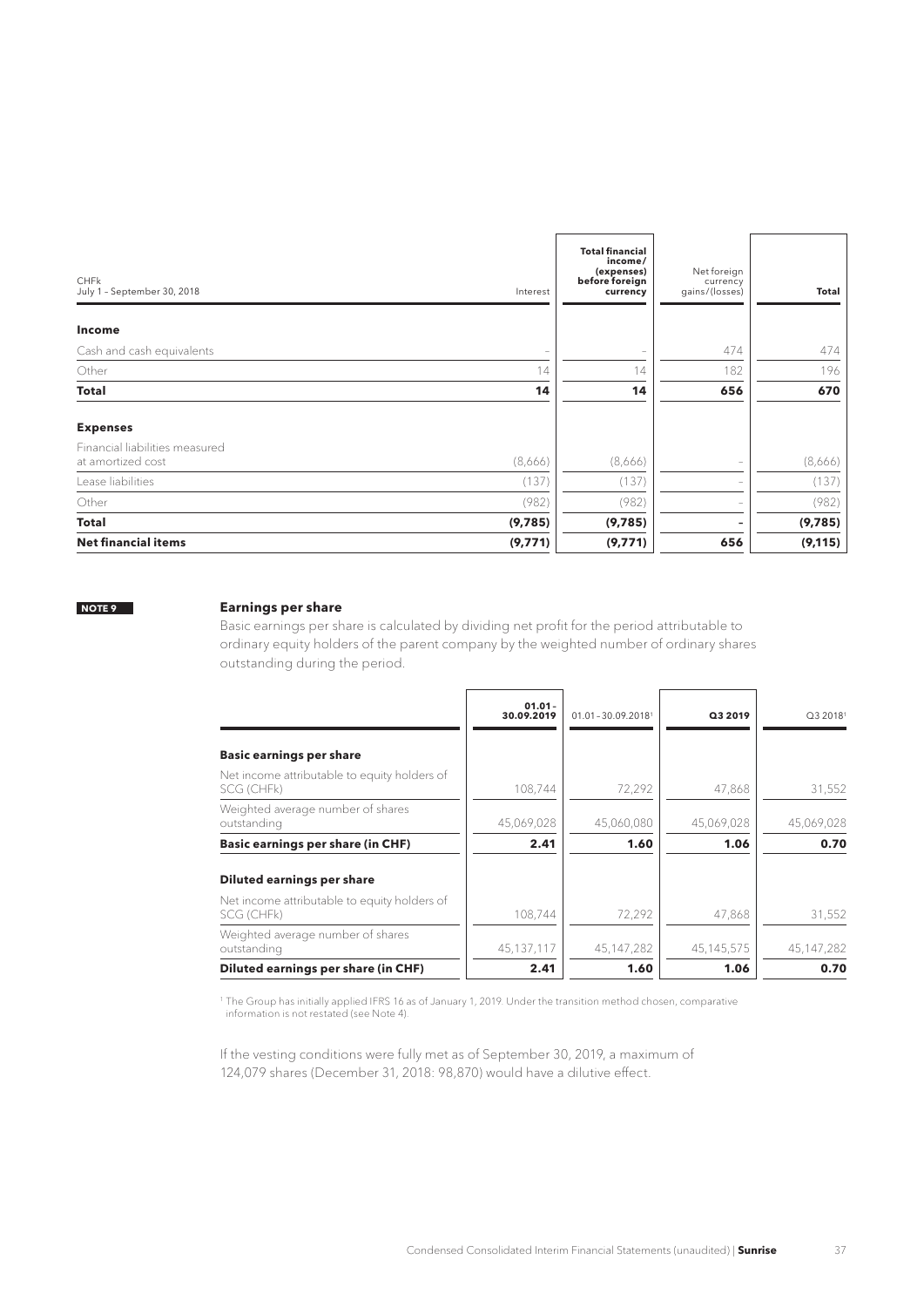#### <span id="page-37-0"></span>**Equity**

| <b>Total equity</b>        | 1,366,257  | 1,481,177               |
|----------------------------|------------|-------------------------|
| Accumulated profit         | 124.779    | 49,524                  |
| Other reserve              | (776, 143) | (776, 143)              |
| Share premium <sup>1</sup> | 1,972,552  | 2,162,727               |
| Common shares              | 45,069     | 45,069                  |
| <b>CHFK</b>                | 30.09.2019 | 31.12.2018 <sup>2</sup> |

<sup>1</sup> Share premium includes reserves which are freely available for distribution of dividends.<br><sup>2</sup> The Group has initially applied IFRS 16 as of January 1, 2019. Under the transition method chosen, comparative information is not restated (see Note 4).

#### **Share capital**

As of September 30, 2019, the total number of authorized and issued ordinary shares comprised 45,069,028 shares with a nominal value of CHF 1 each. Holders of these shares are entitled to dividends and one vote per share at General Meetings of the Group.

#### **Other reserve**

The change in other reserve represents the difference in the fair value of the contribution in kind and the book value of assets and liabilities as part of the business restructuring in 2015. Please see the 2015 financial report for more information.

#### **Accumulated profit**

Actuarial gains and losses, net of taxes, the impact of the business restructuring, the results for the current period and earnings or losses carried forward are recognized in accumulated profit.

#### **Dividend**

At the Annual General Meeting on April 10, 2019, the payment of an ordinary dividend from statutory reserves from capital contributions in the total amount of CHF 189.3 million (CHF 4.20 per share) in respect of the 2018 financial year was approved. The dividend payment was made on April 16, 2019.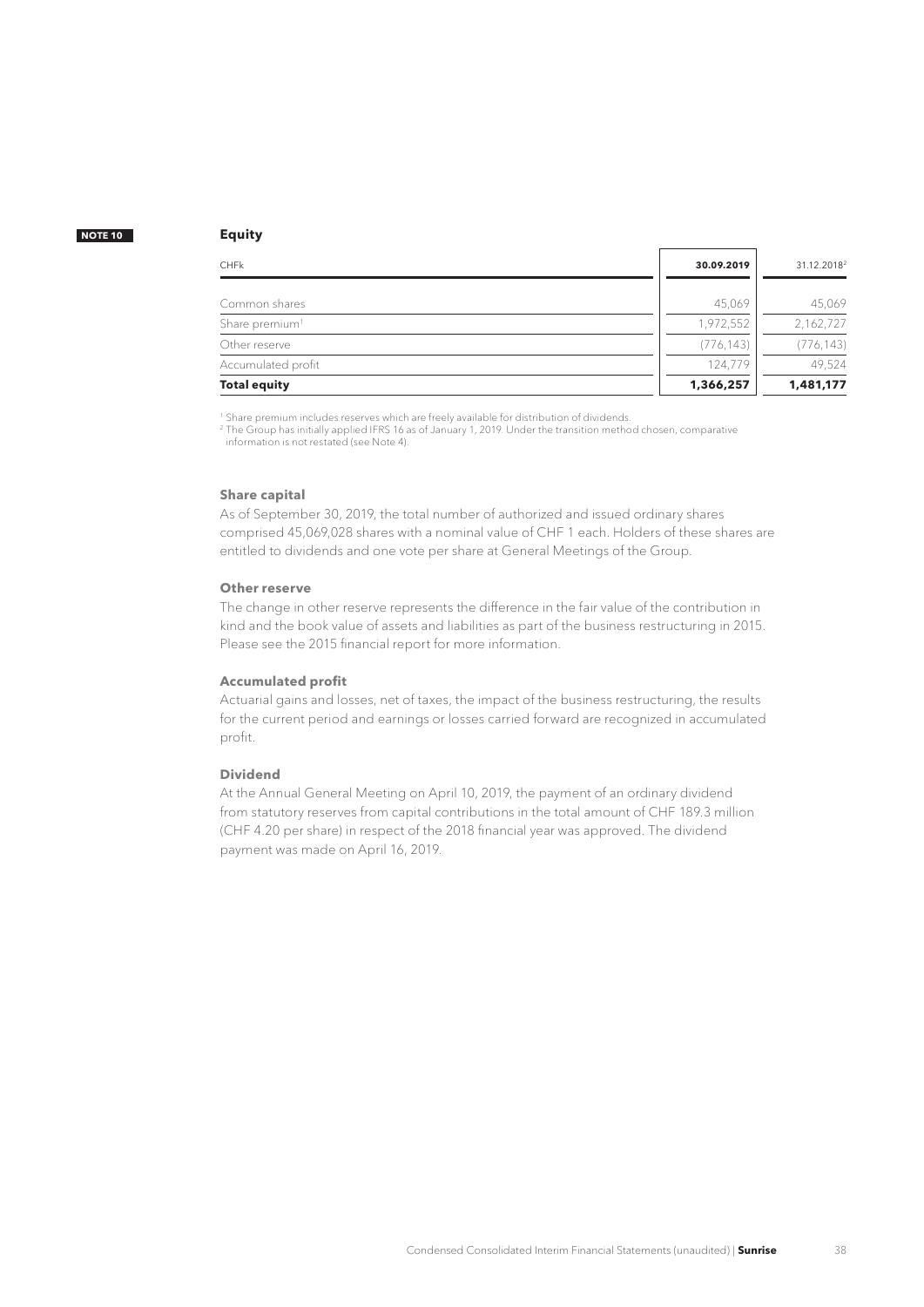**Borrowings**

<span id="page-38-0"></span>

| <b>CHFk</b>                             | Nominal<br>value at<br>inception | Capitalized<br>debt issuance<br>cost <sup>1</sup> | Debt<br>modification<br>revaluation <sup>2</sup> | Debt<br>repayments | 30.09.2019 | 31.12.2018 <sup>3</sup> |
|-----------------------------------------|----------------------------------|---------------------------------------------------|--------------------------------------------------|--------------------|------------|-------------------------|
|                                         |                                  |                                                   |                                                  |                    |            |                         |
| <b>Floating rate</b>                    |                                  |                                                   |                                                  |                    |            |                         |
| Term Ioan B - CHF <sup>4</sup>          | 1,410,000                        | (15,533)                                          | (18, 413)                                        |                    | 1,376,054  | 1,369,221               |
| <b>Fixed rate</b>                       |                                  |                                                   |                                                  |                    |            |                         |
| Senior secured notes - CHF <sup>5</sup> | 200,000                          | (835)                                             |                                                  |                    | 199,165    | 199,041                 |
| <b>Total loans and notes</b>            | 1,610,000                        | (16, 368)                                         | (18, 413)                                        |                    | 1,575,218  | 1,568,262               |
| Other                                   |                                  |                                                   |                                                  |                    |            |                         |
| Debt relating to lease liabilities      | $\overline{\phantom{0}}$         | $\overline{\phantom{a}}$                          |                                                  | (27,064)           | 258,938    | 4,747                   |
| <b>Total borrowings</b>                 |                                  |                                                   |                                                  |                    | 1,834,156  | 1,573,009               |
| Thereof current                         |                                  |                                                   |                                                  |                    | 32,376     | 1,973                   |
| Thereof non-current                     |                                  |                                                   |                                                  |                    | 1,801,780  | 1,571,036               |

<sup>1</sup> At issuance of the borrowings or at the debt modification date

2 Related to refinancing

 $^3$  The Group has initially applied IFRS 16 as of January 1, 2019. Under the transition method chosen, comparative information is not restated (see Note 4).

4 Issued February 13, 2015 (CHF 1,000.0 million), February 18, 2015 (CHF 360.0 million); partially repaid on August 4, 2017 (CHF 450.0 million) and issued June 19, 2018 (CHF 500.0 million)

5 Issued June 27, 2018

The Group's financial indebtedness is governed by financial covenants specified in the senior facilities agreement dated February 9, 2015, and as amended and restated from time to time, most recently on June 15, 2018. The sole financial covenant is the leverage ratio. The Group performs such covenant test biannually on June 30 and December 31. The last covenant test, performed as of June 30, 2019, showed that the Group was in compliance with the applicable financial covenant.

Lease liabilities is primarily related to lease agreements on mobile sites, shops & offices, fiber networks and cars.

The CHF 1,410.0 million term loan B has a maturity of 5 years, the CHF 200.0 million inaugural Swiss domestic senior secured notes are due 2024 with a coupon of 1.5%. The issue price was set at 100.2% of the nominal amount and redemption will be at par.

All financial liabilities are measured at amortized costs.

#### **Fair value estimation NOTE 12**

The fair value of current financial assets and liabilities at amortized cost is assumed to approximate their carrying amounts due to the short-term nature of these financial instruments.

#### **Fair value hierarchy**

The Group uses the following hierarchy for determining and disclosing the fair value of financial instruments:

— Level 1: Quoted prices (unadjusted) in active markets for identical assets or liabilities

- Level 2: Inputs other than quoted prices included within level 1 that are observable for the asset or liability, either directly or indirectly
- Level 3: Techniques that use inputs with a significant effect on the recorded fair value and that are not based on observable market data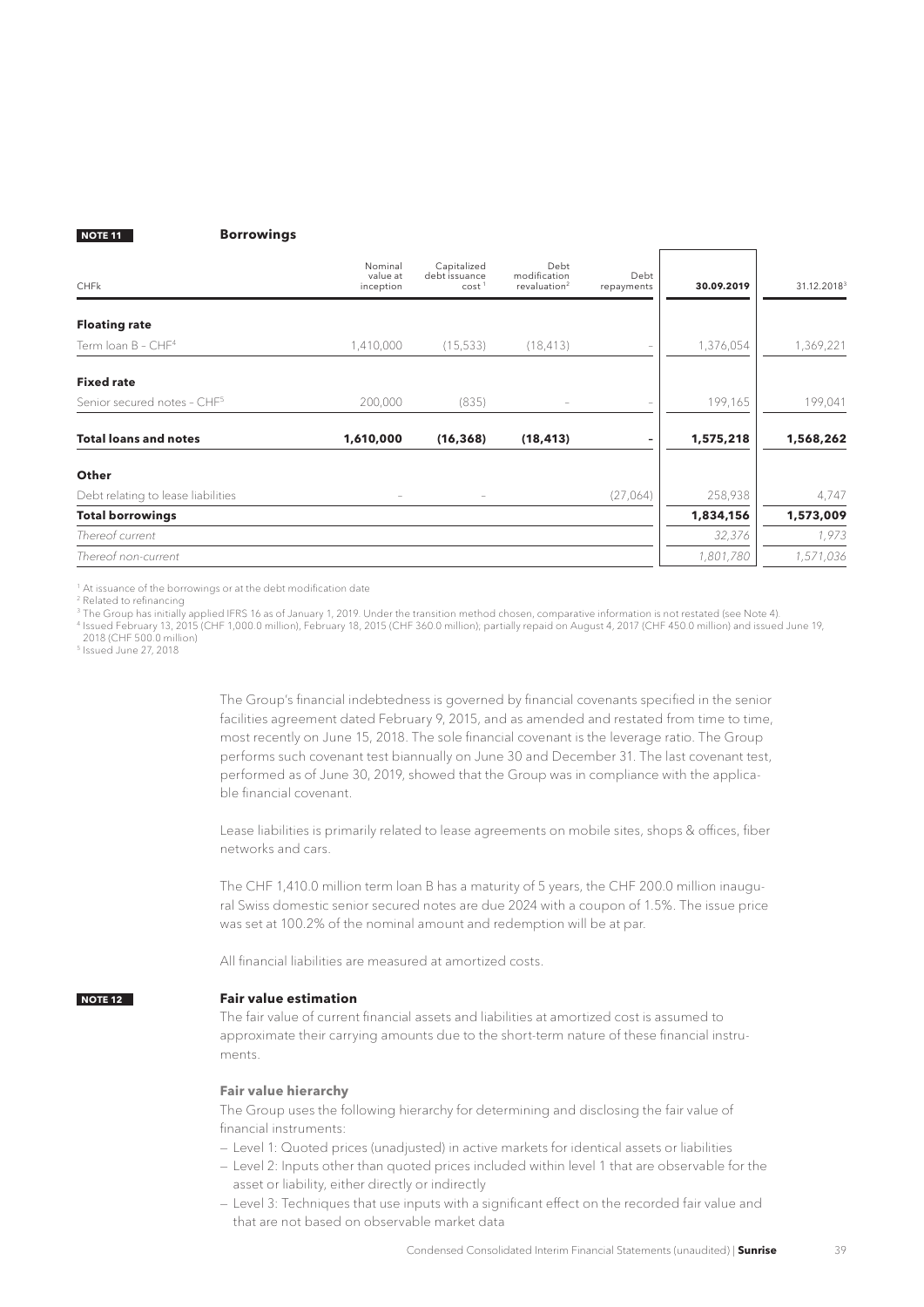The fair value of financial instruments that are not traded in an active market is determined by using valuation techniques. These valuation techniques maximize the use of observable market data where it is available and rely as little as possible on entity-specific estimates. If all significant inputs required to calculate the fair value of an instrument are observable, the instrument is included in level 2.

There were no transfers between the different hierarchy levels as of September 30, 2019, and December 31, 2018.

The table below shows a comparison by class of the carrying amounts and fair values of the Group's financial instruments carried in the condensed consolidated interim financial statements:

|                                   | <b>CARRYING AMOUNT</b><br>(BY MEASUREMENT BASIS) |               |                                       |  |  |
|-----------------------------------|--------------------------------------------------|---------------|---------------------------------------|--|--|
| <b>CHFK</b><br>September 30, 2019 | Amortized<br>cost                                | Total         | Comparison<br>Fair value <sup>1</sup> |  |  |
| <b>Financial assets</b>           |                                                  |               |                                       |  |  |
| Cash                              | 314,750                                          | 314,750       |                                       |  |  |
| Trade and other receivables       | 354,160                                          | 354,160       |                                       |  |  |
| <b>Financial liabilities</b>      |                                                  |               |                                       |  |  |
| Trade payables and other payables | (550, 779)                                       | (550, 779)    |                                       |  |  |
| Loans and notes                   | (1, 575, 218)                                    | (1, 575, 218) | (1,620,900)                           |  |  |
| Lease liabilities                 | (258,938)                                        | (258, 938)    |                                       |  |  |
| Other current liabilities         | (596)                                            | (596)         |                                       |  |  |

1 The fair value of borrowings for disclosure purposes is based on quoted prices in an active market for identical liabilities.

| CHFk<br>December 31, 2018         | <b>CARRYING AMOUNT</b><br>(BY MEASUREMENT BASIS) |             |                                       |
|-----------------------------------|--------------------------------------------------|-------------|---------------------------------------|
|                                   | Amortized<br>cost                                | Total       | Comparison<br>Fair value <sup>1</sup> |
| <b>Financial assets</b>           |                                                  |             |                                       |
| Cash                              | 420,919                                          | 420,919     |                                       |
| Trade and other receivable        | 382,237                                          | 382,237     |                                       |
| <b>Financial liabilities</b>      |                                                  |             |                                       |
| Trade payables and other payables | (494, 818)                                       | (494, 818)  |                                       |
| Loans and notes                   | (1,568,262)                                      | (1,568,262) | (1,611,900)                           |
| Financial leases                  | (4,747)                                          | (4,747)     |                                       |
| Other current liabilities         | (446)                                            | (446)       |                                       |
|                                   |                                                  |             |                                       |

1 The fair value of borrowings for disclosure purposes is based on quoted prices in an active market for identical liabilities.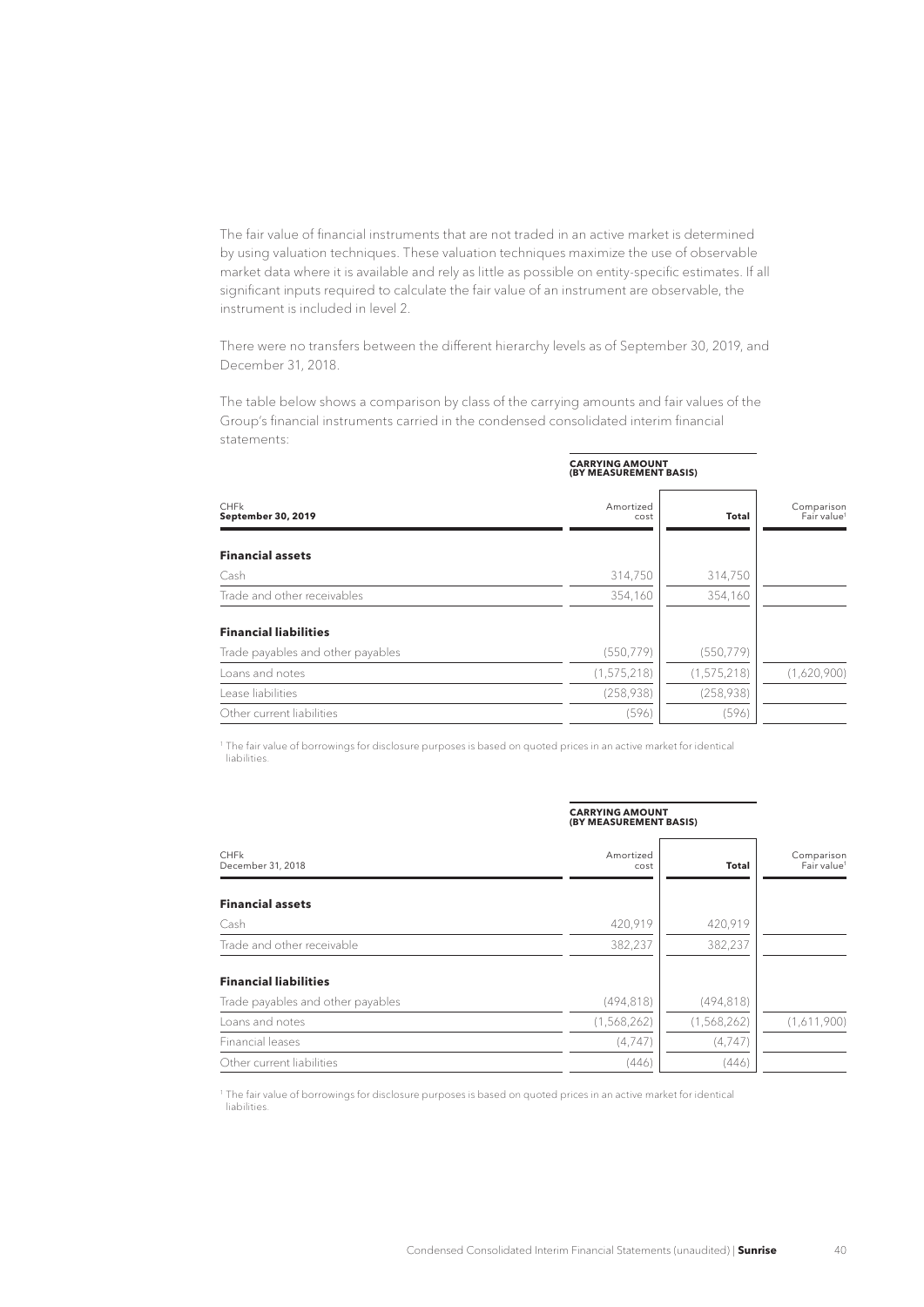#### <span id="page-40-0"></span>**Change in net working capital**

| <b>CHFK</b>                           | $01.01 -$<br>30.09.2019 | $01.01 - 30.09.2018$ <sup>1</sup> | Q3 2019   | Q32018 <sup>1</sup> |
|---------------------------------------|-------------------------|-----------------------------------|-----------|---------------------|
| Change in inventories                 | (2,524)                 | 27,236                            | (3, 121)  | 10,295              |
| Change in trade and other receivables | 27,811                  | 31,954                            | 8,270     | (10,641)            |
| Change in trade and other payables    | 17,233                  | (70, 246)                         | 25,559    | 1,510               |
| Change in contract assets             | 3,224                   | 2,880                             | (15, 842) | (227)               |
| Change in contract liabilities        | (1,963)                 | (625)                             | (2,704)   | (392)               |
| Change in contract costs              | (5, 161)                | (4,821)                           | (2,540)   | (542)               |
| Change in other items, net            | (5,737)                 | (10, 012)                         | 3,487     | 6,947               |
| <b>Total</b>                          | 32,883                  | (23, 634)                         | 13,109    | 6,950               |

1 The Group has initially applied IFRS 16 as of January 1, 2019. Under the transition method chosen, comparative information is not restated (see Note 4).

Net working capital represents short-term assets reduced by short-term liabilities. Net working capital includes current assets and liabilities as well as non-current prepaid expenses, long-term trade receivables and deferred income. Changes in trade and other payables related to non-cash capital expenditures for Indefeasible Rights of Use (IRU) are excluded.

The reduction in net working capital of CHF 32.9 million in the nine-month period ended September 30, 2019 is primarily related to a reduction in trade and other receivables (CHF 27.8 million) and the increase in trade and other payables (CHF 17.2 million) mainly driven by roaming payables. These positive effects were partly offset by a negative change in contract costs (CHF 5.2 million), and other items (CHF 5.7 million) mainly driven by prepaid expenses.

Compared to the nine-month period ended September 30, 2018, the change in net working capital had a positive impact of CHF 56.5 million mainly from less cash out from trade and other payables (CHF 87.4 million) due to higher payments in 2018 for the purchase of mobile phones and tables as well as higher roaming settlements. In contrast, the first nine months of 2019 were negatively impacted by less reduction in inventory (CHF 29.8 million) and trade and other receivables (CHF 4.1 million). The remaining change stems from positions related to contract assets and contract liabilities.

#### **Disposal of assets NOTE 14**

During the first nine months of 2019, the Group has recognized a net gain on asset disposal of CHF 25.3 million, which is reflected in other income in the Groups condensed consolidated financial statements as of September 30, 2019 (2018: CHF nil). The total cash consideration received amounted to CHF 29.9 million (2018: CHF 7.8 million), of which CHF 28.6 million relate to the telecom towers sold to Swiss Towers AG in January 2019.

#### **Other balance sheet items NOTE 15**

#### **Intangible assets**

During the nine-month period ended September 30, 2019, the Group acquired intangible assets of CHF 255.6 million (2018: 76.5 million). In the same period, the Group paid CHF 211.5 million (2018: CHF 97.8 million) for intangible assets additions. The reasons for this year-over-year development are the acquisition of the 5G frequencies that have been purchased at the frequency auction in February 2019 as well as the renewal of the Swisscom access deal, which both resulted in additions to intangible assets in the amount of CHF 191.4 million.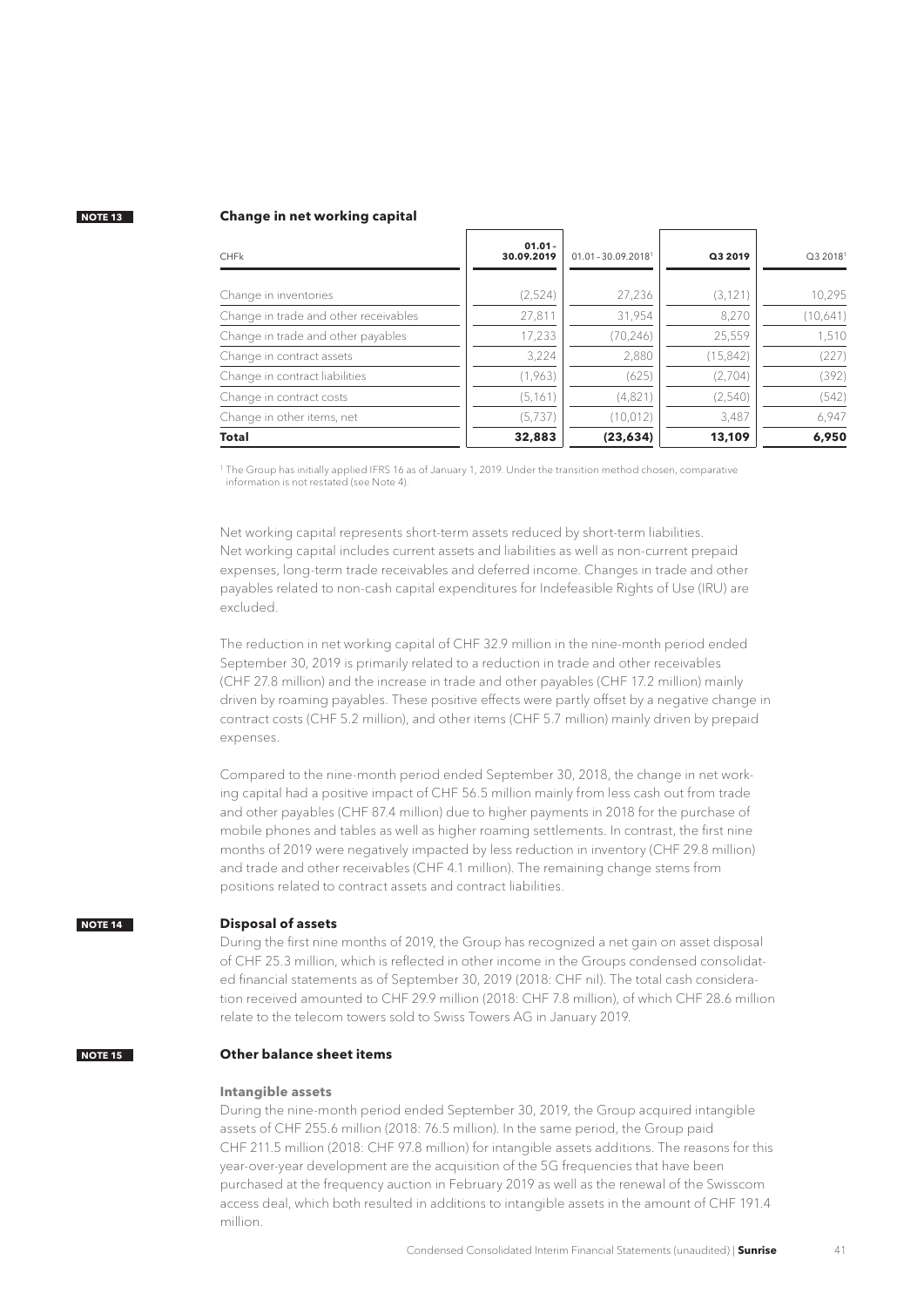#### <span id="page-41-0"></span>**Property, plant and equipment**

During the nine-month period ended September 30, 2019, the Group acquired assets in the amount of CHF 135.7 million (CHF 104.1 million). In the same period, the Group paid CHF 130.5 million (2018: CHF 132.6 million) for property, plant and equipment additions.

#### **Current portion of prepaid expenses**

The balance mainly consists of prepaid IT expenses related payments for licenses and services. The prepayments are normally made at the beginning of the year and amortized over the contractual duration. Contracts with duration of more than 1 year are split into a current and non-current portion. Furthermore the balance contains prepaid Cost of Sales.

#### **Deferred tax liabilities**

The deferred tax rate used for the calculation of the deferred tax liabilities have been lowered and led to a deferred tax liability reduction of CHF 16.5 million as of September 30, 2019. This is due to the reduction of income tax rates which were approved by some cantons during the first nine months of 2019 and which will enter into force as of January 2020 and can be considered as enacted or substantively enacted.

#### **Contractual commitments NOTE 16**

The total contractual and purchase commitments as of September 30, 2019, amounted to CHF 331.4 million (September 30, 2018: CHF 288.1 million) consisting of future investments in property, plant and equipment and intangible assets, of which CHF 109.9 million relate to access deals.

#### **Financial risk management NOTE 17**

The Group operates a centralized risk management system that distinguishes between strategic and operating risks. The Group's overall risk management program focuses on the unpredictability of financial market risks and seeks to minimize potential adverse effects on the Group's financial performance. All identified risks are quantified (according to their realization probability and impact) and noted on a risk schedule. This risk schedule is subject to an annual detailed review and discussion process by the Board of Directors. The Group is exposed to a variety of financial risks, namely market risk, credit risk and liquidity risk.

The Group's financial risk management is governed by policies approved by key management personnel. These policies provide guidelines for overall risk management as well as specific areas such as interest rate risk.

#### **NOTE 18**

#### **Events after the balance sheet date**

On February 27, 2019, the Group has announced that it has signed a binding agreement to acquire UPC Switzerland GmbH. The transaction was subject to receipt of regulatory clearance, which was given on September 26, 2019. For the approval of the ordinary capital increase of CHF 2.8 billion, an extraordinary general meeting (EGM) was called on September 30, 2019. On October 22, 2019, the Group's Board of Directors cancelled with consent from Liberty Global the EGM. The approval of the capital increase was the last condition precedent to closing the acquisition of UPC Switzerland GmbH.

Subsequently, the Group has cancelled the share purchase agreement as of November 12, 2019. The cancellation triggers the payment of the penalty of CHF 50.0 million to Liberty Global. The Group expects the total costs to amount to CHF 120.0–125.0 million, including the penalty (CHF 50.0 million), underwriting fees (CHF 18.5 million), advisory and legal fees, as well as already incurred integration costs of about CHF 24.0 million. CHF 26.8 million are already reflected in the condensed consolidated interim financial statements as of September 30, 2019, thereof CHF 23.9 million as other operating expenses.